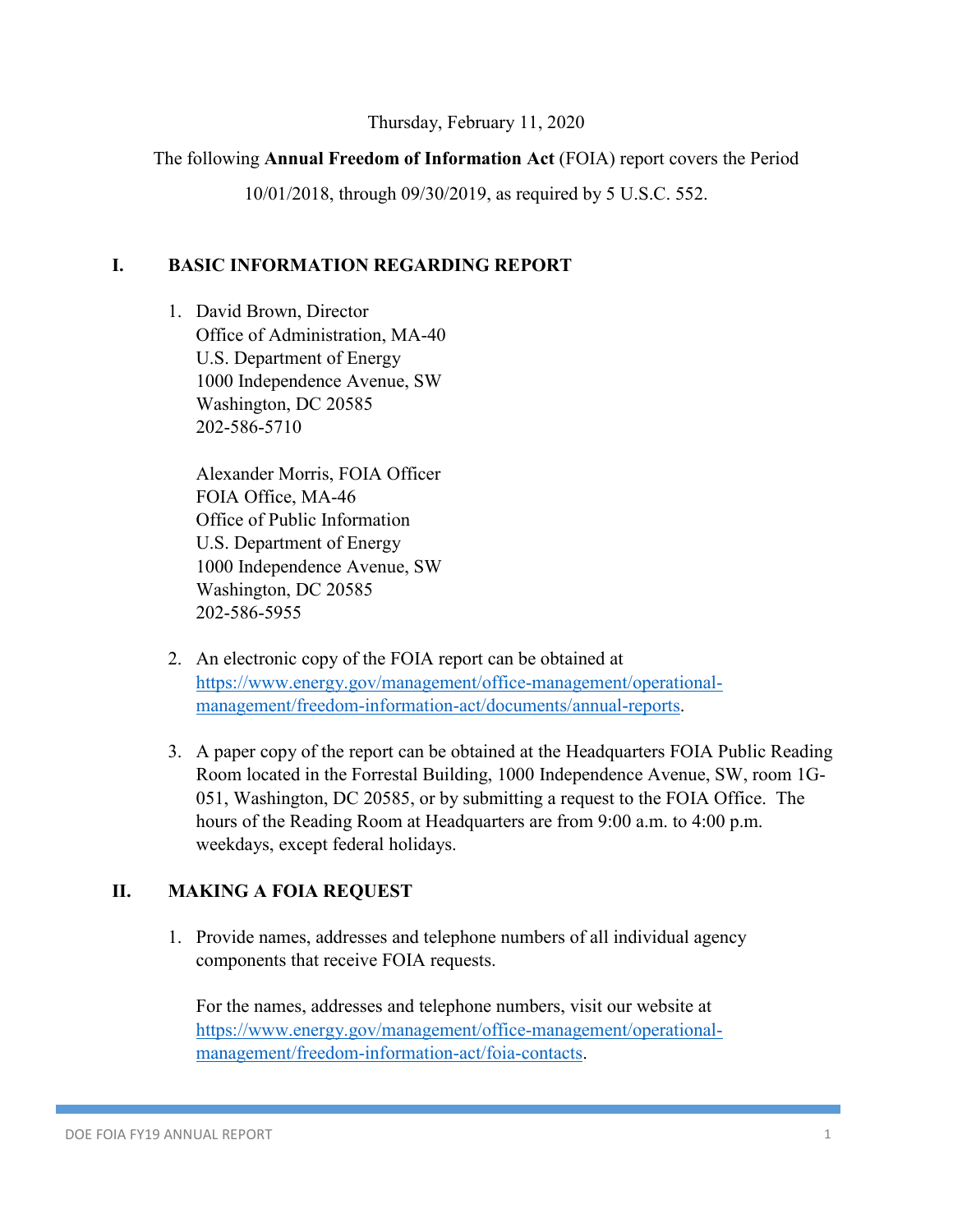2. Provide a brief description of why some requests are not granted and an overview of certain general categories of the agency's records to which the FOIA exemptions apply.

The DOE's mission is to advance the national, economic, and energy security of the United States; to promote scientific and technological innovation in support of the mission; and to ensure the environmental cleanup of the national nuclear weapons complex. The records maintained by the DOE often involve proprietary matters, classified matters, innovation matters, and environmental matters. The DOE invokes several of the FOIA's exemptions to protect information that is: 1) classified as restricted data or formerly restricted data; 2) proprietary; 3) personal; and 4) predecisional and deliberative. These types of information may not be granted under the FOIA to protect national security, proprietary interests of submitters, personal privacy of individuals, and allow open and frank discussion as part of business deliberations and policy.

#### **III. ACRONYMS, DEFINITIONS, AND EXEMPTIONS**

- 1. Include the following definitions and terms used in this Report:
	- a. **Administrative Appeal** a request to a federal agency asking that it review at a higher administrative level a FOIA determination made by the agency at the initial request level.
	- b. **Average Number** the number obtained by dividing the sum of a group of numbers by the quantity of numbers in the group. For example, of 3, 7, and 14, the average is 8.
	- c. **Backlog** the number of requests or administrative appeals that are pending at an agency at the end of the fiscal year that are beyond the statutory time period for a response.
	- d. **Component** for agencies that process requests on a decentralized bases, a "component" is an entity, also sometimes referred to as an Office, Division, Bureau, Center, or Directorate, within the agency that processes FOIA requests. The FOIA now requires that agencies include in their Annual FOIA Report data for both the agency overall and for each principal component of the agency.
	- e. **Consultation** the procedure whereby the agency responding to a FOIA request first forwards a record to another agency for its review because that other agency has an interest in the document. Once the agency in receipt of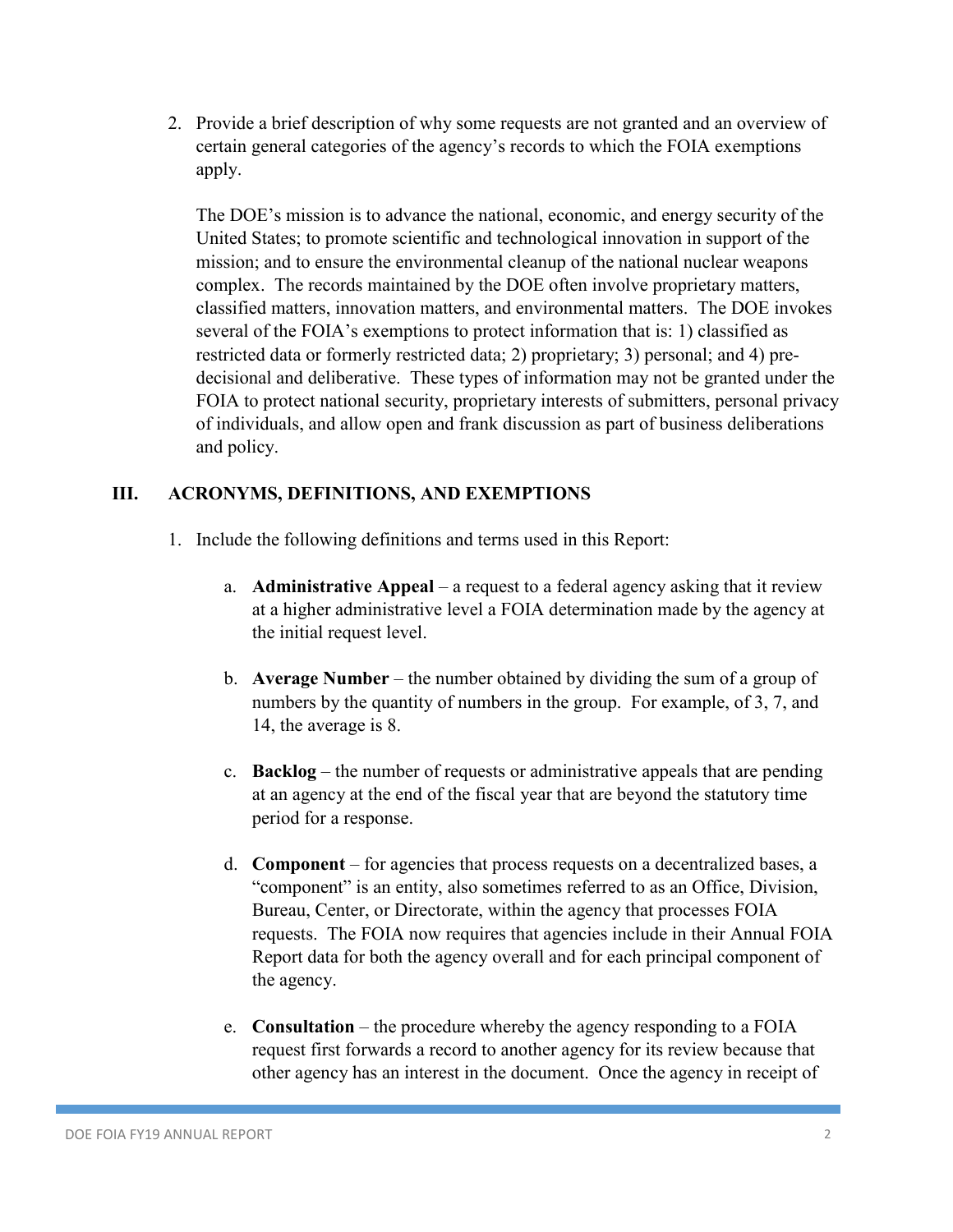the consultation finishes its review of the record, it responds back to the agency that forwarded it. That agency, in turn, will then respond to the FOIA requester.

- f. **Exemption 3 Statute** a federal statute that exempts information from disclosure and which the agency relies on to withhold information under subsection (b)(3) of the FOIA.
- g. **FOIA Request** a FOIA request is generally a request to a federal agency for access to records concerning another person (i.e., a "third party" request), or concerning an organization, or a particular topic of interest. FOIA requests also include requests made by requesters seeking records concerning themselves (i.e., "first-party" requests) when those requesters are not subject to the Privacy Act, such as non-U.S. citizens. Moreover, because all firstparty requesters should be afforded the benefit of both the access provisions of the FOIA as well as those of the Privacy Act, FOIA requests also include any first-party requests where an agency determines that is must search beyond its Privacy Act "system of records" or where a Privacy Act exemption applies, and the agency looks to FOIA to afford the greatest possible access. All requests which require the agency to utilize the FOIA in responding to the requester are included in the Report.

Additionally, a FOIA request includes records referred to the agency for processing and direct response to the requester. It does not, however, include records for which the agency has received a consultation from another agency. (Consultations are reported separately in Section XII of this Report.)

- h. **Full Grant** an agency decision to disclose all records in full in response to a FOIA request.
- i. **Full Denial** an agency decision not to release any records in response to a FOIA request because the records are exempt in the entireties under one or more of the FOIA exemptions, or because of a procedural reason, such as when no records could be located.
- j. **Median Number** the middle, not average, number. For example, of 3, 7, sand 14, the median is 7.
- k. **Multi-Track Processing** a system in which simple requests requiring relatively minimal review are placed in one processing track and more voluminous and complex requests are placed in one or more other tracks.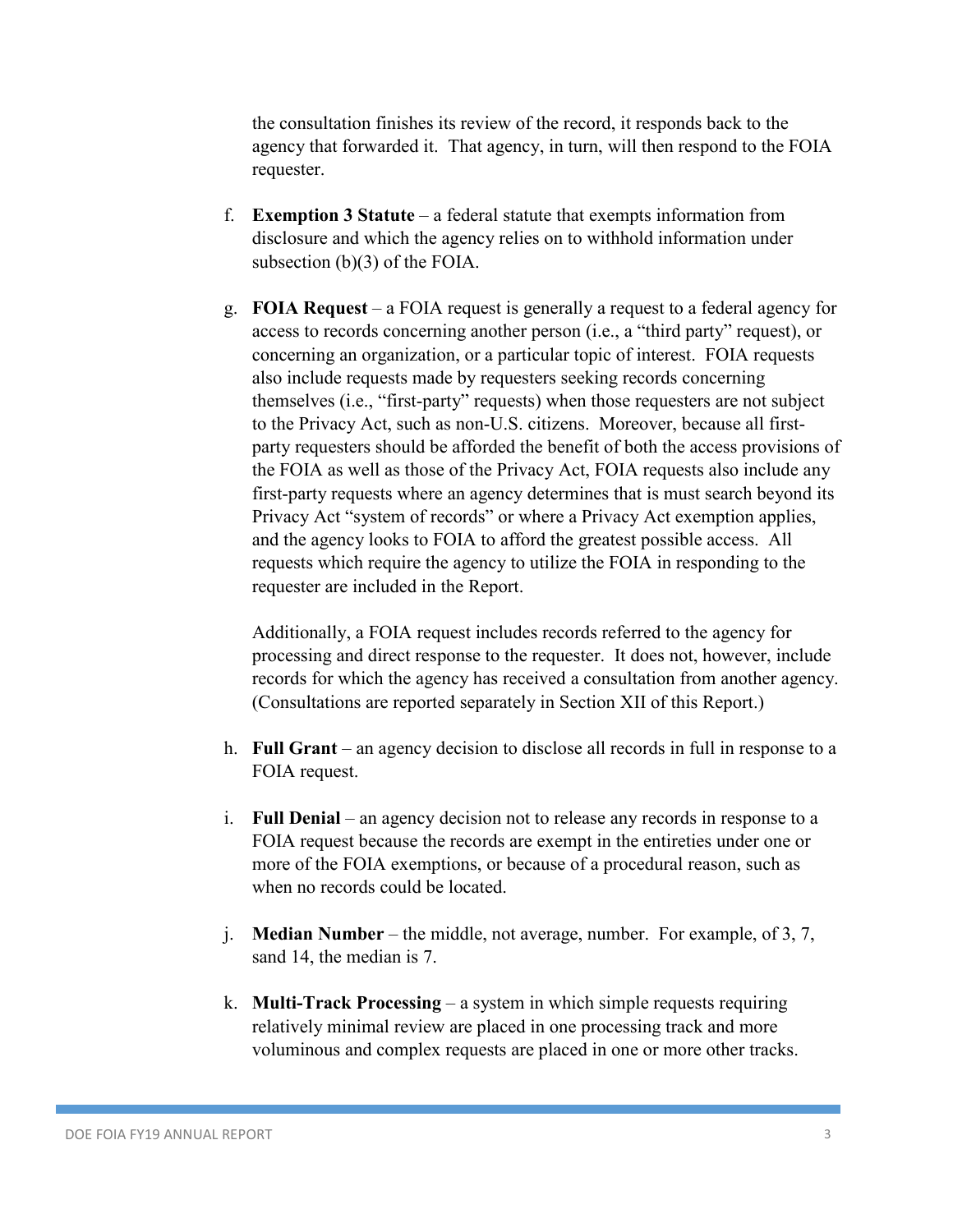Requests granted expedited processing are placed in yet another track. Requests in each track are processed on a first in/first out basis.

- 1. **Expedited Processing** an agency will process a FOIA request on an expedited basis when a requester satisfies the requirements for expedited processing as set forth in the statute and in agency regulations.
- 2. **Simple Request** a FOIA request that an agency using multi-track processing places in its fastest (non-expedited) track based on the low volume and/or simplicity of the records requested.
- 3. **Complex Request** a FOIA request that an agency using multi-track processing places in a slower track based on the high volume and/or complexity of the records requested.
- l. **Partial Grant/Partial Denial** in response to a FOIA request, an agency decision to disclose portions of the records and to withhold other portions that are exempt under the FOIA, or to otherwise deny a portion of the request for a procedural reason.
- m. **Pending Request or Pending Administrative Appeal** a request or administrative appeal for which an agency has not taken final action in all respects.
- n. **Perfected Request** a request for records which reasonably describes such records and is made in accordance with published rules stating the time, place, fees (if any) and procedures to be followed.
- o. **Processed Request or Processed Administrative Appeal** a request or administrative appeal for which an agency has taken final action in all respects.
- p. **Range in Number of Days** the lowest and highest number of days to process requests or administrative appeals.
- q. **Time Limits** the time period in the statute for an agency to respond to a FOIA request (ordinarily twenty working days from receipt of a perfected FOIA request).
- 2. Include the following concise descriptions of the nine FOIA exemptions:
	- a. **Exemption 1**: classified national defense and foreign relations information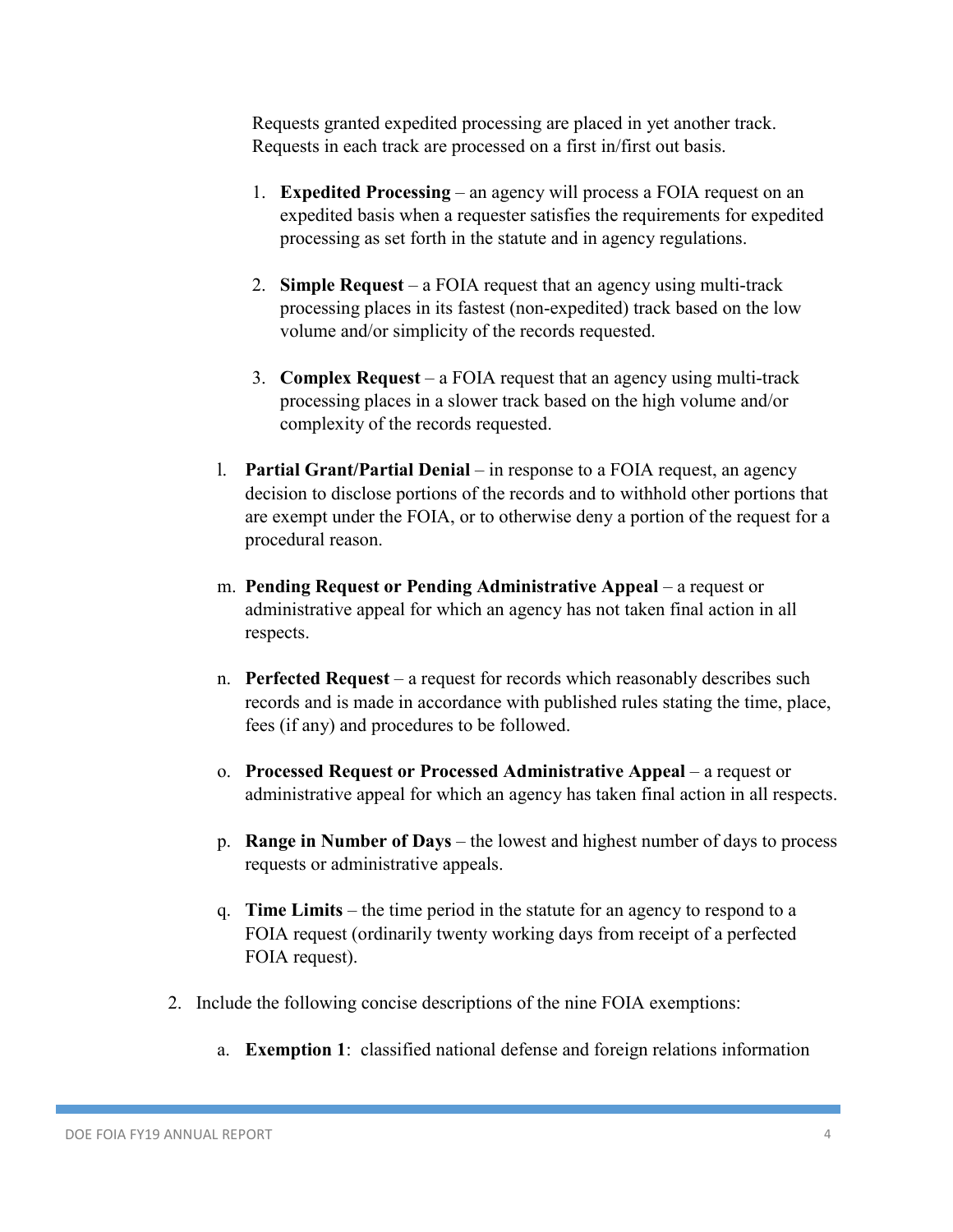- b. **Exemption 2**: internal agency rules and practices
- c. **Exemption 3**: information that is prohibited from disclosure by another federal law
- d. **Exemption 4**: trade secrets and other confidential business information
- e. **Exemption 5**: inter-agency or intra-agency communications that are protected by legal privileges
- f. **Exemption 6**: information involving matters of personal privacy
- g. **Exemption 7**: records or information compiled for law enforcement purposes, to the extent that the production of those records (A) could reasonably be expected to interfere with enforcement proceedings, (B) would deprive a person of a right to a fair trial or an impartial adjudication, (C) could reasonably be expected to constitute an unwarranted invasion of personal privacy, (D) could reasonably be expected to disclose the identity of a confidential source, (E) would disclose techniques and procedures for law enforcement investigations or prosecutions, or would disclose guidelines for law enforcement investigations or prosecutions, or (F) could reasonably be expected to endanger the life or physical safety of any individual
- h. **Exemption 8**: information relating to the supervision of financial institutions
- i. **Exemption 9**: geological information on wells
- 3. Agency Component Abbreviations

| Component<br>Abbreviation | <b>Component Name</b>                                             |
|---------------------------|-------------------------------------------------------------------|
| <b>BPA</b>                | <b>Bonneville Power Administration</b>                            |
| <b>CBFO</b>               | lCarlsbad Field Office                                            |
| $\overline{\mathsf{CH}}$  | Chicago Office                                                    |
| <b>EMCBC</b>              | <b>Environmental Management Consolidated Business Center</b>      |
| <b>GFO</b>                | Golden Field Office                                               |
| ΗQ                        | Headquarters                                                      |
| ID                        | Idaho Operations Office                                           |
| <b>NETL</b>               | National Energy Technology Laboratory                             |
| $\overline{\textsf{NR}}$  | National Nuclear Security Administration Office of Naval Reactors |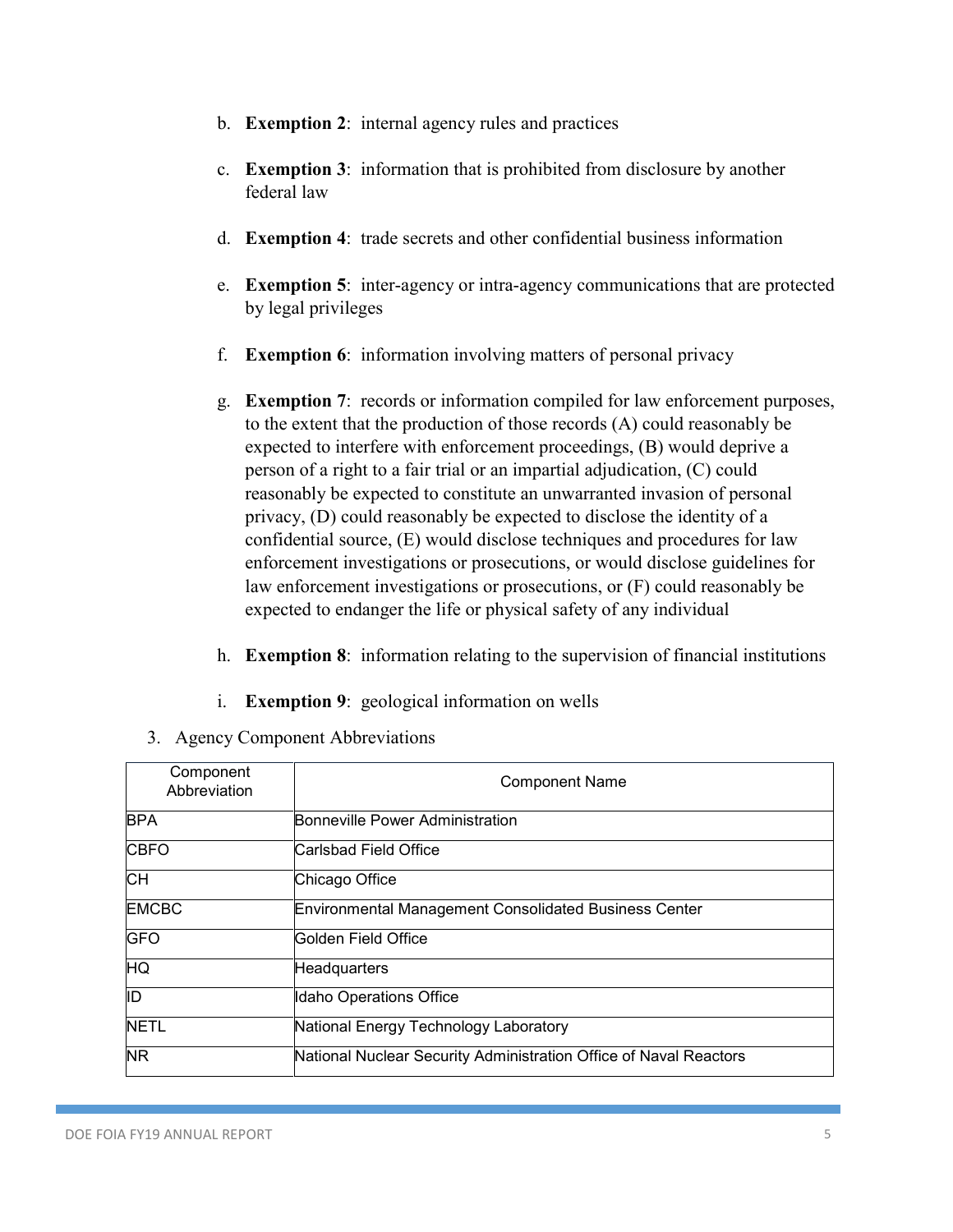| <b>NRLFO</b> | Naval Reactors Laboratory Field Office                  |
|--------------|---------------------------------------------------------|
| <b>ORO</b>   | Oak Ridge Office                                        |
| <b>OSTI</b>  | Office of Scientific and Technical Information          |
| <b>ROO</b>   | <b>Richland Operations Office</b>                       |
| <b>SEPA</b>  | Southeastern Power Administration                       |
| <b>SPR</b>   | Strategic Petroleum Reserve                             |
| <b>SRO</b>   | Savannah River Operations Office                        |
| <b>SWPA</b>  | Southwestern Power Administration                       |
| <b>WAPA</b>  | <b>Western Area Power Administration</b>                |
| <b>NNSA</b>  | National Nuclear Security Administration Service Center |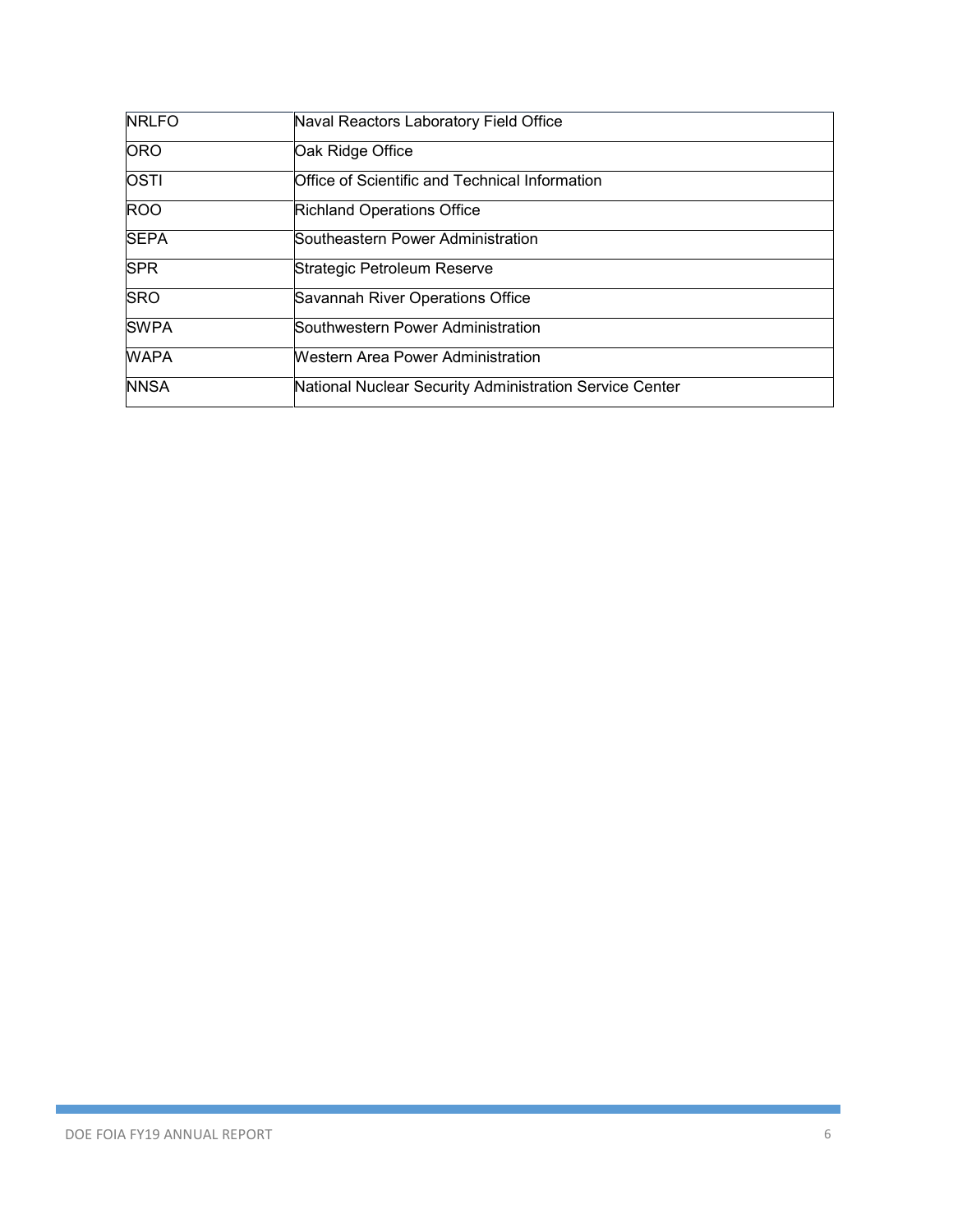#### **IV. EXEMPTION 3 STATUTES**

| <b>Statute</b>                                                                                      | Type of Information<br>Withheld                                                                                                                    | <b>Case Citation</b>                                                                                                                                                                                                                                                                                                                                                                                                                                                                      | Agency /<br>Component | Number of<br><b>Times</b><br>Relied upon<br>by Agency /<br>Component | <b>Total Number</b><br>0f<br><b>Times Relied</b><br>upon<br>by Agency<br>Overall |
|-----------------------------------------------------------------------------------------------------|----------------------------------------------------------------------------------------------------------------------------------------------------|-------------------------------------------------------------------------------------------------------------------------------------------------------------------------------------------------------------------------------------------------------------------------------------------------------------------------------------------------------------------------------------------------------------------------------------------------------------------------------------------|-----------------------|----------------------------------------------------------------------|----------------------------------------------------------------------------------|
| 26 U.S.C. §§ 6103, 6105<br>(Internal Revenue Code)                                                  | Certain tax return<br>information, to include<br>Taxpayer Identification<br>Numbers of third parties,<br>and certain tax convention<br>information | Church of Scientology v. IRS,<br>484 U.S. 9, 15 (1987)<br>(26 U.S.C. § 6103); Elec.<br>Privacy Info. Ctr. v. IRS, 910<br>F.3d 1232 (D.C. Cir. 2018);<br>Leonard v. U.S. Dep't of<br>Treasury, 590 F. App'x. 141,<br>143-44 (3d Cir. 2014) (per<br>curiam); Pac. Fisheries, Inc. v.<br>IRS, 395 F. App'x. 438, 440<br>(9th Cir. 2010) (unpublished<br>disposition) (26 U.S.C.<br>SS 6103, 6105); Tax Analysts v.<br>IRS, 217 F. Supp. 2d 23, 27-29<br>(D.D.C. 2002) (26 U.S.C. §<br>6105). | <b>CH</b>             |                                                                      | 9                                                                                |
|                                                                                                     |                                                                                                                                                    |                                                                                                                                                                                                                                                                                                                                                                                                                                                                                           | <b>EMCBC</b>          |                                                                      |                                                                                  |
|                                                                                                     |                                                                                                                                                    |                                                                                                                                                                                                                                                                                                                                                                                                                                                                                           | HQ                    |                                                                      |                                                                                  |
| 41 U.S.C. § 2102 (amending<br>41 U.S.C. $\S$ 423(a)(1)) <sup>*</sup><br>(Procurement Integrity Act) | Contractor bid or proposal<br>information; source<br>selection information                                                                         | Legal and Safety Employer<br>Research, Inc. v. U.S. Dep't of the<br>Army, No. Civ. S001748, 2001 WL<br>34098652, At *3-4 (E.D. Cal. May 4,<br>2001) (dictum).                                                                                                                                                                                                                                                                                                                             | <b>GFO</b>            |                                                                      |                                                                                  |
|                                                                                                     |                                                                                                                                                    |                                                                                                                                                                                                                                                                                                                                                                                                                                                                                           | <b>NNSA</b>           | 3                                                                    |                                                                                  |
|                                                                                                     | "Restricted Data"<br>pertaining to atomic<br>weapons and special                                                                                   | Meeropol v. Meese, 790 F.2d<br>942 (D.C. Cir. 1986); Va.<br>Sunshine Alliance v. NRC, 509                                                                                                                                                                                                                                                                                                                                                                                                 | HQ                    |                                                                      | 14                                                                               |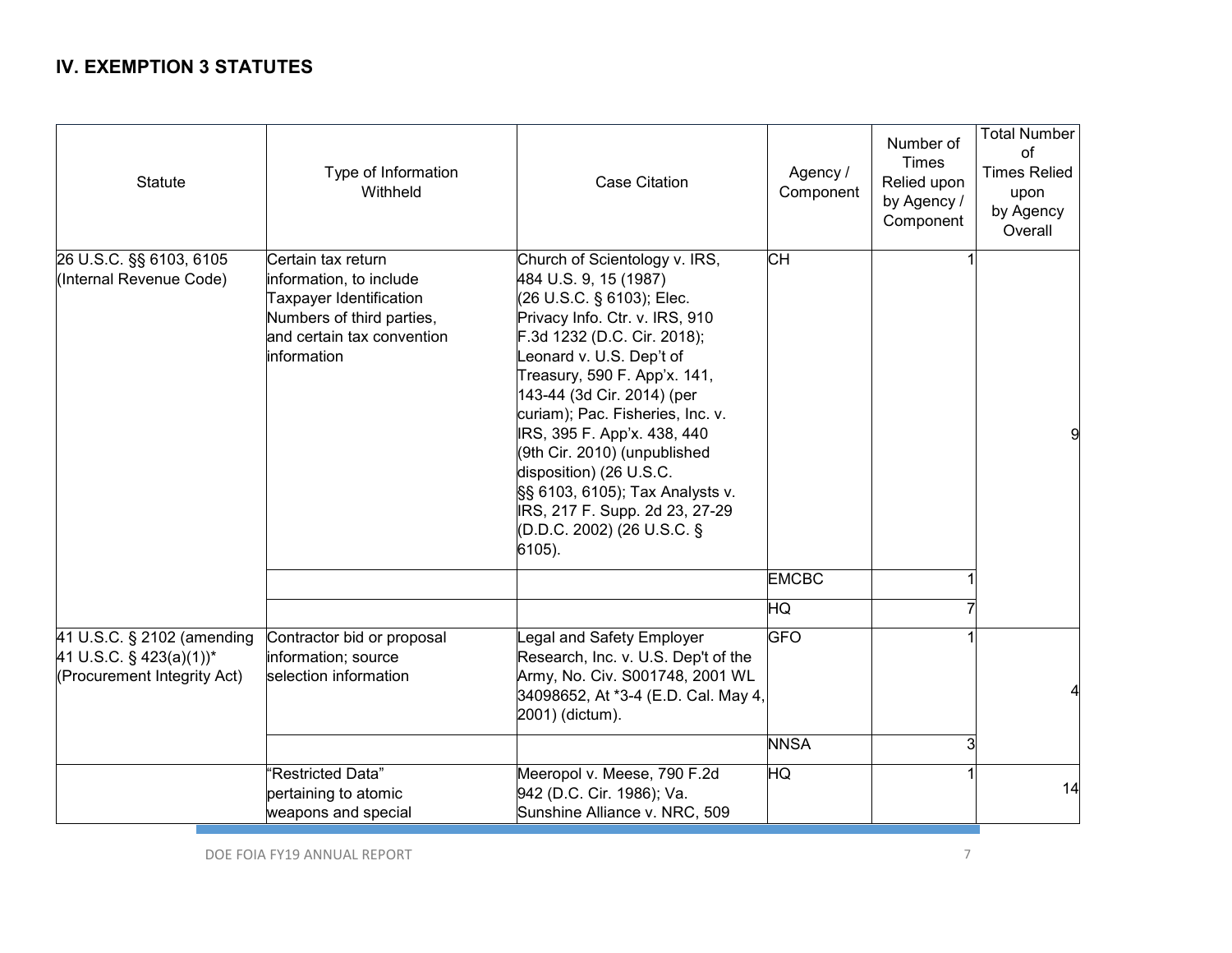| 42 U.S.C. §§ 2162, 2167,<br>2168(a)(1)<br>(Atomic Energy Act)          | huclear material and certain<br>safeguards information for<br>nuclear material                         | F. Supp. 863 (D.D.C 1981),<br>aff'd per curiam on other<br>grounds, 669 F.2d 788 (D.C.<br>Cir. 1981).                                            |              |    |    |
|------------------------------------------------------------------------|--------------------------------------------------------------------------------------------------------|--------------------------------------------------------------------------------------------------------------------------------------------------|--------------|----|----|
|                                                                        |                                                                                                        |                                                                                                                                                  | ID           |    |    |
|                                                                        |                                                                                                        |                                                                                                                                                  | <b>NRLFO</b> |    |    |
|                                                                        |                                                                                                        |                                                                                                                                                  | <b>NNSA</b>  | 11 |    |
| 50 U.S.C. § 3024(i)(1)<br>(formerly at 50 U.S.C. $\S$ 403-<br>1(i)(1)) | Intelligence sources and<br>methods                                                                    | CIA v. Sims, 471 U.S. 159, 167<br>(1985).                                                                                                        | HQ           | 12 | 12 |
| (National Security Act of<br>1947)                                     |                                                                                                        |                                                                                                                                                  |              |    |    |
| 31 U.S.C. § 3730(b)(2)                                                 | Records pertaining to civil actions<br>for false claims against the United<br><b>States Government</b> | N/A                                                                                                                                              | HQ           |    | 2  |
| 22 U.S.C. § 2778(e)<br>(Arms Export Control Act)                       | Certain information<br>pertaining to export license<br>applications                                    | Council for a Livable World v. U.S.<br>Dep't of State, No. 96-1807, slip op.<br>at 11 (D.D.C. Jan. 21, 1998),<br>amended (D.D.C. Nov. 23, 1998). | <b>NNSA</b>  |    |    |
|                                                                        |                                                                                                        |                                                                                                                                                  |              |    |    |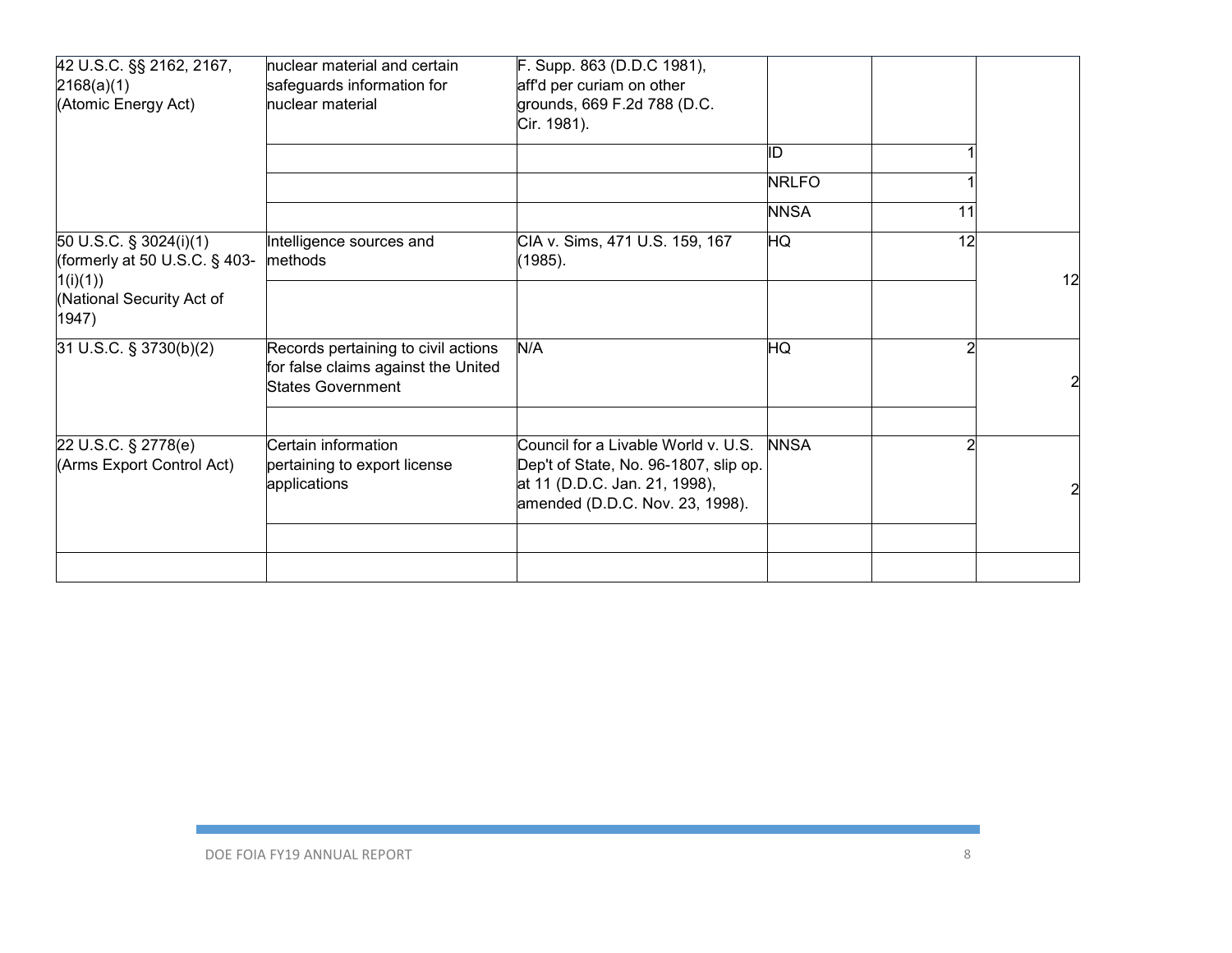### **V.A. FOIA REQUESTS -- RECEIVED, PROCESSED AND PENDING FOIA REQUESTS**

| Agency / Component    | Number of<br>Requests<br>Pending as of<br><b>Start</b><br>of Fiscal Year | Number of<br>Requests<br>Received<br>in Fiscal Year | Number of<br>Requests<br>Processed<br>in Fiscal Year | Number of<br>Requests<br>Pending as of End<br>of Fiscal Year |
|-----------------------|--------------------------------------------------------------------------|-----------------------------------------------------|------------------------------------------------------|--------------------------------------------------------------|
| <b>BPA</b>            | 20                                                                       | 58                                                  | 62                                                   | 16                                                           |
| <b>CBFO</b>           | 0                                                                        |                                                     | 2                                                    | $\overline{2}$                                               |
| СH                    | 4                                                                        | 65                                                  | 67                                                   | 2                                                            |
| <b>EMCBC</b>          | 20                                                                       | 51                                                  | 54                                                   | 17                                                           |
| <b>GFO</b>            | 10                                                                       | $\overline{37}$                                     | 42                                                   |                                                              |
| <b>HQ</b>             | 403                                                                      | 1,023                                               | 1,071                                                | 355                                                          |
| ĪD                    | 1                                                                        | 17                                                  | 17                                                   |                                                              |
| <b>NETL</b>           | 4                                                                        | $\overline{27}$                                     | 29                                                   | 2                                                            |
| <b>NR</b>             | 0                                                                        | 0                                                   | 0                                                    | 0                                                            |
| <b>NRLFO</b>          | 3                                                                        | 3                                                   | 5                                                    |                                                              |
| <b>ORO</b>            | 15                                                                       | 121                                                 | 118                                                  | 18                                                           |
| <b>OSTI</b>           | 5                                                                        | 14                                                  | 13                                                   | 6                                                            |
| <b>ROO</b>            | 4                                                                        | 43                                                  | 46                                                   |                                                              |
| <b>SEPA</b>           | 0                                                                        | 0                                                   | 0                                                    | 0                                                            |
| <b>SPR</b>            | 1                                                                        |                                                     | 5                                                    | 0                                                            |
| <b>SRO</b>            | 1                                                                        | 16                                                  | $\overline{15}$                                      | $\overline{2}$                                               |
| <b>SWPA</b>           | 0                                                                        | 8                                                   | 8                                                    | 0                                                            |
| <b>WAPA</b>           | 0                                                                        | 24                                                  | 22                                                   | 2                                                            |
| <b>NNSA</b>           | 175                                                                      | 340                                                 | 307                                                  | 208                                                          |
| <b>AGENCY OVERALL</b> | 666                                                                      | 1,855                                               | 1,883                                                | 638                                                          |

*After reviewing its database, DOE adjusted the number of requests pending as of the start of the Fiscal Year for the following components: CH, GFO, NNSA, ROO.*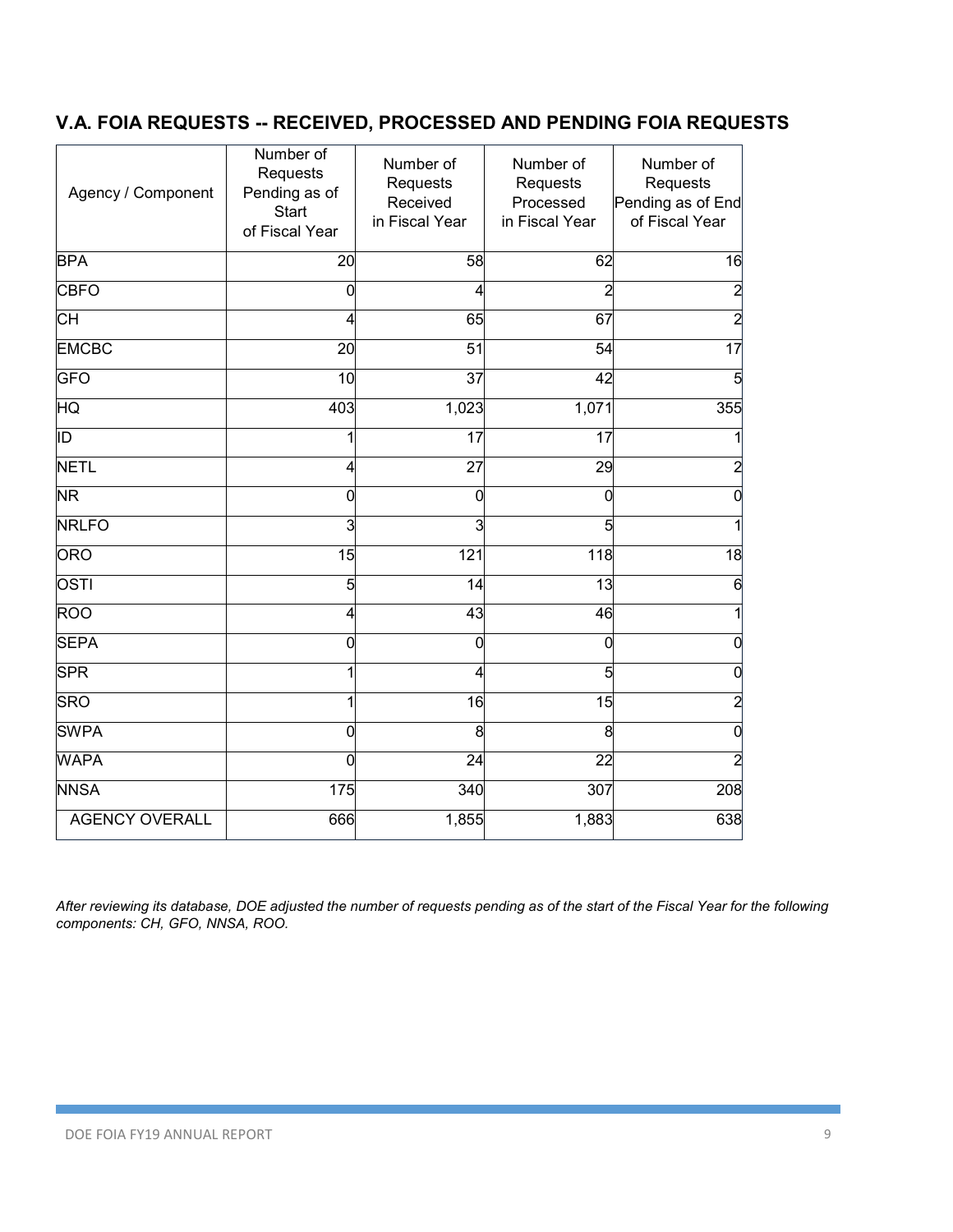## **V.B.(1). DISPOSITION OF FOIA REQUESTS -- ALL PROCESSED REQUESTS**

|                        |                             | Number                                       |                                                                    |          | Number of Full Denials Based on Reasons Other than Exemptions                       |                 |                           |                                           |                                                           |                         |                      |                                        |                 |  |  |
|------------------------|-----------------------------|----------------------------------------------|--------------------------------------------------------------------|----------|-------------------------------------------------------------------------------------|-----------------|---------------------------|-------------------------------------------|-----------------------------------------------------------|-------------------------|----------------------|----------------------------------------|-----------------|--|--|
| Agency /<br>Component  | Number<br>of Full<br>Grants | of Partial<br>Grants /<br>Partial<br>Denials | Number of<br><b>Full Denials</b><br>Based on<br>Exemptions Records | No       | <b>All Records</b><br>Referred to<br>Another<br>Component<br>Component<br>or Agency | Request         | Fee-<br>Related<br>Reason | Records<br>not<br>Reasonably<br>Described | Improper<br><b>FOIA</b><br>Request<br>for Other<br>Reason | Not<br>Agency<br>Record | Duplicate<br>Request | Other<br>*Explain<br>in Chart<br>Below | <b>TOTAL</b>    |  |  |
| <b>BPA</b>             | 24                          | $\frac{1}{8}$                                |                                                                    | 10       |                                                                                     | $\overline{4}$  | $\overline{c}$            | $\overline{c}$                            | 0                                                         | $\Omega$                | $\Omega$             |                                        | 62              |  |  |
| <b>CBFO</b>            | $\overline{c}$              | 0                                            | $\Omega$                                                           | $\Omega$ | $\Omega$                                                                            | $\Omega$        | 0l                        | 0l                                        | $\Omega$                                                  | U                       | $\Omega$             |                                        |                 |  |  |
| СH                     | 16                          | 4                                            | 0                                                                  | 10       | 8                                                                                   | 6               | 6                         |                                           | $\Omega$                                                  | q                       |                      |                                        | 67              |  |  |
| <b>EMCBC</b>           | 5                           | $\overline{19}$                              | 0                                                                  | 14       |                                                                                     | 8               | $\overline{a}$            | $\overline{c}$                            | 0                                                         |                         |                      |                                        | 54              |  |  |
| <b>GFO</b>             |                             | $\overline{20}$                              | 4                                                                  | 3        |                                                                                     | $\overline{2}$  | 4                         |                                           | $\Omega$                                                  |                         | $\overline{0}$       |                                        | 42              |  |  |
| $\overline{\text{HQ}}$ | 179                         | $\overline{211}$                             | 8                                                                  | 193      | 199                                                                                 | 168             | $\overline{c}$            | 10                                        | 4                                                         | 22                      | $\overline{75}$      |                                        | 1,071           |  |  |
| ĪD                     |                             | 5                                            | $\overline{c}$                                                     |          | $\Omega$                                                                            |                 | 0                         | 0                                         | 0                                                         |                         | $\Omega$             |                                        | $\overline{17}$ |  |  |
| <b>NETL</b>            | 15                          | 7                                            | 0                                                                  | 6        | $\Omega$                                                                            | $\overline{0}$  | 0                         |                                           | $\Omega$                                                  |                         | $\Omega$             |                                        | 29              |  |  |
| NR                     | O                           | $\overline{0}$                               | $\Omega$                                                           | 0        | U                                                                                   | $\overline{0}$  | 0                         | 0l                                        | $\Omega$                                                  |                         | $\Omega$             |                                        |                 |  |  |
| <b>NRLFO</b>           | O                           |                                              | $\Omega$                                                           | 0        | U                                                                                   | $\overline{2}$  | $\overline{a}$            | $\Omega$                                  | $\overline{0}$                                            | Ωl                      | $\Omega$             |                                        |                 |  |  |
| ORO                    | 75                          | $\overline{18}$                              | 0                                                                  | 10       | 3                                                                                   | $\overline{0}$  |                           | $\overline{c}$                            | $\overline{c}$                                            |                         | $\overline{0}$       |                                        | 118             |  |  |
| OSTI                   | 8                           | $\overline{0}$                               | $\Omega$                                                           | 5        | $\Omega$                                                                            | $\overline{0}$  | O                         | 0                                         | $\Omega$                                                  | n                       | $\Omega$             |                                        | 13              |  |  |
| <b>ROO</b>             | $\overline{13}$             | $\overline{16}$                              |                                                                    |          |                                                                                     | 6               | O                         | 0                                         | $\Omega$                                                  |                         | $\Omega$             |                                        | 46              |  |  |
| <b>SEPA</b>            | $\Omega$                    | $\Omega$                                     | $\Omega$                                                           | 0        | U                                                                                   | $\overline{0}$  | $\Omega$                  | $\Omega$                                  | $\Omega$                                                  |                         | $\Omega$             |                                        |                 |  |  |
| <b>SPR</b>             | 2                           |                                              | 0                                                                  |          | O                                                                                   | $\overline{0}$  | 0                         |                                           | 0                                                         | ∩                       | $\Omega$             |                                        |                 |  |  |
| <b>SRO</b>             | 5                           | 3                                            |                                                                    | 5        | $\Omega$                                                                            | $\overline{0}$  | O                         |                                           | $\overline{0}$                                            |                         | $\Omega$             |                                        | 15              |  |  |
| <b>SWPA</b>            | 3                           | $\overline{\mathbf{c}}$                      | $\Omega$                                                           |          | 0                                                                                   | $\overline{0}$  |                           | 0l                                        |                                                           | $\Omega$                | $\Omega$             |                                        | 8               |  |  |
| <b>WAPA</b>            |                             | 5                                            | 0                                                                  | 4        | $\Omega$                                                                            | $\overline{2}$  | ვ                         | 0                                         | 4                                                         | $\Omega$                | $\Omega$             |                                        | $\overline{22}$ |  |  |
| <b>NNSA</b>            | 118                         | 38                                           | 30                                                                 | 54       | 6                                                                                   | $\overline{31}$ | $\overline{12}$           | 6                                         | 6                                                         |                         |                      |                                        | 307             |  |  |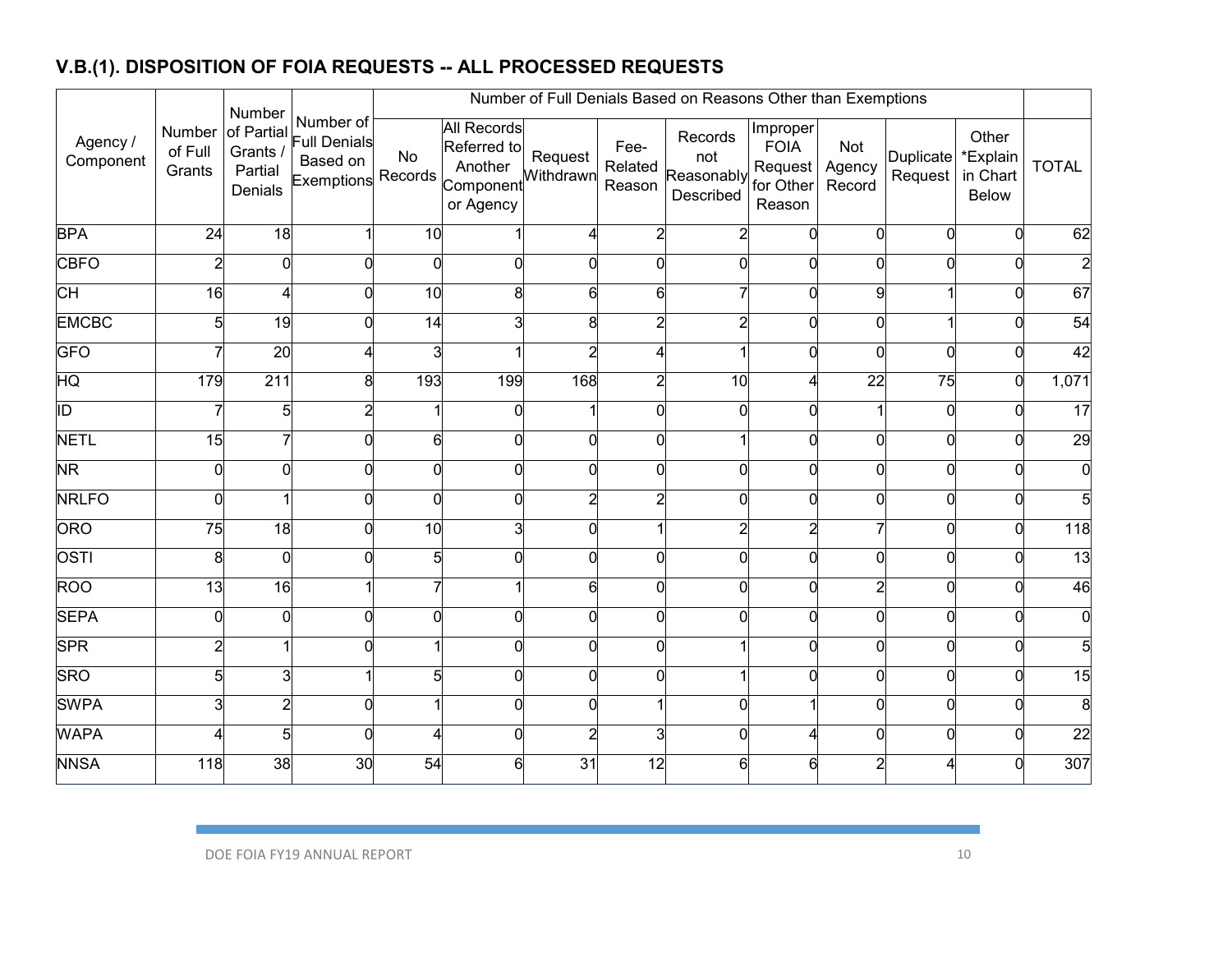| <b>AGENCY</b><br><b>OVERALL</b> | 483 | 368 | . .<br>. . | 324 | $\sim$<br>∠∠∠ | 230 | つに<br>ັບ | $\sim$<br>ັບບ | '' | $\ddot{\,}$<br>TU. | 04 | ററി<br>اد00. |
|---------------------------------|-----|-----|------------|-----|---------------|-----|----------|---------------|----|--------------------|----|--------------|
|                                 |     |     |            |     |               |     |          |               |    |                    |    |              |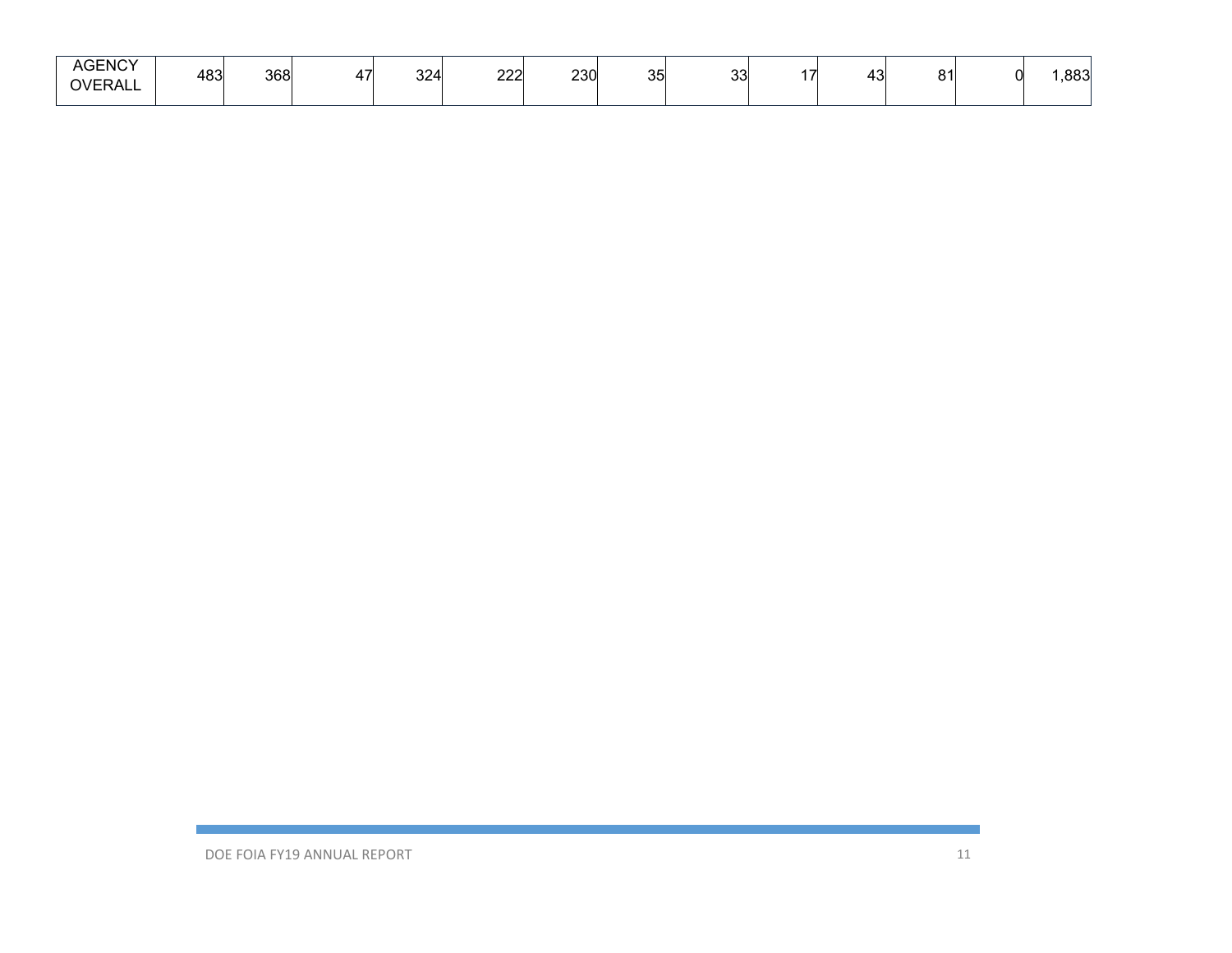#### **V.B.(2). DISPOSITION OF FOIA REQUESTS -- "OTHER" REASONS FOR "FULL DENIALS BASED ON REASONS OTHER THAN EXEMPTIONS"**

| Agency /<br>Component           | Description of "Other" Reasons for Denials from Chart B(1) | Number of Times<br>"Other" Reason<br>Was Relied Upon | <b>TOTAL</b> |
|---------------------------------|------------------------------------------------------------|------------------------------------------------------|--------------|
| <b>NNSA</b>                     | N/A                                                        |                                                      | 0            |
| <b>AGENCY</b><br><b>OVERALL</b> |                                                            |                                                      | 0            |
|                                 |                                                            |                                                      |              |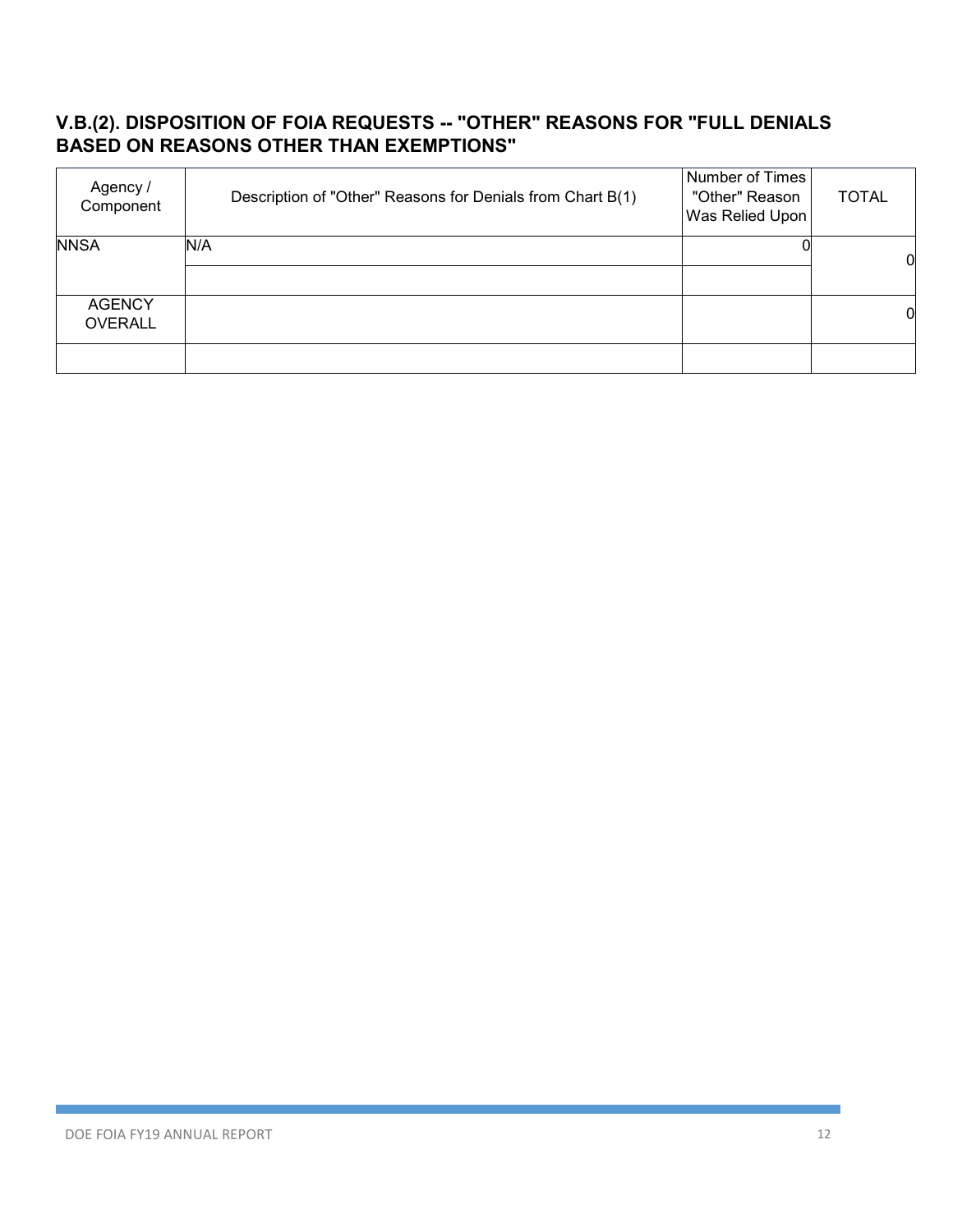## **V.B.(3). DISPOSITION OF FOIA REQUESTS -- NUMBER OF TIMES EXEMPTIONS APPLIED**

| Agency /<br>Component    | Ex. 1 | Ex. 2          | Ex. 3    | Ex. 4    | Ex. 5          | Ex. 6           |                |                |    |          | $ Ex. 7(A) Ex. 7(B) Ex. 7(C) Ex. 7(D) Ex. 7(E) Ex. 7(F)  Ex. 8$ |          |          | Ex. 9 |
|--------------------------|-------|----------------|----------|----------|----------------|-----------------|----------------|----------------|----|----------|-----------------------------------------------------------------|----------|----------|-------|
| <b>BPA</b>               |       | 5              | $\Omega$ | Λ        | 7              | $\overline{18}$ | $\Omega$       | $\Omega$       |    | $\Omega$ | $\overline{0}$                                                  | $\Omega$ |          |       |
| <b>CBFO</b>              |       | $\overline{0}$ |          | $\Omega$ | 0              |                 | O              | $\Omega$       |    |          | $\overline{0}$                                                  |          |          |       |
| CH                       |       | 0              |          |          |                | 2               | $\Omega$       | 0              |    | $\Omega$ | $\overline{0}$                                                  |          | n        |       |
| <b>EMCBC</b>             |       | 0              |          |          | 3              | 16              | $\Omega$       | $\Omega$       |    | $\Omega$ | 0                                                               | $\Omega$ | n        |       |
| GFO                      |       | $\overline{0}$ |          | 17       | 5              | 10              | $\Omega$       | $\overline{0}$ |    | $\Omega$ | <sub>0</sub>                                                    |          | 0        |       |
| HQ                       |       |                | 22       | 29       | 92             | 187             | Δ              | $\overline{0}$ | 54 | $\Omega$ | 20                                                              |          | 0        |       |
| ĪD                       |       | $\overline{0}$ |          |          |                |                 | $\Omega$       | $\overline{0}$ |    | C        | $\overline{0}$                                                  | $\Omega$ | O        |       |
| <b>NETL</b>              |       | $\overline{0}$ | $\Omega$ | 5        | 3              |                 | $\Omega$       | $\overline{0}$ |    | $\Omega$ | $\overline{0}$                                                  |          | O        |       |
| N <sub>R</sub>           |       | 0              | $\Omega$ | $\Omega$ | $\overline{0}$ |                 | ∩              | $\Omega$       |    | 0        | $\overline{0}$                                                  | O        | O        |       |
| <b>NRLFO</b>             |       | $\overline{0}$ |          | $\Omega$ | $\overline{0}$ | 0               | $\overline{0}$ | $\Omega$       |    | $\Omega$ | O                                                               | $\Omega$ | $\Omega$ |       |
| ORO                      |       | $\overline{0}$ | $\Omega$ | $\Omega$ | $\overline{0}$ | $\overline{18}$ | $\Omega$       | $\overline{0}$ |    | $\Omega$ | 0                                                               |          | n        |       |
| <b>OSTI</b>              |       | 0              | O        | $\Omega$ | $\overline{0}$ |                 | $\Omega$       | $\Omega$       |    | $\Omega$ | $\overline{0}$                                                  |          |          |       |
| <b>ROO</b>               |       | $\overline{0}$ | $\Omega$ |          | $\overline{0}$ | 16              | $\Omega$       | $\Omega$       |    | $\Omega$ | $\overline{0}$                                                  |          | O        |       |
| <b>SEPA</b>              |       | $\overline{0}$ | $\Omega$ | $\Omega$ | $\overline{0}$ |                 | $\Omega$       | $\Omega$       |    | $\Omega$ | 0                                                               |          | 0        |       |
| <b>SPR</b>               |       | 0              | $\Omega$ | $\Omega$ | $\overline{0}$ |                 | $\Omega$       | $\Omega$       |    | $\Omega$ | $\overline{0}$                                                  |          | n        |       |
| <b>SRO</b>               |       | $\overline{0}$ | $\Omega$ |          | 3              |                 | 0              | $\Omega$       |    | $\Omega$ |                                                                 |          | O        |       |
| <b>SWPA</b>              |       | 0              | $\Omega$ |          | $\overline{0}$ |                 | $\Omega$       | $\Omega$       |    | $\Omega$ | 0                                                               |          |          |       |
| <b>WAPA</b>              |       | 0              | $\Omega$ | 2        | $\overline{0}$ |                 | $\Omega$       | $\Omega$       |    | $\Omega$ | $\overline{0}$                                                  |          | O        |       |
| <b>NNSA</b>              |       | $\overline{0}$ | 16       | 8        | 15             | 40              | $\Omega$       | $\Omega$       |    |          | $\overline{2}$                                                  | 6        |          |       |
| <b>AGENCY</b><br>OVERALL |       | Բ              | 43       | 78       | 130            | 317             |                | ∩              | 57 |          | 23                                                              |          |          |       |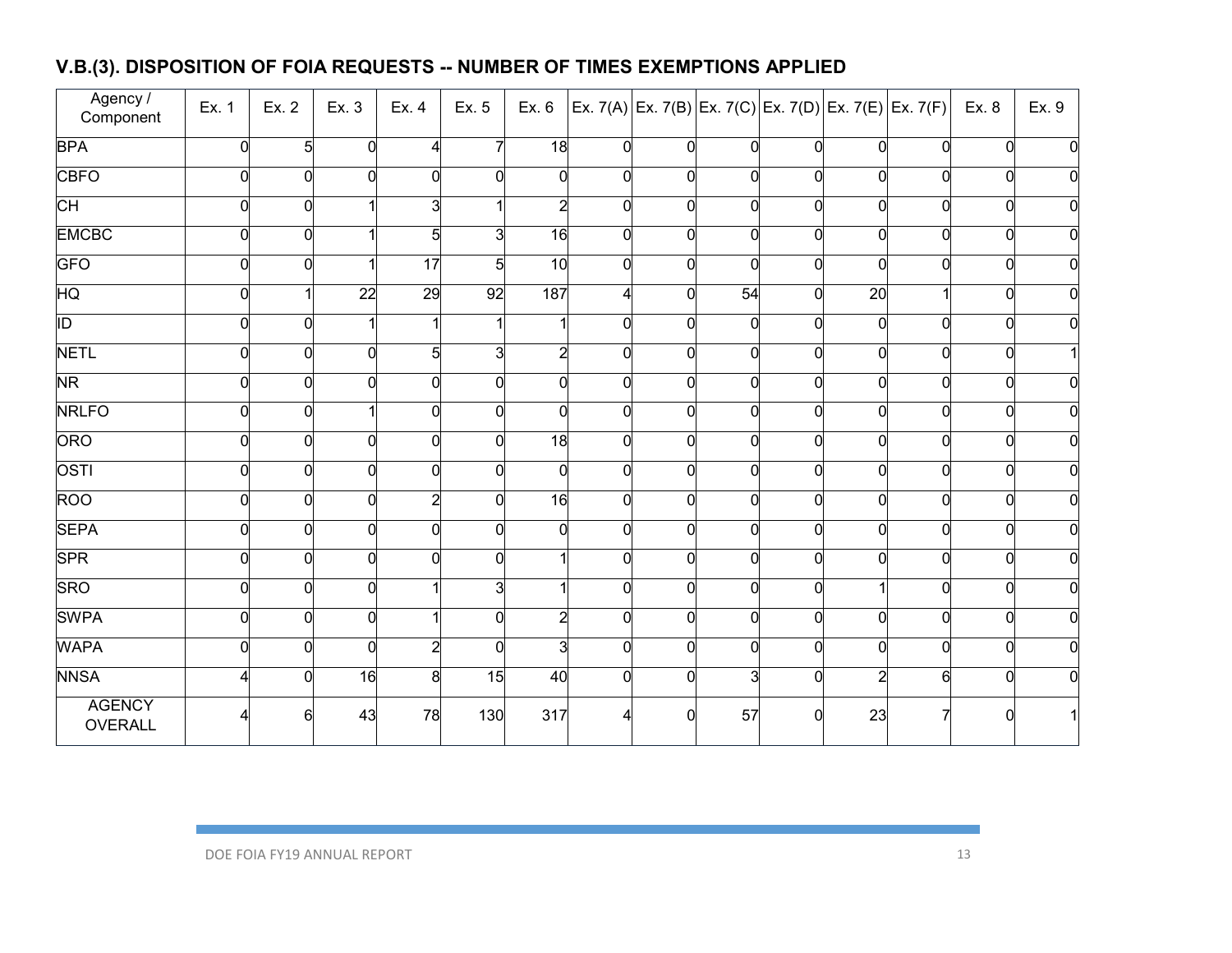#### **VI.A. ADMINISTRATIVE APPEALS OF INITIAL DETERMINATIONS OF FOIA REQUESTS -- RECEIVED, PROCESSED, AND PENDING ADMINISTRATIVE APPEALS**

| Agency / Component       | Number of Appeals<br>Pending as of Start<br>of Fiscal Year | Number of<br>Appeals Received<br>in Fiscal Year | Number of<br>Appeals Processed<br>in Fiscal Year | Number of Appeals<br>Pending as of End<br>of Fiscal Year |
|--------------------------|------------------------------------------------------------|-------------------------------------------------|--------------------------------------------------|----------------------------------------------------------|
| <b>BPA</b>               | ŋ                                                          | 0                                               |                                                  | $\overline{0}$                                           |
| <b>CBFO</b>              | O                                                          | $\Omega$                                        | O                                                | $\overline{0}$                                           |
| СH                       | 0                                                          | 0                                               |                                                  | $\overline{0}$                                           |
| <b>EMCBC</b>             |                                                            | O                                               |                                                  | $\mathbf 0$                                              |
| <b>GFO</b>               | O                                                          | ∩                                               | O                                                | $\overline{0}$                                           |
| HQ                       | 9                                                          | 47                                              | 44                                               | $\overline{12}$                                          |
| $\overline{\mathbb{D}}$  | O                                                          | $\Omega$                                        |                                                  | $\mathbf 0$                                              |
| <b>NETL</b>              | U                                                          | $\Omega$                                        | U                                                | $\overline{0}$                                           |
| $\overline{\mathsf{NR}}$ | 0                                                          | $\Omega$                                        |                                                  | $\overline{0}$                                           |
| <b>NRLFO</b>             |                                                            | O                                               |                                                  | $\overline{0}$                                           |
| ORO                      | 0                                                          | $\Omega$                                        | 0                                                | ō                                                        |
| <b>OSTI</b>              | 0                                                          | 0                                               |                                                  | $\overline{0}$                                           |
| <b>ROO</b>               |                                                            | 0                                               |                                                  | $\overline{0}$                                           |
| <b>SEPA</b>              | O                                                          | $\Omega$                                        | O                                                | $\overline{0}$                                           |
| <b>SPR</b>               | 0                                                          | $\Omega$                                        | ი                                                | $\overline{0}$                                           |
| <b>SRO</b>               |                                                            | O                                               |                                                  | $\overline{0}$                                           |
| <b>SWPA</b>              | 0                                                          | $\Omega$                                        | O                                                | $\overline{0}$                                           |
| <b>WAPA</b>              | 0                                                          | $\mathbf 0$                                     | ŋ                                                | $\overline{0}$                                           |
| <b>NNSA</b>              |                                                            | 0                                               |                                                  | 0                                                        |
| <b>AGENCY OVERALL</b>    | 9                                                          | 47                                              | 44                                               | $\overline{12}$                                          |

*After reviewing its database, HQ adjusted the number of appeals pending at the start of the Fiscal Year.*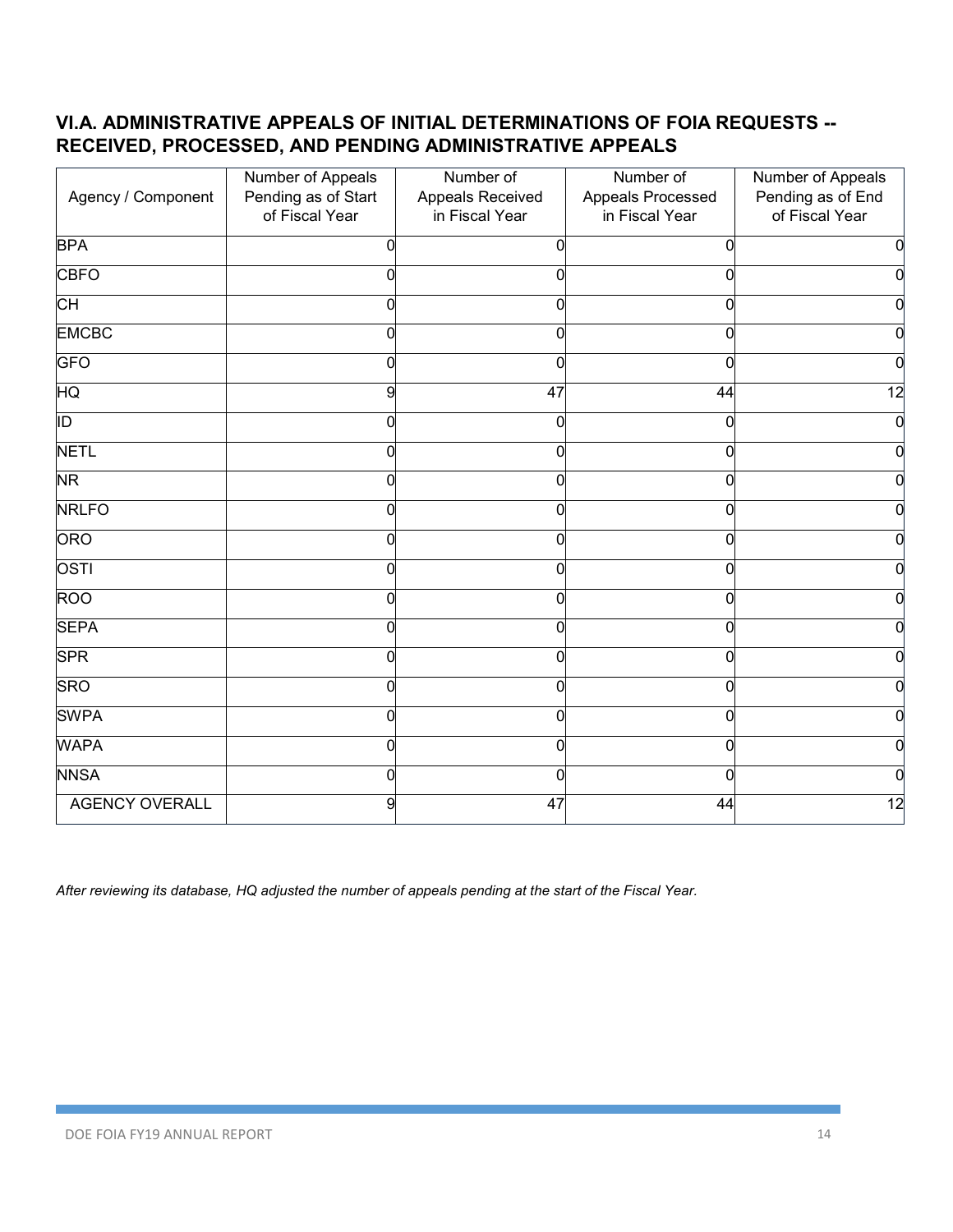#### **VI.B. DISPOSITION OF ADMINISTRATIVE APPEALS -- ALL PROCESSED APPEALS**

| Agency / Component    | Number Affirmed on<br>Appeal | <b>Number Partially</b><br>Affirmed & Partially<br>Reversed/Remanded on<br>Appeal | Number Completely<br>Reversed/Remanded on<br>Appeal | Number of Appeals<br>Closed for Other<br>Reasons | <b>TOTAL</b>   |
|-----------------------|------------------------------|-----------------------------------------------------------------------------------|-----------------------------------------------------|--------------------------------------------------|----------------|
| <b>BPA</b>            |                              | $\Omega$                                                                          |                                                     | $\Omega$                                         | $\mathbf 0$    |
| <b>CBFO</b>           |                              | $\Omega$                                                                          |                                                     | O                                                | $\overline{0}$ |
| <b>CH</b>             |                              | 0                                                                                 |                                                     | n                                                | $\overline{0}$ |
| <b>EMCBC</b>          |                              | 0                                                                                 |                                                     |                                                  | 0              |
| <b>GFO</b>            | ∩                            | $\overline{0}$                                                                    |                                                     | $\Omega$                                         | $\mathbf 0$    |
| HQ                    | $\overline{21}$              | 4                                                                                 |                                                     | $\overline{12}$                                  | 44             |
| $\overline{ID}$       | $\Omega$                     | 0                                                                                 |                                                     | 0                                                | $\mathbf 0$    |
| <b>NETL</b>           | n                            | $\Omega$                                                                          |                                                     | O                                                | $\mathbf 0$    |
| <b>NR</b>             | C                            | $\Omega$                                                                          |                                                     | $\Omega$                                         | $\overline{0}$ |
| <b>NRLFO</b>          |                              | 0                                                                                 |                                                     | n                                                | 0              |
| <b>ORO</b>            |                              | 0                                                                                 |                                                     |                                                  | 0              |
| OSTI                  |                              | $\Omega$                                                                          |                                                     | ŋ                                                | $\overline{0}$ |
| <b>ROO</b>            |                              | 0                                                                                 |                                                     |                                                  | $\Omega$       |
| <b>SEPA</b>           |                              | 0                                                                                 |                                                     | n                                                | 0              |
| <b>SPR</b>            | n                            | $\Omega$                                                                          |                                                     | O                                                | 0              |
| <b>SRO</b>            | ſ                            | $\Omega$                                                                          |                                                     | $\Omega$                                         | $\mathbf 0$    |
| <b>SWPA</b>           | U                            | $\Omega$                                                                          |                                                     | O                                                | $\overline{0}$ |
| <b>WAPA</b>           | r                            | 0                                                                                 |                                                     | n                                                | 0              |
| <b>NNSA</b>           |                              | 0                                                                                 |                                                     | n                                                | $\Omega$       |
| <b>AGENCY OVERALL</b> | $\overline{21}$              |                                                                                   |                                                     | $\overline{12}$                                  | 44             |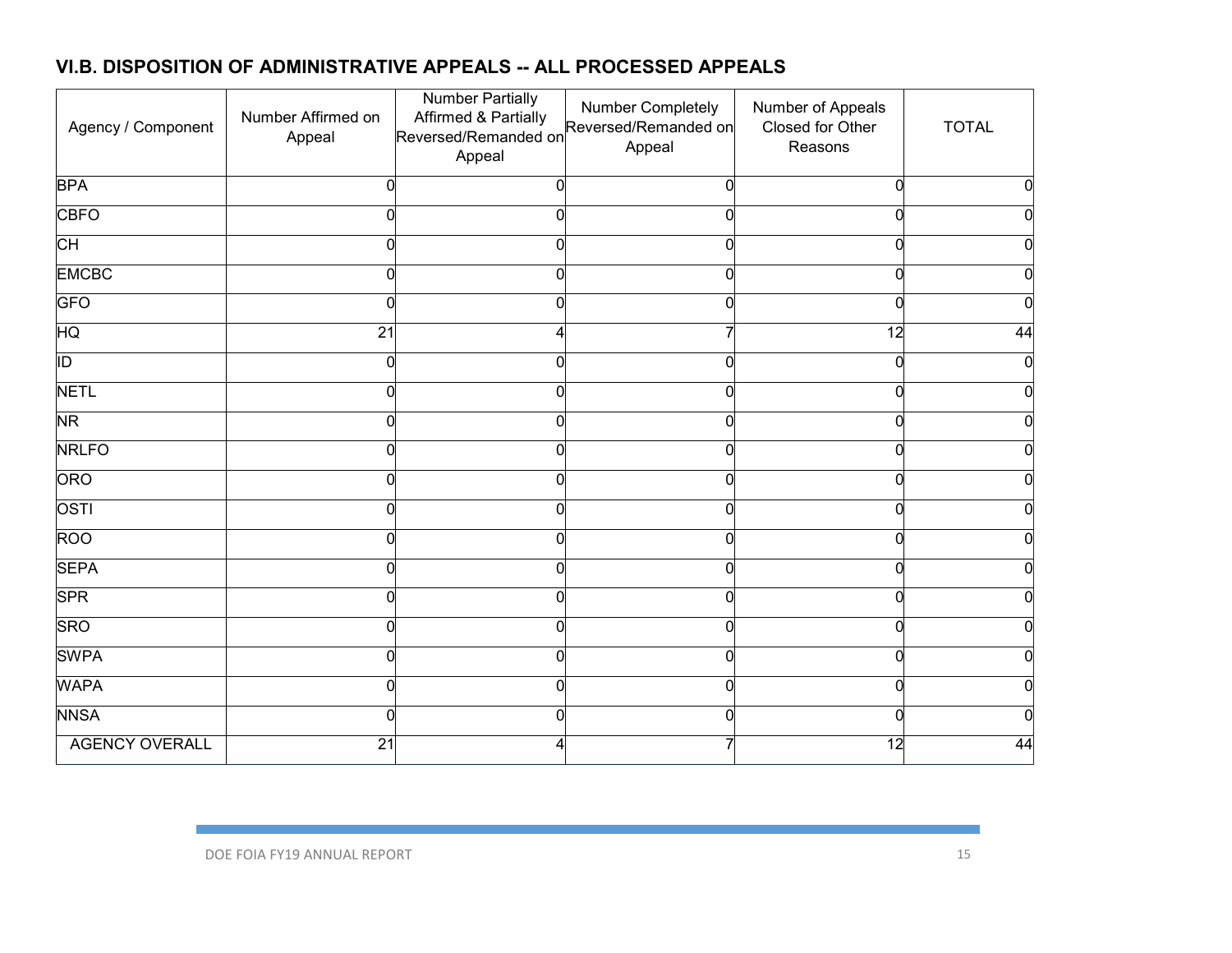# **VI.C.(1). REASONS FOR DENIAL ON APPEAL -- NUMBER OF TIMES EXEMPTIONS APPLIED**

| Agency /<br>Component    | Ex. 1 | Ex. 2          | Ex. 3 | Ex. 4    | Ex. 5          |   |          |                |   |   | Ex. 6 Ex. 7(A) Ex. 7(B) Ex. 7(C) Ex. 7(D) Ex. 7(E) Ex. 7(F) Ex. 8 |          |          | Ex. 9 |
|--------------------------|-------|----------------|-------|----------|----------------|---|----------|----------------|---|---|-------------------------------------------------------------------|----------|----------|-------|
| <b>BPA</b>               |       | <sup>o</sup>   |       |          | 0              |   |          | $\Omega$       |   |   | $\Omega$                                                          | $\Omega$ |          |       |
| <b>CBFO</b>              |       | 0              |       |          | 0              |   | $\Omega$ | 0              |   |   | $\overline{0}$                                                    |          |          |       |
| CH                       |       | 0              |       | $\Omega$ | $\overline{0}$ |   | $\Omega$ | $\Omega$       |   |   | $\overline{0}$                                                    | 0        | 0        |       |
| <b>EMCBC</b>             |       | $\overline{0}$ |       | O        | $\overline{0}$ |   | $\Omega$ | $\overline{0}$ |   | O | $\overline{0}$                                                    | ∩        | $\Omega$ |       |
| <b>GFO</b>               |       | 0              |       | 0        | $\mathbf 0$    |   | $\Omega$ | 0              |   |   | $\overline{0}$                                                    |          | 0        |       |
| HQ                       |       | 0              |       |          |                |   |          | $\Omega$       |   |   | $\overline{0}$                                                    |          |          |       |
| $\overline{ID}$          |       | 0              |       | O        | $\overline{0}$ |   | $\Omega$ | $\overline{0}$ |   |   | $\overline{0}$                                                    | n        | ∩        |       |
| <b>NETL</b>              |       | 0              |       | 0        | $\overline{0}$ |   | $\Omega$ | $\overline{0}$ |   |   | $\overline{0}$                                                    |          | 0        |       |
| NR <sup>1</sup>          |       | $\overline{0}$ |       | O        | $\mathbf 0$    |   | $\Omega$ | $\overline{0}$ |   |   | $\overline{0}$                                                    |          | $\Omega$ |       |
| <b>NRLFO</b>             | ∩     | $\overline{0}$ |       | $\Omega$ | $\overline{0}$ | U | $\Omega$ | $\overline{0}$ | 0 | ∩ | $\overline{0}$                                                    | $\Omega$ | $\Omega$ |       |
| ORO                      |       | 0              |       | $\Omega$ | $\overline{0}$ |   | $\Omega$ | $\overline{0}$ |   |   | $\overline{0}$                                                    |          | 0        |       |
| OSTI                     |       | 0              |       |          | $\overline{0}$ |   |          | $\Omega$       |   |   | $\overline{0}$                                                    |          |          |       |
| <b>ROO</b>               |       | 0              |       | O        | $\overline{0}$ |   | $\Omega$ | $\overline{0}$ |   |   | $\overline{0}$                                                    | ∩        | $\Omega$ |       |
| <b>SEPA</b>              |       | $\overline{0}$ |       | U        | $\overline{0}$ |   | $\Omega$ | $\overline{0}$ |   |   | $\overline{0}$                                                    |          | $\Omega$ |       |
| <b>SPR</b>               |       | 0              |       | O        | $\overline{0}$ |   | ∩        | $\Omega$       |   |   | $\overline{0}$                                                    | U        |          |       |
| <b>SRO</b>               |       | 0              |       | ∩        | $\overline{0}$ |   | $\Omega$ | $\overline{0}$ |   |   | $\overline{0}$                                                    |          | U        |       |
| <b>SWPA</b>              |       | $\overline{0}$ |       | O        | $\overline{0}$ |   | $\Omega$ | $\overline{0}$ |   |   | $\overline{0}$                                                    |          | $\Omega$ |       |
| <b>WAPA</b>              |       | 0              |       | $\Omega$ | $\overline{0}$ |   | $\Omega$ | $\Omega$       |   |   | $\overline{0}$                                                    | n        | U        |       |
| <b>NNSA</b>              |       | 0              |       |          | $\overline{0}$ |   |          | $\Omega$       |   |   | $\overline{0}$                                                    |          | U        |       |
| <b>AGENCY</b><br>OVERALL |       |                |       |          |                |   |          |                |   |   | $\Omega$                                                          |          |          | U     |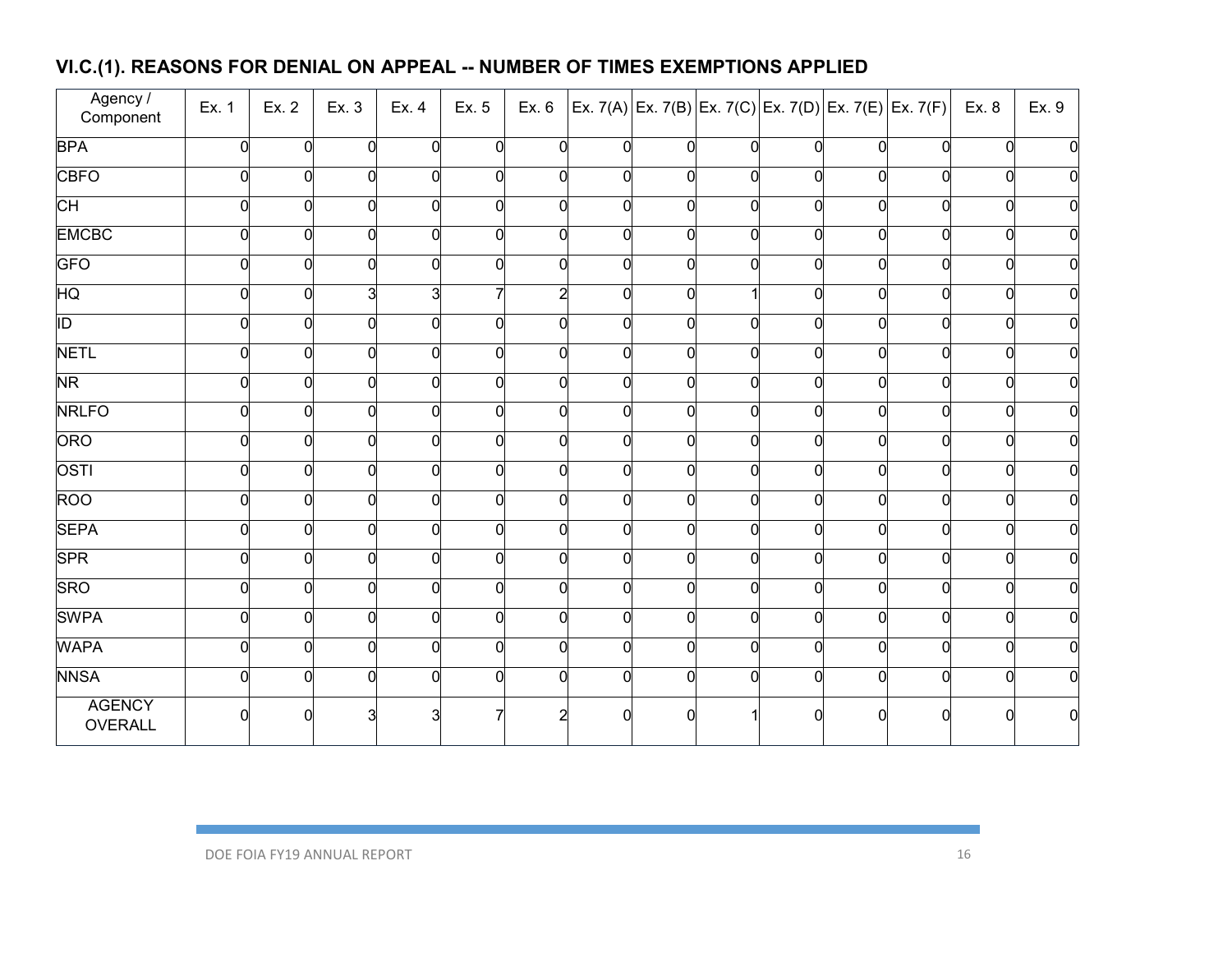# **VI.C.(2). REASONS FOR DENIAL ON APPEAL -- REASONS OTHER THAN EXEMPTIONS**

| Agency /<br>Component    | No<br>Records | Records<br>Referred at<br>Initial<br>Request<br>Level | Request<br>Withdrawn | Fee-<br>Related<br>Reason | Records<br>not<br>Reasonably<br>Described | Improper<br>Request<br>for Other<br>Reasons | Not<br>Agency<br>Record | Duplicate<br>Request or<br>Appeal | Request in<br>Litigation | Appeal<br><b>Based</b><br>Solely on<br>Denial of<br>Request<br>for<br>Expedited<br>Processing | Other<br>*Explain in<br>chart<br>below |
|--------------------------|---------------|-------------------------------------------------------|----------------------|---------------------------|-------------------------------------------|---------------------------------------------|-------------------------|-----------------------------------|--------------------------|-----------------------------------------------------------------------------------------------|----------------------------------------|
| <b>BPA</b>               | 0             | $\Omega$                                              | $\Omega$             | $\overline{0}$            | $\Omega$                                  | $\overline{0}$                              | 0                       | $\overline{0}$                    | $\Omega$                 | $\overline{0}$                                                                                |                                        |
| <b>CBFO</b>              | O             | $\overline{0}$                                        | $\Omega$             | $\overline{0}$            | $\Omega$                                  | $\overline{0}$                              | $\mathbf{0}$            | $\overline{0}$                    | $\Omega$                 | $\overline{0}$                                                                                |                                        |
| $\overline{\mathsf{CH}}$ | n             | $\Omega$                                              | O                    | $\overline{0}$            | $\Omega$                                  | $\Omega$                                    | 0                       | $\Omega$                          | $\Omega$                 | $\mathbf 0$                                                                                   |                                        |
| <b>EMCBC</b>             | n             | $\Omega$                                              | O                    | $\overline{0}$            | $\Omega$                                  | $\Omega$                                    | $\mathbf 0$             | 0                                 | $\Omega$                 | $\overline{0}$                                                                                |                                        |
| <b>GFO</b>               |               | $\Omega$                                              | ∩                    | $\mathbf 0$               | ∩                                         | $\Omega$                                    | 0                       | 0                                 | O                        | $\mathbf 0$                                                                                   |                                        |
| HQ                       | 6             | O                                                     | n                    |                           | C                                         |                                             | 1                       | $\overline{0}$                    | $\Omega$                 | $\overline{0}$                                                                                |                                        |
| ID                       |               | $\Omega$                                              | O                    | $\mathbf 0$               | ∩                                         | $\Omega$                                    | 0                       | $\Omega$                          | 0                        | $\mathbf 0$                                                                                   |                                        |
| <b>NETL</b>              |               | $\Omega$                                              | O                    | 0                         | C                                         | $\Omega$                                    | 0                       | $\Omega$                          | 0                        | $\mathbf 0$                                                                                   |                                        |
| <b>NR</b>                |               | $\Omega$                                              | n                    | $\mathbf 0$               | C                                         | $\Omega$                                    | 0                       | $\overline{0}$                    | 0                        | $\mathbf 0$                                                                                   |                                        |
| <b>NRLFO</b>             | O             | $\Omega$                                              | O                    | $\mathbf 0$               | O                                         | $\Omega$                                    | 0                       | $\overline{0}$                    | $\Omega$                 | $\mathbf 0$                                                                                   |                                        |
| ORO                      |               | $\Omega$                                              | $\Omega$             | $\overline{0}$            | $\Omega$                                  | $\overline{0}$                              | $\mathbf 0$             | $\overline{0}$                    | $\overline{0}$           | $\overline{0}$                                                                                |                                        |
| OSTI                     |               | $\Omega$                                              | C                    | $\mathbf 0$               | ſ                                         | $\Omega$                                    | $\mathbf{0}$            | $\overline{0}$                    | 0                        | $\mathbf 0$                                                                                   |                                        |
| <b>ROO</b>               |               | $\Omega$                                              | O                    | $\mathbf 0$               | ∩                                         | $\Omega$                                    | 0                       | $\Omega$                          | $\Omega$                 | $\mathbf 0$                                                                                   |                                        |
| <b>SEPA</b>              | O             | 0                                                     | $\Omega$             | $\mathbf 0$               | $\Omega$                                  | $\overline{0}$                              | $\mathbf 0$             | $\overline{0}$                    | 0                        | $\overline{0}$                                                                                |                                        |
| <b>SPR</b>               | n             | $\Omega$                                              | $\Omega$             | $\overline{0}$            | $\Omega$                                  | $\Omega$                                    | $\overline{0}$          | $\Omega$                          | $\Omega$                 | $\overline{0}$                                                                                |                                        |
| <b>SRO</b>               | O             | $\overline{0}$                                        | $\Omega$             | $\overline{0}$            | $\Omega$                                  | $\overline{0}$                              | $\mathbf 0$             | $\overline{0}$                    | 0                        | $\overline{0}$                                                                                |                                        |
| <b>SWPA</b>              | 0             | 0                                                     | $\Omega$             | $\mathbf 0$               | $\Omega$                                  | $\overline{0}$                              | 0                       | $\overline{0}$                    | 0                        | $\overline{0}$                                                                                |                                        |
| <b>WAPA</b>              | 0             | $\overline{0}$                                        | $\Omega$             | $\mathbf 0$               | $\Omega$                                  | $\mathbf 0$                                 | 0                       | $\overline{0}$                    | 0                        | $\mathbf 0$                                                                                   |                                        |
| <b>NNSA</b>              |               | O                                                     |                      | $\mathbf 0$               |                                           | C                                           | 0                       | U                                 | O                        | $\Omega$                                                                                      |                                        |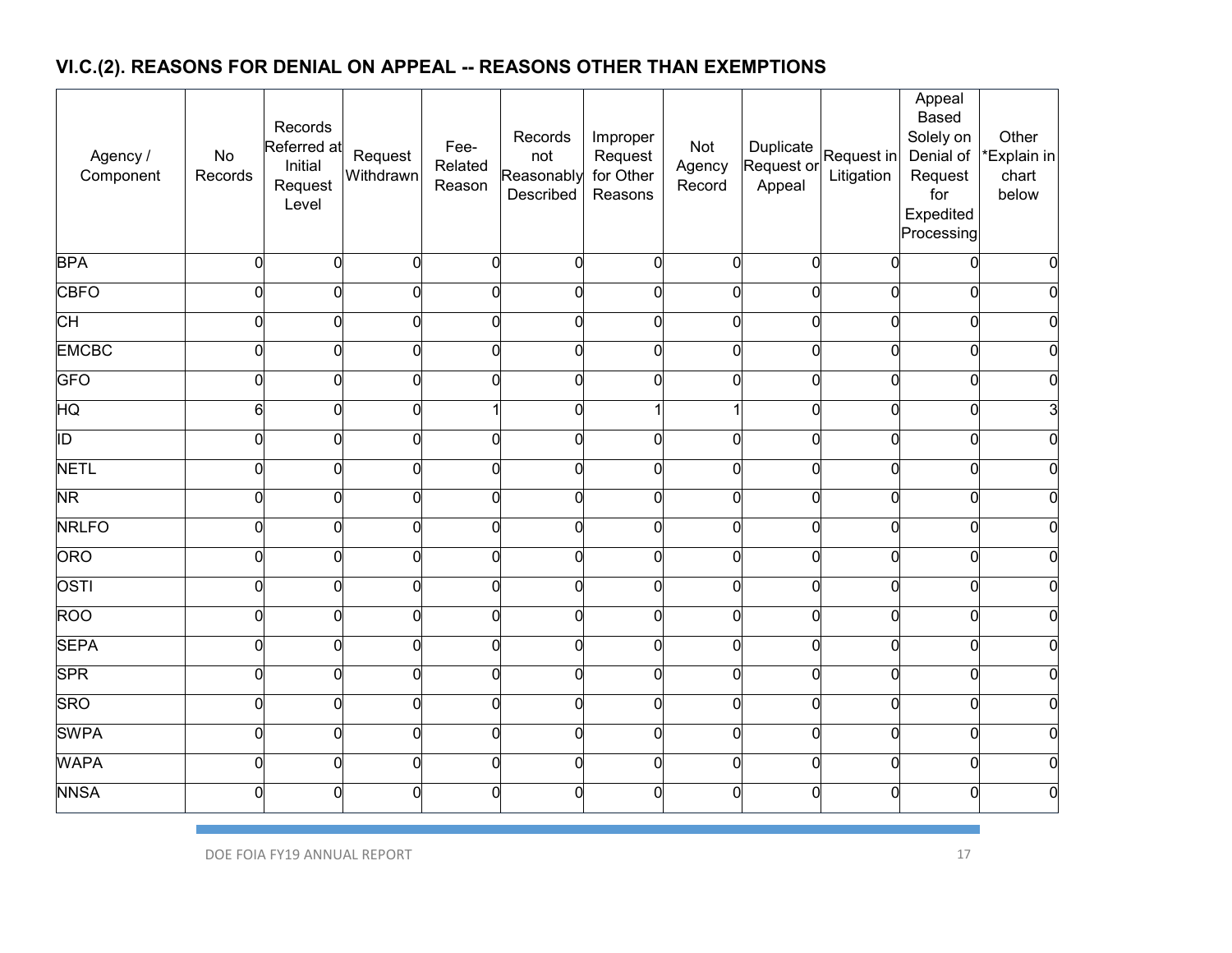| AGENCY<br>OVERALL |  |  | . . |  |  |  |  |  |  |  |  |
|-------------------|--|--|-----|--|--|--|--|--|--|--|--|
|-------------------|--|--|-----|--|--|--|--|--|--|--|--|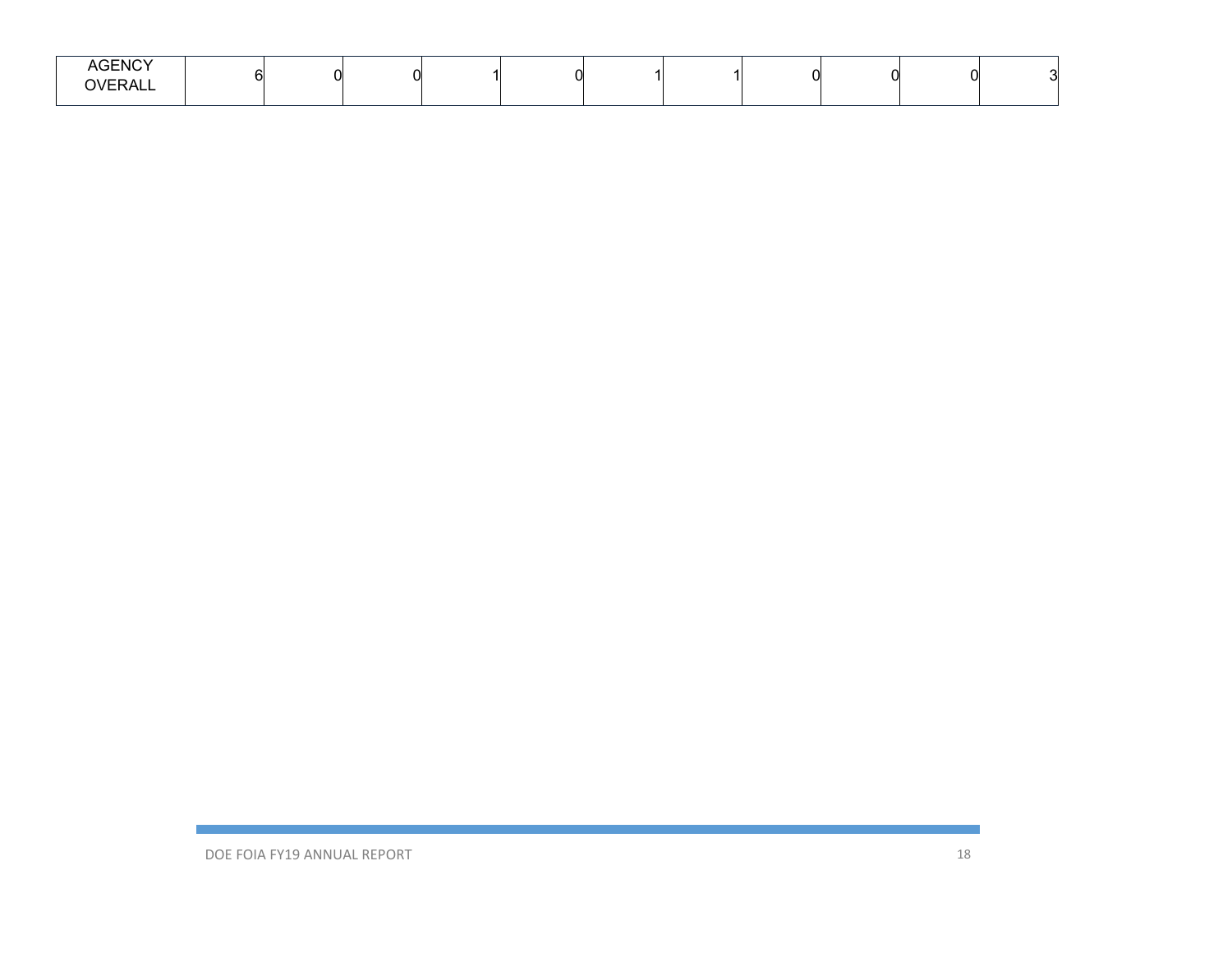# **VI.C.(3). REASONS FOR DENIAL ON APPEAL -- "OTHER" REASONS**

| Agency /<br>Component | Description of "Other" Reasons for Denial on Appeal from Chart C(2) | Number of Times<br>"Other" Reason<br>Was Relied Upon | <b>TOTAL</b> |
|-----------------------|---------------------------------------------------------------------|------------------------------------------------------|--------------|
| HQ                    | Agency Performed Adequate Search                                    |                                                      | 3            |
|                       |                                                                     |                                                      |              |
| <b>AGENCY</b>         |                                                                     |                                                      | 3            |
| <b>OVERALL</b>        |                                                                     |                                                      |              |
|                       |                                                                     |                                                      |              |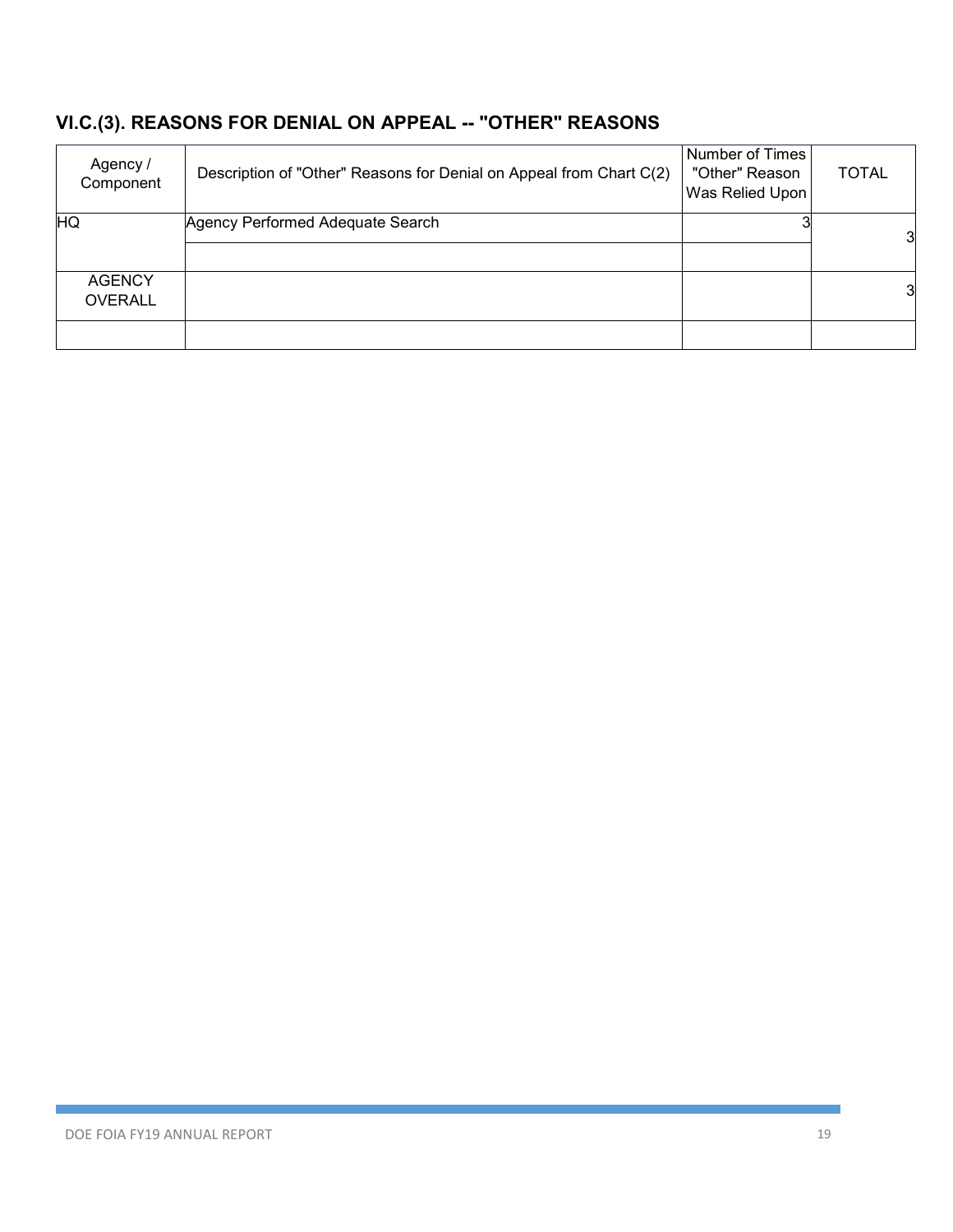# **VI.C.(4). RESPONSE TIME FOR ADMINISTRATIVE APPEALS**

|                       | Agency / Component   Median Number of Days | Average Number of<br>Days | Lowest Number of Days | <b>Highest Number of</b><br>Days |
|-----------------------|--------------------------------------------|---------------------------|-----------------------|----------------------------------|
| HQ                    | 7.00                                       | 14.55                     |                       | 184.00                           |
|                       |                                            |                           |                       |                                  |
| <b>AGENCY OVERALL</b> | 7.00                                       | 14.55                     |                       | 184.00                           |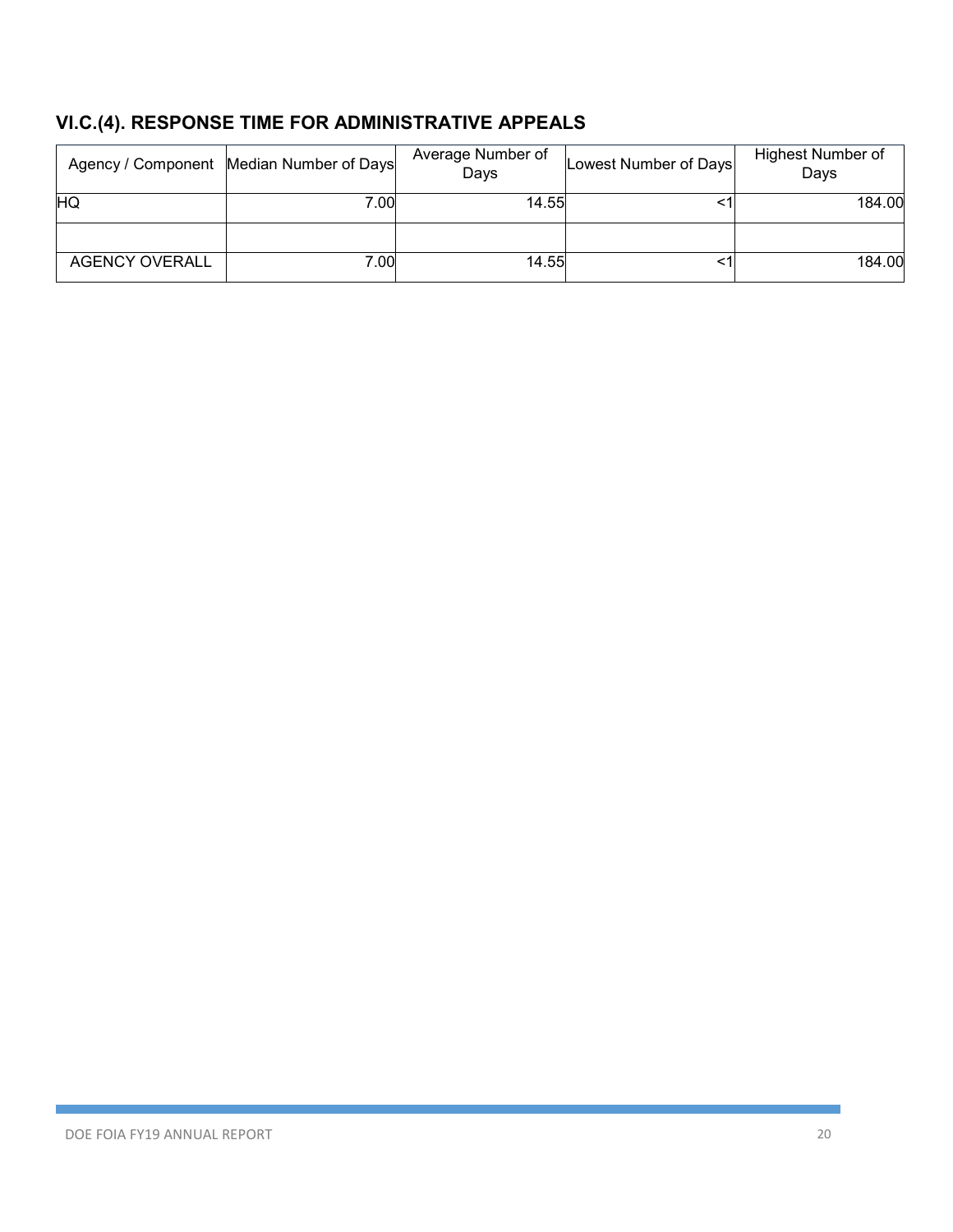# **VI.C.(5). TEN OLDEST PENDING ADMINISTRATIVE APPEALS**

| Agency /<br>Component  |                           | 10th Oldest<br>Appeal | 9th | 8th | 7th                                                                                                  | 6th  | 5th      | 4th  | 3rd      | 2nd  | Oldest<br>Appeal |
|------------------------|---------------------------|-----------------------|-----|-----|------------------------------------------------------------------------------------------------------|------|----------|------|----------|------|------------------|
|                        | Date of Appeal            | N/A                   | N/A | N/A | N/A                                                                                                  | N/A  | N/A      | N/A  | N/A      | N/A  | N/A              |
| <b>BPA</b>             | Number of Days<br>Pending | $\Omega$              | n   |     |                                                                                                      |      | C        |      | ∩        |      |                  |
|                        | Date of Appeal            | N/A                   | N/A | N/A | N/A                                                                                                  | N/A  | N/A      | N/A  | N/A      | N/A  | N/A              |
| <b>CBFO</b>            | Number of Days<br>Pending | 0                     | n   |     |                                                                                                      |      | C        |      | ∩        | C    |                  |
|                        | Date of Appeal            | N/A                   | N/A | N/A | N/A                                                                                                  | N/A  | N/A      | N/A  | N/A      | N/A  | N/A              |
| <b>CH</b>              | Number of Days<br>Pending | $\mathbf 0$           |     |     |                                                                                                      | ſ    | $\Omega$ |      | 0        | ∩    |                  |
|                        | Date of Appeal            | N/A                   | N/A | N/A | N/A                                                                                                  | N/A  | N/A      | N/A  | N/A      | N/A  | N/A              |
| <b>EMCBC</b>           | Number of Days<br>Pending | 0                     | n   |     |                                                                                                      | C    | $\Omega$ | ∩    | $\Omega$ | ∩    |                  |
|                        | Date of Appeal            | N/A                   | N/A | N/A | N/A                                                                                                  | N/A  | N/A      | N/A  | N/A      | N/A  | N/A              |
| <b>GFO</b>             | Number of Days<br>Pending | $\Omega$              |     |     |                                                                                                      |      |          | r    | ∩        |      |                  |
|                        | Date of Appeal            |                       |     |     | 2019-08-082018-11-202017-05-242016-06-212015-04-202014-12-082013-11-152013-10-162013-10-102012-07-03 |      |          |      |          |      |                  |
| HQ                     | Number of Days<br>Pending | 35                    | 215 | 590 | 822                                                                                                  | 1117 | 1208     | 1484 | 1495     | 1499 | 1819             |
|                        | Date of Appeal            | N/A                   | N/A | N/A | N/A                                                                                                  | N/A  | N/A      | N/A  | N/A      | N/A  | N/A              |
| ID                     | Number of Days<br>Pending | $\Omega$              | ∩   |     |                                                                                                      |      | C        |      | ∩        | ∩    |                  |
|                        | Date of Appeal            | N/A                   | N/A | N/A | N/A                                                                                                  | N/A  | N/A      | N/A  | N/A      | N/A  | N/A              |
| <b>NETL</b>            | Number of Days<br>Pending | 0                     | n   |     |                                                                                                      |      | C        |      | ∩        |      |                  |
| $\overline{\text{NR}}$ | Date of Appeal            | N/A                   | N/A | N/A | N/A                                                                                                  | N/A  | N/A      | N/A  | N/A      | N/A  | N/A              |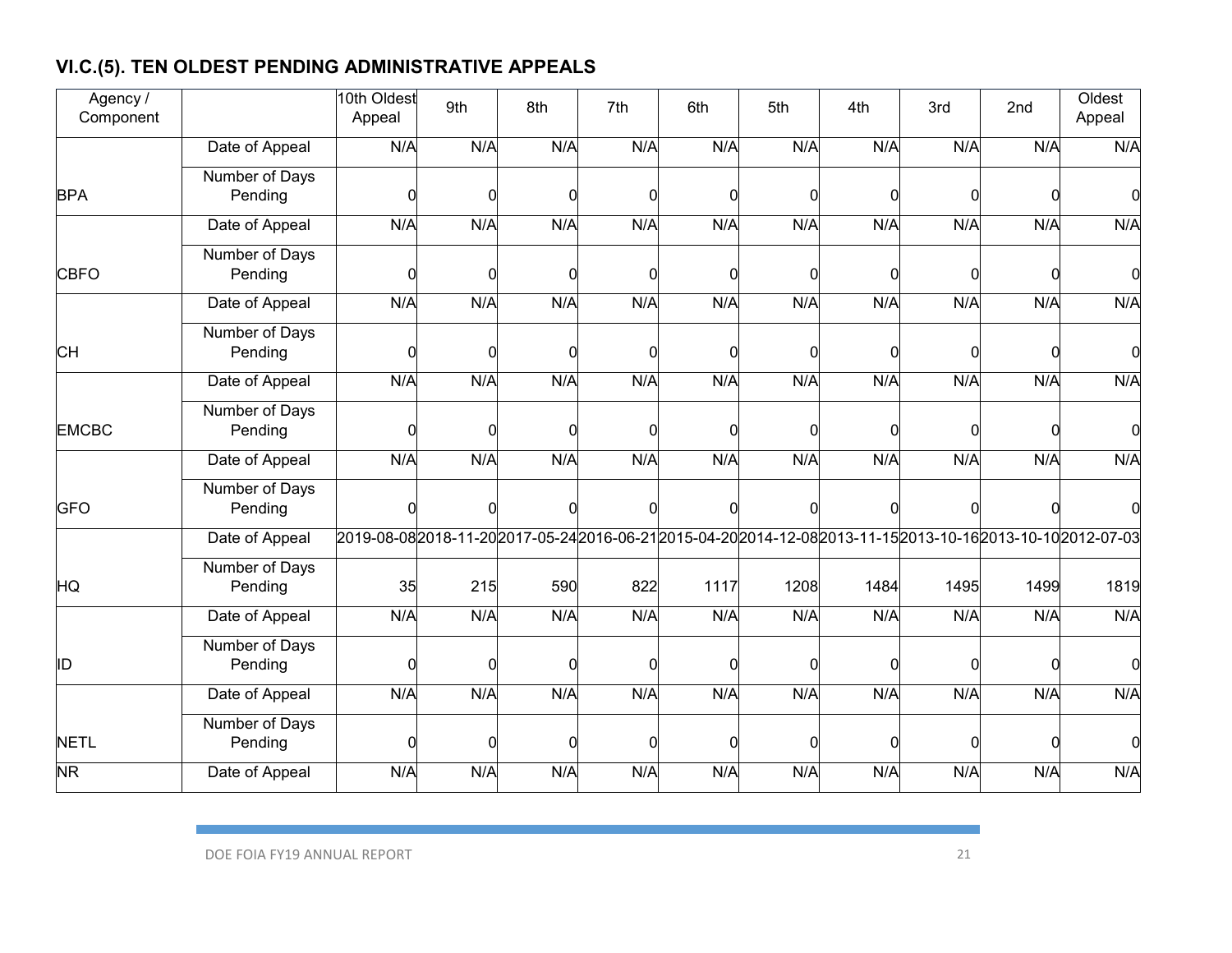|              | Number of Days            |     |     |          |     |          |     |          |          |     |                |
|--------------|---------------------------|-----|-----|----------|-----|----------|-----|----------|----------|-----|----------------|
|              | Pending                   | 0   | ი   | O        |     | n        | 0   | 0        | $\Omega$ | n   | $\Omega$       |
|              | Date of Appeal            | N/A | N/A | N/A      | N/A | N/A      | N/A | N/A      | N/A      | N/A | N/A            |
|              | Number of Days            |     |     |          |     |          |     |          |          |     |                |
| <b>NRLFO</b> | Pending                   | 0   |     | O        |     | ŋ        | 0   | O        | $\Omega$ | O   | 0              |
|              | Date of Appeal            | N/A | N/A | N/A      | N/A | N/A      | N/A | N/A      | N/A      | N/A | N/A            |
|              | Number of Days            |     |     |          |     |          |     |          |          |     |                |
| ORO          | Pending                   | 0   | O   | 0        |     | ŋ        | 0   | 0        | $\Omega$ | O   | $\overline{0}$ |
|              | Date of Appeal            | N/A | N/A | N/A      | N/A | N/A      | N/A | N/A      | N/A      | N/A | N/A            |
|              | Number of Days            |     |     |          |     |          |     |          |          |     |                |
| <b>OSTI</b>  | Pending                   | 0   | O   | 0        | U   | 0        | 0   | 0        | 0        | 0   | $\Omega$       |
|              | Date of Appeal            | N/A | N/A | N/A      | N/A | N/A      | N/A | N/A      | N/A      | N/A | N/A            |
|              | Number of Days            |     |     |          |     |          |     |          |          |     |                |
| <b>ROO</b>   | Pending                   | 0   | 0   | $\Omega$ |     | O        | 0   | $\Omega$ | 0        | n   | $\overline{0}$ |
|              | Date of Appeal            | N/A | N/A | N/A      | N/A | N/A      | N/A | N/A      | N/A      | N/A | N/A            |
|              | Number of Days            |     |     |          |     |          |     |          |          |     |                |
| <b>SEPA</b>  | Pending                   | 0   | ი   | 0        |     | 0        | 0   | 0        | $\Omega$ | O   | $\Omega$       |
|              | Date of Appeal            | N/A | N/A | N/A      | N/A | N/A      | N/A | N/A      | N/A      | N/A | N/A            |
|              | Number of Days            |     |     |          |     |          |     |          |          |     |                |
| <b>SPR</b>   | Pending                   | 0   | n   | n        |     | ŋ        | 0   | n        | 0        | n   | $\Omega$       |
|              | Date of Appeal            | N/A | N/A | N/A      | N/A | N/A      | N/A | N/A      | N/A      | N/A | N/A            |
|              | Number of Days            |     |     |          |     |          |     |          |          |     |                |
| <b>SRO</b>   | Pending                   | 0   | n   | ŋ        |     | ŋ        | O   | O        | $\Omega$ | O   | n              |
|              | Date of Appeal            | N/A | N/A | N/A      | N/A | N/A      | N/A | N/A      | N/A      | N/A | N/A            |
|              | Number of Days            |     |     |          |     |          |     |          |          |     |                |
| <b>SWPA</b>  | Pending                   | 0   | 0   | 0        | n   | $\Omega$ | O   | O        | 0        | O   | $\Omega$       |
|              | Date of Appeal            | N/A | N/A | N/A      | N/A | N/A      | N/A | N/A      | N/A      | N/A | N/A            |
| <b>WAPA</b>  | Number of Days<br>Pending |     |     |          |     |          |     |          | n        |     |                |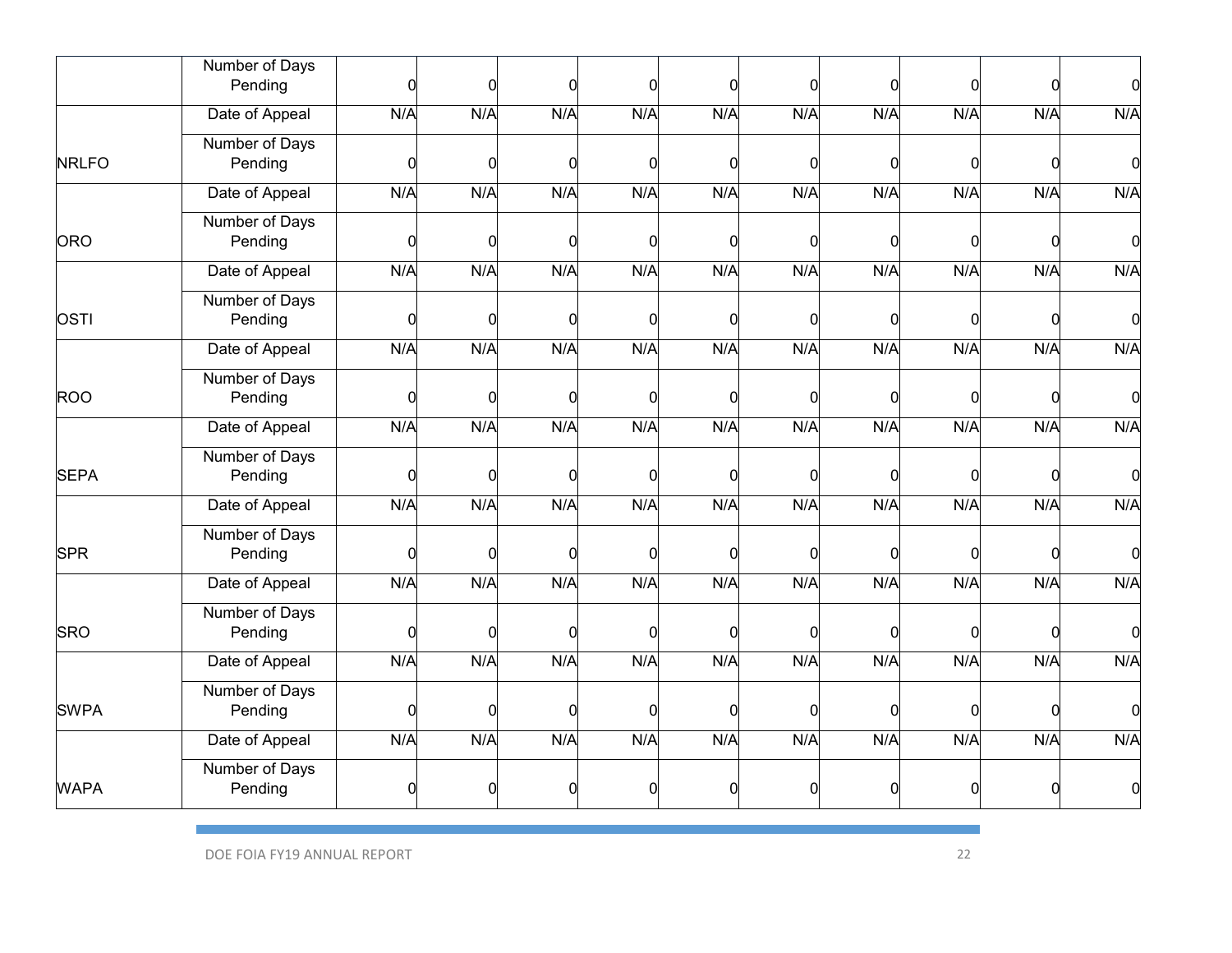|                | Date of Appeal            | N/A                                                                                                           | N/A | N/A | N/A | N/A  | N/A  | N/A  | N/A  | N/A  | N/A  |
|----------------|---------------------------|---------------------------------------------------------------------------------------------------------------|-----|-----|-----|------|------|------|------|------|------|
| <b>NNSA</b>    | Number of Days<br>Pending |                                                                                                               |     |     |     |      |      |      |      |      |      |
| <b>AGENCY</b>  | Date of Appeal            | 2019-08-08 2018-11-20 2017-05-24 2016-06-21 2015-04-20 2014-12-08 2013-11-15 2013-10-16 2013-10-10 2012-07-03 |     |     |     |      |      |      |      |      |      |
| <b>OVERALL</b> | Number of Days<br>Pending | 35                                                                                                            | 215 | 590 | 822 | 1117 | 1208 | 1484 | 1495 | 1499 | 1819 |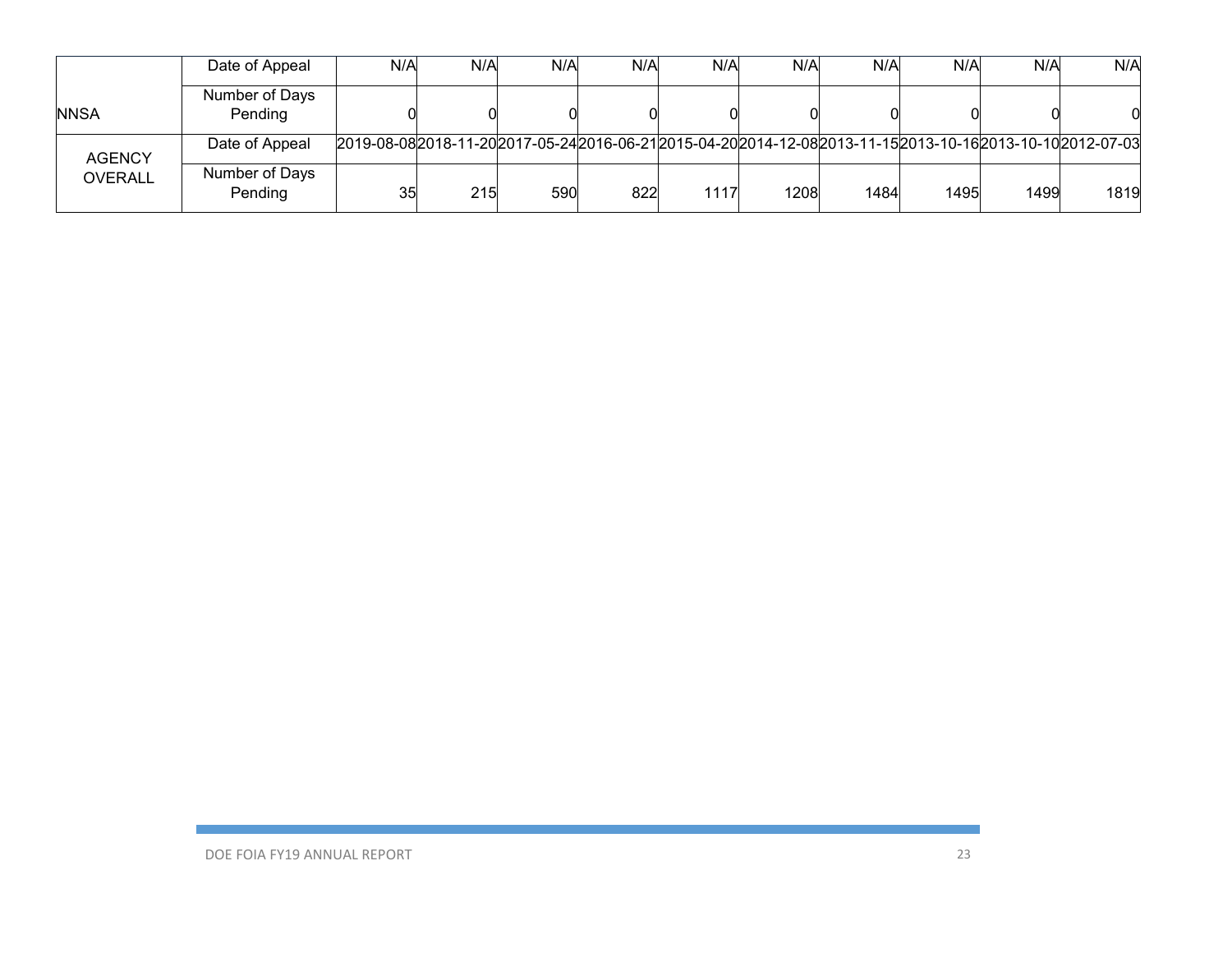### **VII.A. FOIA REQUESTS -- RESPONSE TIME FOR ALL PROCESSED PERFECTED REQUESTS**

|                          |                 | <b>SIMPLE</b> |                   |                    |         | <b>COMPLEX</b> |                |         |                 | <b>EXPEDITED PROCESSING</b> |                 |                 |
|--------------------------|-----------------|---------------|-------------------|--------------------|---------|----------------|----------------|---------|-----------------|-----------------------------|-----------------|-----------------|
| Agency /                 | Median          | Average       | Lowest            | Highest            | Median  | Average        | Lowest         | Highest | Median          | Average                     | Lowest          | Highest         |
| Component                | Number          | Number        | Number            | Number             | Number  | Number         | Number         | Number  | Number          | Number                      | Number          | Number          |
|                          | of Days         | of Days       | of Days           | of Days            | of Days | of Days        | of Days        | of Days | of Days         | of Days                     | of Days         | of Days         |
| <b>BPA</b>               |                 | 8.53          |                   | 20                 | 48      | 121.15         | < 1            | 589     | N/A             | $N/\overline{A}$            | N/A             | N/A             |
| <b>CBFO</b>              | 39              | 39            | 5                 | 73                 | N/A     | N/A            | N/A            | N/A     | N/A             | N/A                         | N/A             | N/A             |
| CН                       | 2.5             | 3.58          | $<$ 1             | $\overline{18}$    | 20.5    | 19.67          | 4              | 32      | N/A             | N/A                         | N/A             | N/A             |
| <b>EMCBC</b>             | 84              | 102.81        | $\leq$            | 368                | 32.5    | 71.15          | $\overline{4}$ | 403     |                 |                             |                 | 13              |
| <b>GFO</b>               | 29              | 30.27         | $<$ 1             | 137                | N/A     | N/A            | N/A            | N/A     | N/A             | N/A                         | N/A             | N/A             |
| HQ                       | 39.5            | 101.69        | $<$ 1             | $\overline{10}$ 45 | 116     | 151.5          | 92             | 282     | $\overline{17}$ | $\overline{17}$             | $\overline{17}$ | 17              |
| ĪD                       | $\overline{16}$ | 16.06         | $<$ 1             | $\overline{51}$    | N/A     | N/A            | N/A            | N/A     | N/A             | N/A                         | N/A             | N/A             |
| <b>NETL</b>              | 20              | 35.32         | $<$ 1             | 180                | N/A     | N/A            | N/A            | N/A     | N/A             | N/A                         | N/A             | N/A             |
| $\overline{\textsf{NR}}$ | N/A             | N/A           | N/A               | N/A                | N/A     | N/A            | N/A            | N/A     | N/A             | N/A                         | N/A             | N/A             |
| <b>NRLFO</b>             | $\overline{4}$  | 52.4          | $\leq$ 1          | $\overline{240}$   | N/A     | N/A            | N/A            | N/A     | N/A             | N/A                         | N/A             | N/A             |
| ORO                      | $\overline{41}$ | 44.58         | $\overline{2}$    | 174                | 187     | 187            | 187            | 187     | N/A             | N/A                         | N/A             | N/A             |
| <b>OSTI</b>              | 18              | 52.69         | $<$ 1             | 296                | N/A     | N/A            | N/A            | N/A     | N/A             | N/A                         | N/A             | N/A             |
| <b>ROO</b>               | 13              | 10.74         | < 1               | 31                 | 21      | 23.14          | < 1            | 79      | 30              | 30                          | 30              | $\overline{30}$ |
| <b>SEPA</b>              | N/A             | N/A           | N/A               | N/A                | N/A     | N/A            | N/A            | N/A     | N/A             | N/A                         | N/A             | N/A             |
| <b>SPR</b>               | 17.5            | 18.75         | Δ                 | 36                 | N/A     | N/A            | N/A            | N/A     | N/A             | N/A                         | N/A             | N/A             |
| <b>SRO</b>               | 41              | 37            | Δ                 | 64                 | N/A     | N/A            | N/A            | N/A     | N/A             | N/A                         | N/A             | N/A             |
| <b>SWPA</b>              | $\overline{13}$ | 22            | 3                 | 73                 | N/A     | N/A            | N/A            | N/A     | N/A             | N/A                         | N/A             | N/A             |
| <b>WAPA</b>              | 6               | 8.5           | $\overline{\leq}$ | $\overline{20}$    | N/A     | N/A            | N/A            | N/A     | N/A             | N/A                         | N/A             | N/A             |
| <b>NNSA</b>              | 37              | 33.98         | 9                 | $\overline{71}$    | 69      | 174.75         | $<$ 1          | 1994    | N/A             | N/A                         | N/A             | N/A             |
| <b>AGENCY</b>            |                 |               |                   |                    |         |                |                |         |                 |                             |                 |                 |
| <b>OVERALL</b>           | 32              | 81.08         | $<$ 1             | 1045               | 48      | 140.71         | $<$ 1          | 1994    | 13              | 12.2                        | $<$ 1           | 30              |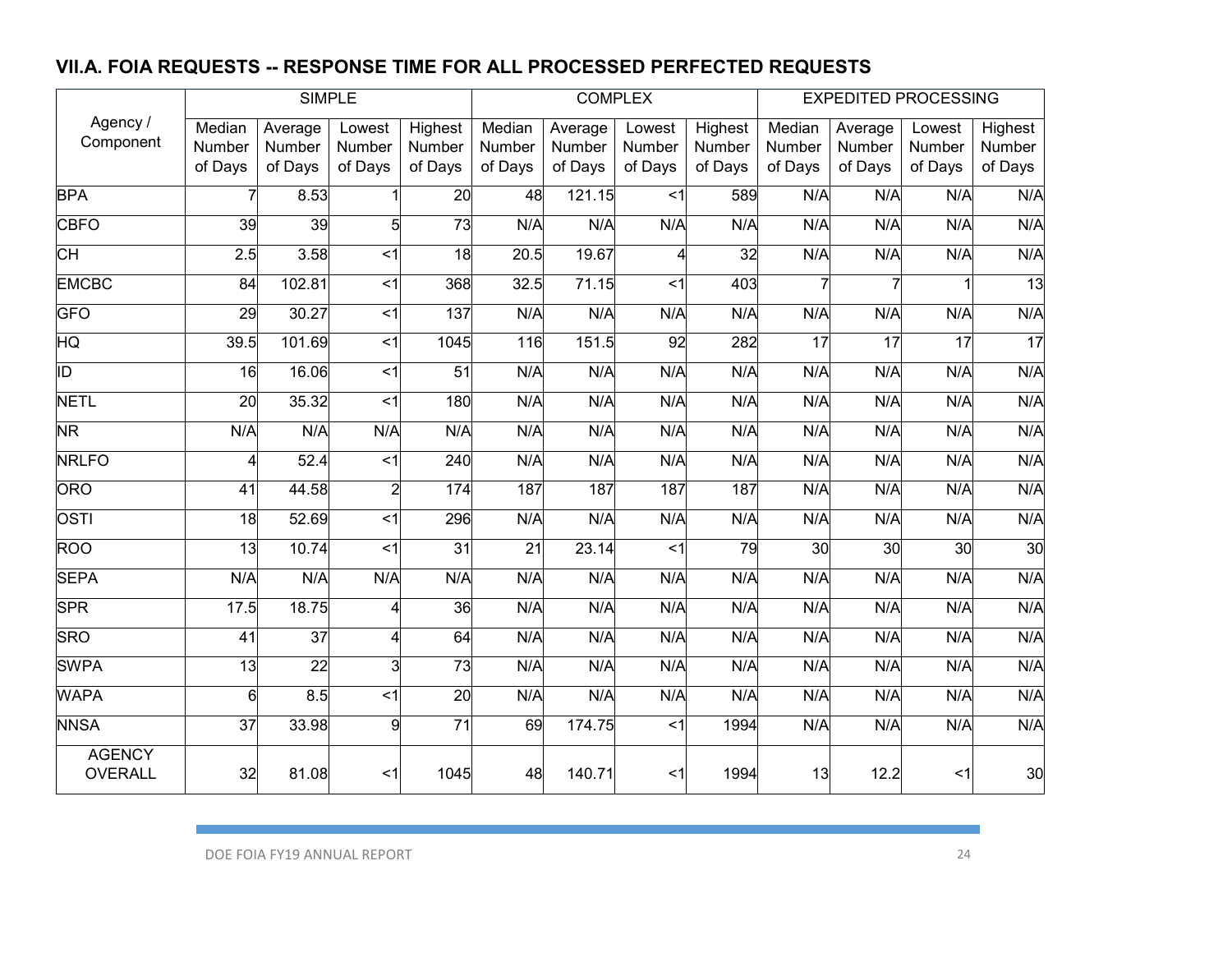### **VII.B. PROCESSED REQUESTS -- RESPONSE TIME FOR PERFECTED REQUESTS IN WHICH INFORMATION WAS GRANTED**

|                                 |                 |                   | <b>SIMPLE</b>           |                 |                 | <b>COMPLEX</b> |                 |                 |         | <b>EXPEDITED PROCESSING</b> |         |         |
|---------------------------------|-----------------|-------------------|-------------------------|-----------------|-----------------|----------------|-----------------|-----------------|---------|-----------------------------|---------|---------|
| Agency /                        | Median          | Average           | Lowest                  | Highest         | Median          | Average        | Lowest          | Highest         | Median  | Average                     | Lowest  | Highest |
| Component                       | Number          | Number            | Number                  | Number          | Number          | Number         | Number          | Number          | Number  | Number                      | Number  | Number  |
|                                 | of Days         | of Days           | of Days                 | of Days         | of Days         | of Days        | of Days         | of Days         | of Days | of Days                     | of Days | of Days |
| <b>BPA</b>                      |                 | 9.31              |                         | $\overline{20}$ | 50              | 124.93         |                 | 589             | N/A     | N/A                         | N/A     | N/A     |
| <b>CBFO</b>                     | $\overline{39}$ | 39                | 5                       | $\overline{73}$ | N/A             | N/A            | N/A             | N/A             | N/A     | N/A                         | N/A     | N/A     |
| CН                              | 4               | 5.83              | $\leq$ 1                | $\overline{18}$ | 23              | 21.25          | 8               | 32              | N/A     | N/A                         | N/A     | N/A     |
| <b>EMCBC</b>                    | 90.5            | 135               | 47                      | 368             | 107.5           | 113.14         | 8               | 240             | N/A     | N/A                         | N/A     | N/A     |
| GFO                             | 35              | 35.81             | $\overline{\mathbf{c}}$ | 137             | N/A             | N/A            | N/A             | N/A             | N/A     | N/A                         | N/A     | N/A     |
| $\overline{\text{HQ}}$          | 90.5            | 147.15            |                         | 753             | 116             | 151.5          | 92              | 282             | N/A     | N/A                         | N/A     | N/A     |
| ĪD                              | 18              | 18.33             | < 1                     | $\overline{51}$ | N/A             | N/A            | N/A             | N/A             | N/A     | N/A                         | N/A     | N/A     |
| <b>NETL</b>                     | $\overline{20}$ | 37.59             | $<$ 1                   | 180             | N/A             | N/A            | N/A             | N/A             | N/A     | N/A                         | N/A     | N/A     |
| $\overline{\textsf{NR}}$        | N/A             | N/A               | N/A                     | N/A             | N/A             | N/A            | N/A             | N/A             | N/A     | N/A                         | N/A     | N/A     |
| <b>NRLFO</b>                    | 240             | 240               | 240                     | 240             | N/A             | N/A            | N/A             | N/A             | N/A     | N/A                         | N/A     | N/A     |
| <b>ORO</b>                      | 42              | 45.03             | $\overline{2}$          | 155             | 187             | 187            | 187             | 187             | N/A     | N/A                         | N/A     | N/A     |
| OSTI                            | 26.5            | 63.25             | $\overline{2}$          | 296             | N/A             | N/A            | N/A             | N/A             | N/A     | N/A                         | N/A     | N/A     |
| <b>ROO</b>                      | $\overline{13}$ | 11.26             | $\overline{\leq}$       | $\overline{31}$ | $\overline{25}$ | 30.1           | $\overline{18}$ | $\overline{75}$ | N/A     | N/A                         | N/A     | N/A     |
| <b>SEPA</b>                     | N/A             | N/A               | N/A                     | N/A             | N/A             | N/A            | N/A             | N/A             | N/A     | N/A                         | N/A     | N/A     |
| <b>SPR</b>                      | 21              | 20.33             | 4                       | 36              | N/A             | N/A            | N/A             | N/A             | N/A     | N/A                         | N/A     | N/A     |
| <b>SRO</b>                      | 57              | 45.62             | 15                      | 64              | N/A             | N/A            | N/A             | N/A             | N/A     | N/A                         | N/A     | N/A     |
| <b>SWPA</b>                     | 23              | $\overline{27.6}$ | 4                       | $\overline{73}$ | N/A             | N/A            | N/A             | N/A             | N/A     | N/A                         | N/A     | N/A     |
| <b>WAPA</b>                     | 16              | 15.11             | 5                       | 20              | N/A             | N/A            | N/A             | N/A             | N/A     | N/A                         | N/A     | N/A     |
| <b>NNSA</b>                     | $\overline{37}$ | 35.91             | 9                       | $\overline{71}$ | 108             | 208.52         | $<$ 1           | 1994            | N/A     | N/A                         | N/A     | N/A     |
| <b>AGENCY</b><br><b>OVERALL</b> | 46.5            | 101.85            | $<$ 1                   | 753             | 85              | 169.94         | <1              | 1994            | $<$ 1   | <1                          | $<$ 1   | $<$ 1   |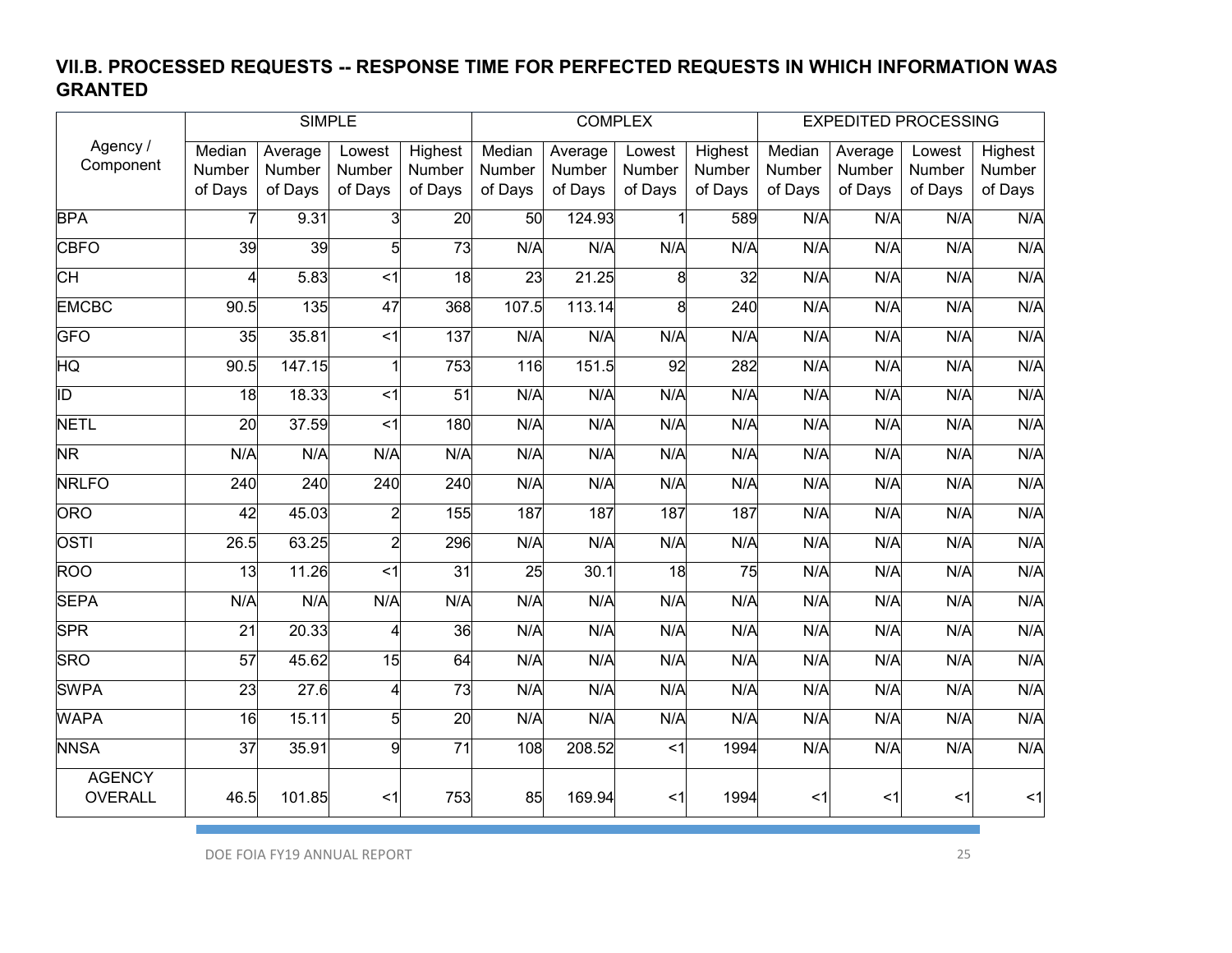### **VII.C. PROCESSED SIMPLE REQUESTS -- RESPONSE TIME IN DAY INCREMENTS**

| Agency /                 | $1 - 20$        | $21 - 40$        | 41-60          | 61-80    | 81-100         |          |                 |                 |          |          | 101-120 121-140 141-160 161-180 181-200 201-300 301-400 |          | $401 +$  | <b>TOTAL</b>    |
|--------------------------|-----------------|------------------|----------------|----------|----------------|----------|-----------------|-----------------|----------|----------|---------------------------------------------------------|----------|----------|-----------------|
| Component                | Days            | Days             | Days           | Days     | Days           | Days     | Days            | Days            | Days     | Days     | Days                                                    | Days     | Days     |                 |
| <b>BPA</b>               | 19              | $\overline{0}$   | $\Omega$       | $\Omega$ | $\overline{0}$ |          | $\Omega$        | $\overline{0}$  | $\Omega$ | U        | $\overline{0}$                                          | $\Omega$ | $\Omega$ | 19              |
| <b>CBFO</b>              |                 | 0                |                |          | $\Omega$       |          | $\Omega$        | $\overline{0}$  |          | O        | $\overline{0}$                                          | $\Omega$ | ∩        |                 |
| СH                       | 48              | $\overline{0}$   |                | ∩        | 0              |          | 0               | $\overline{0}$  |          | n        | $\overline{0}$                                          | $\Omega$ | U        | 48              |
| <b>EMCBC</b>             |                 | 0                |                |          | $\overline{5}$ |          | $\overline{2}$  | $\overline{0}$  | $\Omega$ |          | 1                                                       |          | ∩        | 16              |
| <b>GFO</b>               | 16              | 12               | 10             |          | $\overline{0}$ |          |                 | $\overline{0}$  | $\Omega$ | 0        | $\overline{0}$                                          | $\Omega$ | O        | $\overline{41}$ |
| HQ                       | 389             | $\overline{141}$ | 89             | 62       | 35             | 46       | $\overline{22}$ | $\overline{21}$ | 23       | 20       | 92                                                      | 61       | 51       | 1,052           |
| 冋                        | 12              | دن               | $\overline{2}$ | $\Omega$ | $\overline{0}$ | $\Omega$ | $\Omega$        | $\overline{0}$  | U        | 0        | $\overline{0}$                                          | $\Omega$ | $\Omega$ | $\overline{17}$ |
| <b>NETL</b>              | 14              | 6                |                |          | 0              |          |                 | $\overline{0}$  |          | 0        | $\overline{0}$                                          | $\Omega$ | U        | 28              |
| NR                       |                 | 0                | $\Omega$       | $\Omega$ | $\overline{0}$ |          | $\Omega$        | $\overline{0}$  | $\Omega$ | 0        | $\overline{0}$                                          | $\Omega$ | ∩        |                 |
| <b>NRLFO</b>             |                 | $\overline{0}$   | $\Omega$       | $\Omega$ | $\overline{0}$ |          | $\Omega$        | $\overline{0}$  | U        | O        | 1                                                       | $\Omega$ | $\Omega$ |                 |
| ORO                      | $\overline{17}$ | 39               | 35             | 9        | 9              |          | $\Omega$        |                 |          | $\Omega$ | $\overline{0}$                                          | ∩        | 0        | 113             |
| <b>OSTI</b>              |                 | $\overline{a}$   |                | $\Omega$ | $\overline{0}$ | 2        | $\Omega$        | $\overline{0}$  | U        | 0        | $\mathbf{1}$                                            | $\Omega$ | U        | $\overline{13}$ |
| <b>ROO</b>               | 20              | 3                | $\Omega$       | $\Omega$ | $\overline{0}$ |          | $\Omega$        | $\overline{0}$  | U        | $\Omega$ | $\overline{0}$                                          | $\Omega$ | O        | $\overline{23}$ |
| <b>SEPA</b>              |                 | $\overline{0}$   | n              | ∩        | ō              |          | $\Omega$        | $\overline{0}$  |          | 0        | $\overline{0}$                                          | n        | U        |                 |
| <b>SPR</b>               | 2               | $\overline{a}$   | O              | $\Omega$ | $\overline{0}$ |          | $\Omega$        | $\overline{0}$  | U        | 0        | $\overline{0}$                                          | $\Omega$ | n        |                 |
| <b>SRO</b>               |                 | 3                | 5              |          | $\Omega$       |          | $\Omega$        | $\overline{0}$  |          | O        | $\overline{0}$                                          | $\Omega$ | $\Omega$ | 14              |
| <b>SWPA</b>              |                 | $\overline{a}$   |                |          | 0              |          | $\Omega$        | $\overline{0}$  |          | O        | $\overline{0}$                                          | ∩        | $\Omega$ |                 |
| <b>WAPA</b>              | 18              | $\overline{0}$   | $\Omega$       | $\Omega$ | 0              |          | $\Omega$        | $\overline{0}$  | O        | 0        | $\overline{0}$                                          | $\Omega$ | n        | $\overline{18}$ |
| <b>NNSA</b>              | 12              | 12               | 15             | 2        | $\Omega$       |          | $\Omega$        | $\overline{0}$  |          | U        | $\overline{0}$                                          | $\Omega$ |          | $\overline{41}$ |
| <b>AGENCY</b><br>OVERALL | 591             | 225              | 162            | 80       | 49             | 52       | 26              | 22              | 25       | 21       | 95                                                      | 62       | 51       | 1,461           |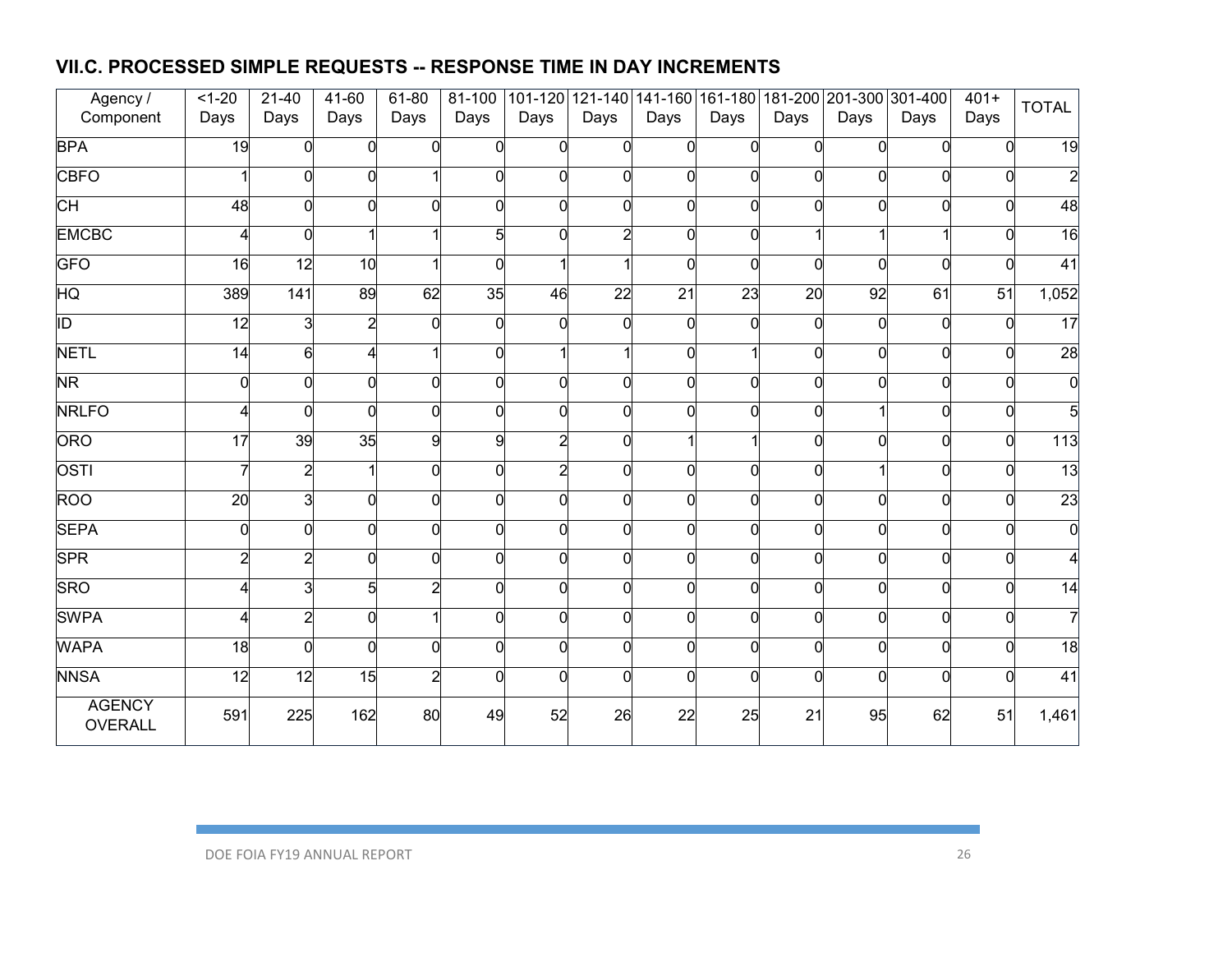### **VII.C. PROCESSED COMPLEX REQUESTS -- RESPONSE TIME IN DAY INCREMENTS**

| Agency /                 | $1 - 20$        | $21 - 40$      | 41-60          | 61-80    | 81-100         |      |          |                |              |                | 101-120 121-140 141-160 161-180 181-200 201-300 301-400 |          | $401+$   | <b>TOTAL</b>    |
|--------------------------|-----------------|----------------|----------------|----------|----------------|------|----------|----------------|--------------|----------------|---------------------------------------------------------|----------|----------|-----------------|
| Component                | Days            | Days           | Days           | Days     | Days           | Days | Days     | Days           | Days         | Days           | Days                                                    | Days     | Days     |                 |
| <b>BPA</b>               | 11              | 7              | 6              |          | 3              | 2    |          | $\mathbf{1}$   | <sub>0</sub> | $\Omega$       |                                                         |          | 5        | 41              |
| <b>CBFO</b>              | O               | $\overline{0}$ |                |          | $\Omega$       |      | $\Omega$ | 0              |              | $\Omega$       | $\overline{0}$                                          |          |          |                 |
| $\overline{\mathsf{CH}}$ | 6               | 6              |                |          | $\overline{0}$ |      | $\Omega$ | 0              | $\Omega$     | $\Omega$       | $\overline{0}$                                          |          |          | 12              |
| <b>EMCBC</b>             | 15              | 4              | $\overline{2}$ | 2        |                | 3    |          | 11             | $\Omega$     | $\overline{c}$ | $\overline{a}$                                          | $\Omega$ |          | 34              |
| <b>GFO</b>               | U               | $\overline{0}$ |                |          | $\Omega$       |      | $\Omega$ | 0              | $\Omega$     | $\Omega$       | $\overline{0}$                                          |          | $\Omega$ |                 |
| $\overline{\mathsf{HQ}}$ |                 | 0              |                | $\Omega$ |                |      |          | 0              | $\Omega$     | 0              | 1                                                       |          | 0        |                 |
| ĪD                       | $\Omega$        | 0              | $\Omega$       | $\Omega$ | $\Omega$       | n    | $\Omega$ | 0              | $\Omega$     | $\Omega$       | $\overline{0}$                                          |          | $\Omega$ |                 |
| <b>NETL</b>              |                 | $\mathbf 0$    |                | $\Omega$ | 0              |      | $\Omega$ | O              | $\Omega$     | $\Omega$       | $\overline{0}$                                          |          | $\Omega$ |                 |
| $\overline{\textsf{NR}}$ | O               | 0              |                | $\Omega$ | $\Omega$       |      | $\Omega$ | $\overline{0}$ | $\Omega$     | $\Omega$       | $\overline{0}$                                          |          | n        |                 |
| <b>NRLFO</b>             |                 | 0              | U              | $\Omega$ | $\Omega$       |      | $\Omega$ | 0              | <sub>0</sub> | $\Omega$       | $\overline{0}$                                          |          | O        |                 |
| ORO                      |                 | $\overline{0}$ |                | ∩        | $\overline{0}$ |      | $\Omega$ | O              |              |                | $\overline{0}$                                          |          | $\Omega$ |                 |
| OSTI                     |                 | 0              |                | $\Omega$ | $\Omega$       |      | $\Omega$ | 0              | $\Omega$     | $\Omega$       | $\overline{0}$                                          |          |          |                 |
| ROO                      | $\overline{11}$ | 9              |                |          | $\Omega$       |      | $\Omega$ | 0              | $\Omega$     | $\Omega$       | $\overline{0}$                                          |          | $\Omega$ | $\overline{22}$ |
| <b>SEPA</b>              | $\Omega$        | 0              |                | ∩        | 0              |      | $\Omega$ | O              | $\Omega$     | $\Omega$       | $\overline{0}$                                          |          | O        |                 |
| <b>SPR</b>               | ∩               | 0              |                | $\Omega$ | $\overline{0}$ |      | $\Omega$ | O              | $\Omega$     | $\Omega$       | $\overline{0}$                                          | n        | 0        |                 |
| <b>SRO</b>               |                 | 0              |                |          | $\Omega$       |      | $\Omega$ | $\overline{0}$ | $\Omega$     | $\Omega$       | $\overline{0}$                                          |          | O        |                 |
| <b>SWPA</b>              |                 | 0              |                | $\Omega$ | $\overline{0}$ |      | $\Omega$ | O              | $\Omega$     | $\Omega$       | $\overline{0}$                                          |          | 0        |                 |
| <b>WAPA</b>              | ∩               | $\overline{0}$ | $\Omega$       | $\Omega$ | $\overline{0}$ |      | $\Omega$ | O              | U            | $\Omega$       | $\overline{0}$                                          | ∩        | 0        |                 |
| <b>NNSA</b>              | 52              | 47             | 22             | 15       | 18             | 8    | 12       | 5 <sup>1</sup> | q            | 3              | 19                                                      | 13       | 31       | 254             |
| <b>AGENCY</b><br>OVERALL | 95              | 73             | 30             | 21       | 23             | 14   | 16       |                | O            | Բ              | 23                                                      | 14       | 37       | 368             |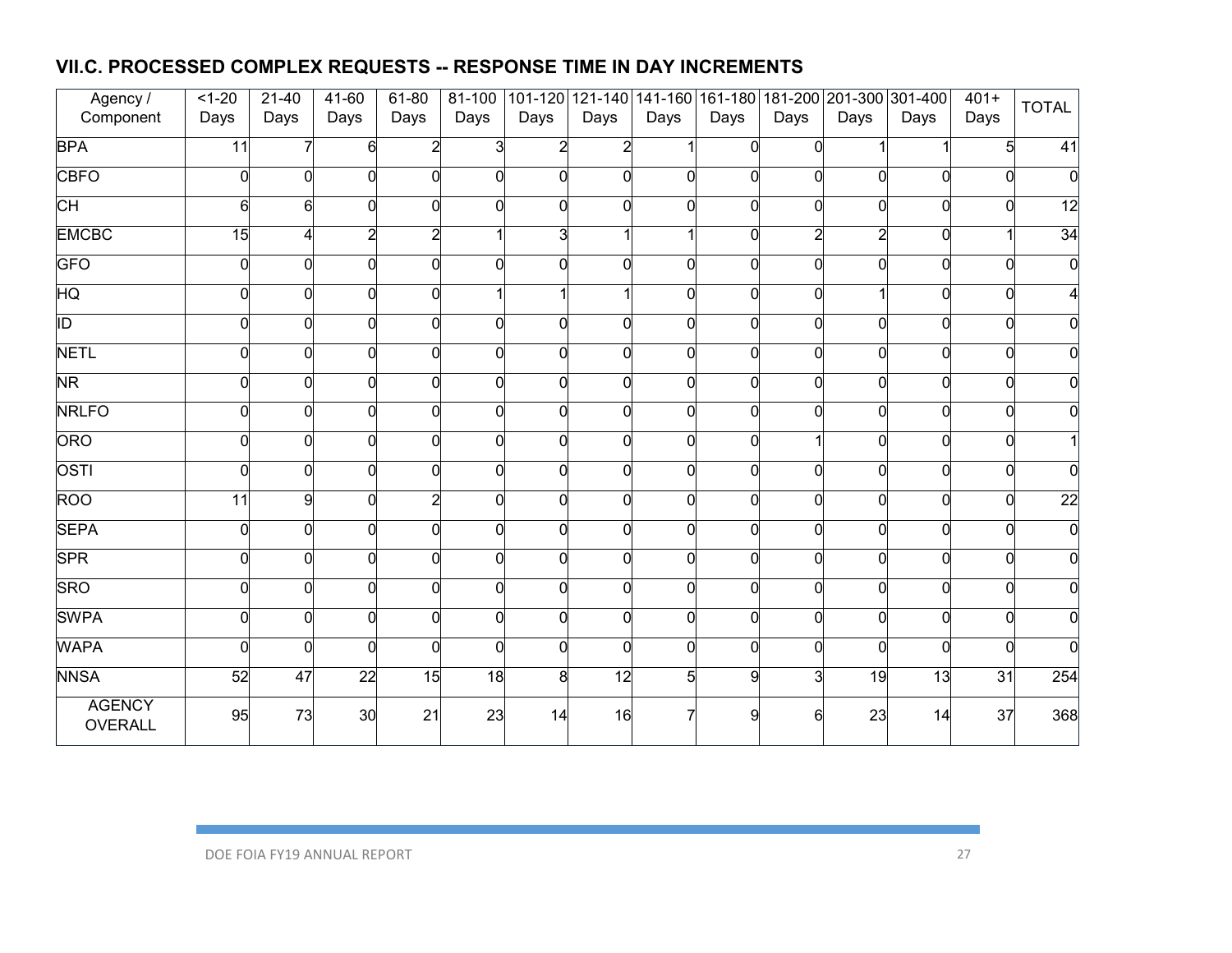### **VII.C. PROCESSED REQUESTS GRANTED EXPEDITED PROCESSING -- RESPONSE TIME IN DAY INCREMENTS**

| Agency /                 | $1 - 20$ | $21 - 40$      | 41-60    | 61-80    | 81-100         |      |          |                |          |          |                | 101-120 121-140 141-160 161-180 181-200 201-300 301-400 | $401+$   | <b>TOTAL</b> |
|--------------------------|----------|----------------|----------|----------|----------------|------|----------|----------------|----------|----------|----------------|---------------------------------------------------------|----------|--------------|
| Component                | Days     | Days           | Days     | Days     | Days           | Days | Days     | Days           | Days     | Days     | Days           | Days                                                    | Days     |              |
| <b>BPA</b>               |          | $\overline{0}$ | $\Omega$ | $\Omega$ | $\overline{0}$ |      | $\Omega$ | $\overline{0}$ | $\Omega$ | $\Omega$ | $\overline{0}$ | $\Omega$                                                | $\Omega$ |              |
| <b>CBFO</b>              |          | $\overline{0}$ |          | ∩        | 0              |      | $\Omega$ | $\overline{0}$ | $\Omega$ | $\Omega$ | $\overline{0}$ |                                                         | 0        |              |
| $\overline{\text{CH}}$   |          | $\overline{0}$ |          | ∩        | $\Omega$       |      | $\Omega$ | 0              |          | $\Omega$ | $\overline{0}$ |                                                         | ∩        |              |
| <b>EMCBC</b>             | 2        | 0              |          | U        | $\Omega$       |      | $\Omega$ | O              | $\Omega$ | $\Omega$ | $\overline{0}$ |                                                         | ი        |              |
| <b>GFO</b>               |          | 0              |          | $\Omega$ | $\overline{0}$ |      | $\Omega$ | 0              |          | $\Omega$ | $\overline{0}$ |                                                         | O        |              |
| HQ                       |          | 0              |          |          | $\overline{0}$ |      | $\Omega$ | 0              | U        | $\Omega$ | $\overline{0}$ |                                                         |          |              |
| ĪD                       | ∩        | 0              | n        | U        | $\overline{0}$ |      | $\Omega$ | 0              | $\Omega$ | $\Omega$ | $\overline{0}$ |                                                         | 0        |              |
| <b>NETL</b>              |          | 0              |          | $\Omega$ | 0              |      | $\Omega$ | 0              |          | $\Omega$ | $\overline{0}$ |                                                         | U        |              |
| $\overline{\textsf{NR}}$ |          | 0              |          | $\Omega$ | $\overline{0}$ |      | $\Omega$ | O              | $\Omega$ | $\Omega$ | $\overline{0}$ |                                                         | U        |              |
| <b>NRLFO</b>             | $\Omega$ | 0              |          | O        | $\overline{0}$ |      | $\Omega$ | 0              | $\Omega$ | $\Omega$ | $\overline{0}$ |                                                         | O        |              |
| ORO                      |          | $\overline{0}$ |          | $\Omega$ | $\overline{0}$ |      | $\Omega$ | O              | ∩        | $\Omega$ | $\overline{0}$ |                                                         | $\Omega$ |              |
| OSTI                     | n        | 0              |          | $\Omega$ | $\Omega$       |      | $\Omega$ | 0              | ∩        | $\Omega$ | $\overline{0}$ |                                                         | n        |              |
| ROO                      |          |                |          | $\Omega$ | $\Omega$       |      | $\Omega$ | 0              | $\Omega$ | $\Omega$ | $\overline{0}$ |                                                         | U        |              |
| <b>SEPA</b>              | U        | $\overline{0}$ |          |          | $\overline{0}$ |      | $\Omega$ | 0              |          | $\Omega$ | $\overline{0}$ |                                                         | O        |              |
| <b>SPR</b>               |          | 0              |          | $\Omega$ | $\Omega$       |      | $\Omega$ | 0              | $\Omega$ | $\Omega$ | $\overline{0}$ |                                                         | n        |              |
| <b>SRO</b>               |          | 0              |          |          | $\Omega$       |      | $\Omega$ | 0              |          | $\Omega$ | $\overline{0}$ |                                                         |          |              |
| <b>SWPA</b>              |          | 0              |          | $\Omega$ | 0              |      | $\Omega$ | 0              | $\Omega$ | $\Omega$ | $\overline{0}$ |                                                         | 0        |              |
| <b>WAPA</b>              | ∩        | 0              |          | $\Omega$ | 0              |      | $\Omega$ | O              |          | $\Omega$ | $\overline{0}$ |                                                         | 0        |              |
| <b>NNSA</b>              |          | 0              |          |          | $\Omega$       |      |          | 0              |          | 0        | $\overline{0}$ |                                                         |          |              |
| <b>AGENCY</b><br>OVERALL |          |                |          |          |                |      |          | $\Omega$       |          |          | ∩              |                                                         |          |              |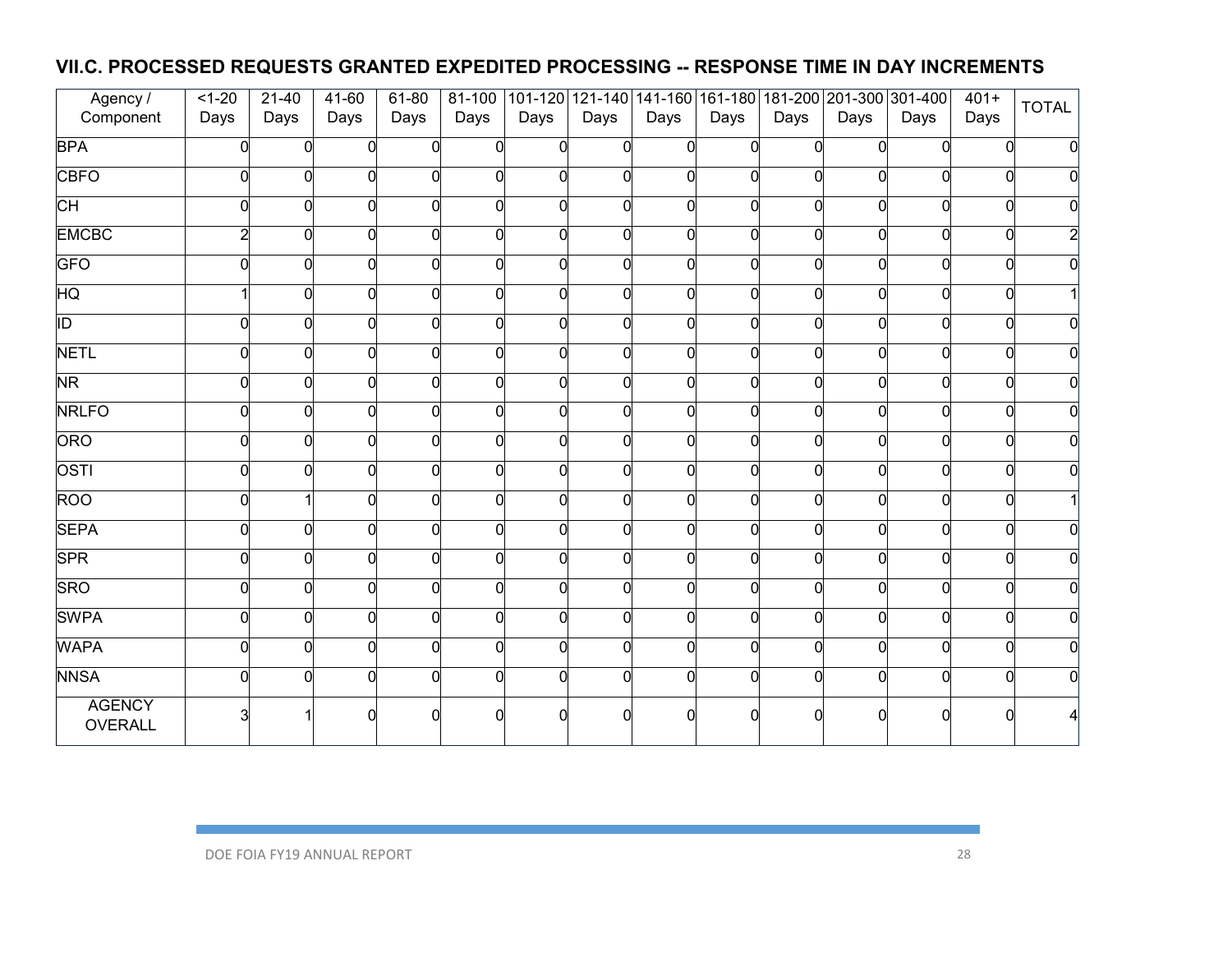### **VII.D. PENDING REQUESTS -- ALL PENDING PERFECTED REQUESTS**

|                       |                   | <b>SIMPLE</b>               |                              |                   | <b>COMPLEX</b>              |                              |                   | <b>EXPEDITED PROCESSING</b> |                              |
|-----------------------|-------------------|-----------------------------|------------------------------|-------------------|-----------------------------|------------------------------|-------------------|-----------------------------|------------------------------|
| Agency / Component    | Number<br>Pending | Median<br>Number of<br>Days | Average<br>Number of<br>Days | Number<br>Pending | Median<br>Number of<br>Days | Average<br>Number of<br>Days | Number<br>Pending | Median<br>Number of<br>Days | Average<br>Number of<br>Days |
| <b>BPA</b>            |                   | 29                          | 65                           | 12                | 297                         | 363                          | 0                 | N/A                         | N/A                          |
| <b>CBFO</b>           |                   | 5                           | 5                            |                   |                             |                              | 0                 | N/A                         | N/A                          |
| СH                    |                   | 4.5                         |                              | $\overline{0}$    | N/A                         | N/A                          | 0                 | N/A                         | N/A                          |
| <b>EMCBC</b>          |                   | 159                         | 568                          | $\overline{14}$   | 61                          | 86                           | 0                 | N/A                         | N/A                          |
| <b>GFO</b>            |                   |                             | 5                            | $\overline{0}$    | N/A                         | N/A                          | 0                 | N/A                         | N/A                          |
| HQ                    | $\overline{347}$  | 147                         | 207                          | $\overline{2}$    | 879.5                       | 879                          | 0                 | N/A                         | N/A                          |
| ĪD                    |                   | $\overline{10}$             | $\overline{10}$              | $\overline{0}$    | N/A                         | N/A                          | 0                 | N/A                         | N/A                          |
| <b>NETL</b>           |                   | 45.5                        | 45                           | $\overline{0}$    | N/A                         | N/A                          | 0                 | N/A                         | N/A                          |
| <b>NR</b>             |                   | N/A                         | N/A                          | $\overline{0}$    | N/A                         | N/A                          | 0                 | N/A                         | N/A                          |
| <b>NRLFO</b>          |                   | 324                         | 324                          | $\overline{0}$    | N/A                         | N/A                          | 0                 | N/A                         | N/A                          |
| <b>ORO</b>            | $\overline{15}$   | 29                          | 121                          | 3                 | 225                         | 351                          | 0                 | N/A                         | N/A                          |
| OSTI                  |                   | 698                         | 486                          | $\overline{0}$    | N/A                         | N/A                          | 0                 | N/A                         | N/A                          |
| <b>ROO</b>            | ŋ                 | N/A                         | N/A                          |                   | 23                          | 23                           | 0                 | N/A                         | N/A                          |
| <b>SEPA</b>           | r                 | N/A                         | N/A                          | $\overline{0}$    | N/A                         | N/A                          | 0                 | N/A                         | N/A                          |
| <b>SPR</b>            | ŋ                 | N/A                         | N/A                          | $\overline{0}$    | N/A                         | N/A                          | 0                 | N/A                         | N/A                          |
| <b>SRO</b>            | 2                 | 27.5                        | $\overline{27}$              | $\overline{0}$    | N/A                         | N/A                          | 0                 | N/A                         | N/A                          |
| <b>SWPA</b>           |                   | N/A                         | N/A                          | $\overline{0}$    | N/A                         | N/A                          | 0                 | N/A                         | N/A                          |
| <b>WAPA</b>           |                   | 5                           | 5                            |                   | 210                         | 210                          | 0                 | N/A                         | N/A                          |
| <b>NNSA</b>           |                   | 8                           | $\overline{14}$              | $\overline{201}$  | 184                         | 300                          | 0                 | N/A                         | N/A                          |
| <b>AGENCY OVERALL</b> | 391               | 134                         | 200.82                       | 235               | 177                         | 288.14                       | 0                 | N/A                         | N/A                          |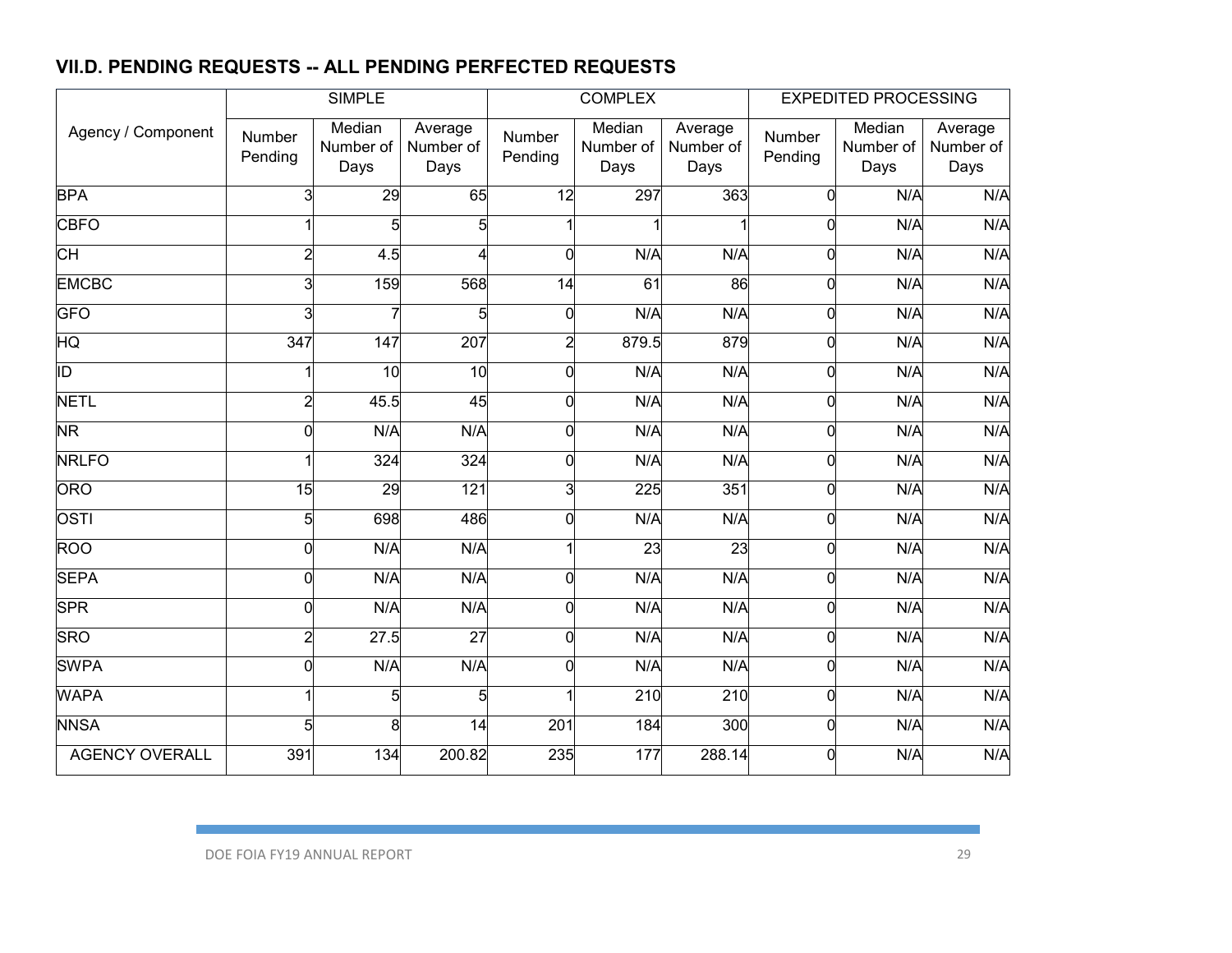## **VII.E. PENDING REQUESTS -- TEN OLDEST PENDING PERFECTED REQUESTS**

| Agency /<br>Component  |                           | 10th Oldest<br>Request | 9th | 8th | 7th | 6th  | 5th  | 4th  | 3rd  | 2 <sub>nd</sub> | Oldest<br>Request                                                                                    |
|------------------------|---------------------------|------------------------|-----|-----|-----|------|------|------|------|-----------------|------------------------------------------------------------------------------------------------------|
|                        | Date of Receipt           |                        |     |     |     |      |      |      |      |                 | 2019-02-142019-02-142019-02-042018-10-012018-05-172018-03-012017-07-262017-07-062016-09-292016-06-20 |
| <b>BPA</b>             | Number of Days<br>Pending | 158                    | 158 | 166 | 250 | 344  | 399  | 547  | 561  | 752             | 823                                                                                                  |
|                        | Date of Receipt           | N/A                    | N/A | N/A | N/A | N/A  | N/A  | N/A  |      |                 | N/A2019-09-272019-09-23                                                                              |
| <b>CBFO</b>            | Number of Days<br>Pending | ŋ                      |     |     |     |      | ſ    |      |      |                 |                                                                                                      |
|                        | Date of Receipt           | N/A                    | N/A | N/A | N/A | N/A  | N/A  | N/A  |      |                 | N/A2019-09-262019-09-19                                                                              |
| CН                     | Number of Days<br>Pending |                        |     |     |     |      |      |      |      |                 |                                                                                                      |
|                        | Date of Receipt           |                        |     |     |     |      |      |      |      |                 | 2019-07-052019-07-022019-06-242019-05-132019-03-182019-02-132019-01-292019-01-162018-09-112013-08-19 |
| <b>EMCBC</b>           | Number of Days<br>Pending | 60                     | 62  | 68  | 97  | 137  | 159  | 170  | 178  | 264             | 1534                                                                                                 |
|                        | Date of Receipt           | N/A                    | N/A | N/A | N/A | N/A  | N/A  |      |      |                 | N/A2019-09-262019-09-192019-09-19                                                                    |
| <b>GFO</b>             | Number of Days<br>Pending |                        |     |     |     |      |      |      |      |                 |                                                                                                      |
|                        | Date of Receipt           |                        |     |     |     |      |      |      |      |                 | 2016-08-262016-08-042016-05-022016-02-232015-09-232014-03-132013-08-062013-05-212013-04-042013-02-19 |
| HQ                     | Number of Days<br>Pending | 775                    | 791 | 857 | 906 | 1008 | 1394 | 1543 | 1596 | 1629            | 1661                                                                                                 |
|                        | Date of Receipt           | N/A                    | N/A | N/A | N/A | N/A  | N/A  | N/A  | N/A  |                 | N/A2019-09-16                                                                                        |
| ID                     | Number of Days<br>Pending | ŋ                      |     |     |     |      |      |      |      |                 | 10                                                                                                   |
|                        | Date of Receipt           | N/A                    | N/A | N/A | N/A | N/A  | N/A  | N/A  |      |                 | N/A2019-08-092019-07-11                                                                              |
| <b>NETL</b>            | Number of Days<br>Pending | ŋ                      |     |     |     |      |      |      |      | 35              | 56                                                                                                   |
| $\overline{\text{NR}}$ | Date of Receipt           | N/A                    | N/A | N/A | N/A | N/A  | N/A  | N/A  | N/A  | N/A             | N/A                                                                                                  |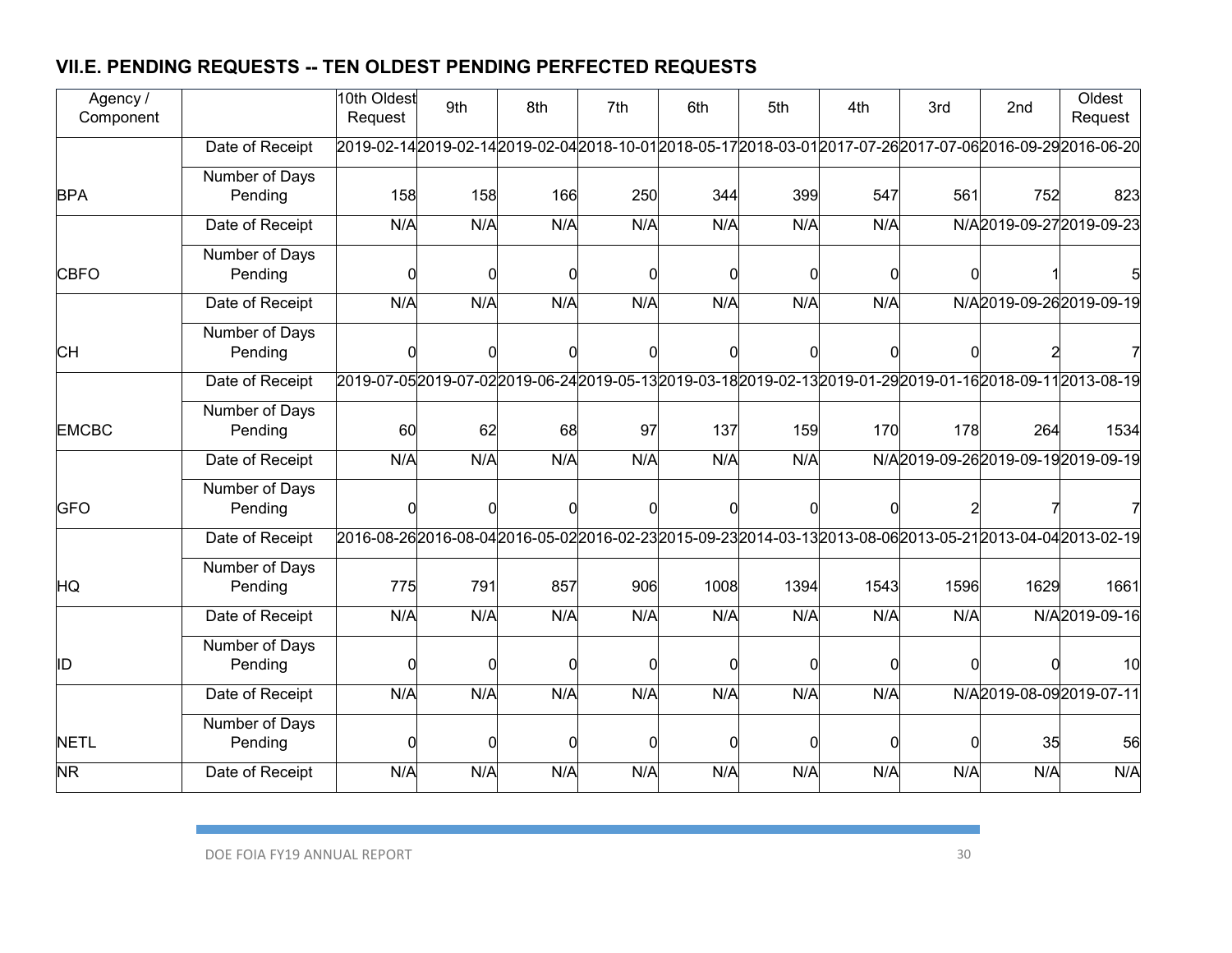|              | Number of Days<br>Pending | $\Omega$                                                                                                     | n   |     |     |     | C   | n   | ∩        |     |                                                           |
|--------------|---------------------------|--------------------------------------------------------------------------------------------------------------|-----|-----|-----|-----|-----|-----|----------|-----|-----------------------------------------------------------|
|              | Date of Receipt           | N/A                                                                                                          | N/A | N/A | N/A | N/A | N/A | N/A | N/A      |     | N/A2018-06-15                                             |
| <b>NRLFO</b> | Number of Days<br>Pending | O                                                                                                            |     |     |     |     |     |     |          |     | 324                                                       |
|              | Date of Receipt           | 2019-08-082019-07-17 2019-07-17 2019-02-27 2019-01-23 2018-12-07 2018-11-06 2017-06-28 2017-05-17 2017-01-17 |     |     |     |     |     |     |          |     |                                                           |
| <b>ORO</b>   | Number of Days<br>Pending | 36                                                                                                           | 52  | 52  | 150 | 174 | 204 | 225 | 566      | 595 | 680                                                       |
|              | Date of Receipt           | N/A                                                                                                          | N/A | N/A | N/A |     |     |     |          |     | N/A2019-06-27 2019-03-07 2016-12-19 2016-12-19 2016-06-14 |
| OSTI         | Number of Days<br>Pending | 0                                                                                                            | n   |     |     |     | 65  | 144 | 698      | 698 | 827                                                       |
|              | Date of Receipt           | N/A                                                                                                          | N/A | N/A | N/A | N/A | N/A | N/A | N/A      |     | N/A2019-08-27                                             |
| <b>ROO</b>   | Number of Days<br>Pending | 0                                                                                                            | O   |     |     |     | 0   | ſ   | $\Omega$ | C   | 23                                                        |
|              | Date of Receipt           | N/A                                                                                                          | N/A | N/A | N/A | N/A | N/A | N/A | N/A      | N/A | N/A                                                       |
| <b>SEPA</b>  | Number of Days<br>Pending | $\Omega$                                                                                                     |     |     |     |     | C   |     | C        |     |                                                           |
|              | Date of Receipt           | N/A                                                                                                          | N/A | N/A | N/A | N/A | N/A | N/A | N/A      | N/A | N/A                                                       |
| <b>SPR</b>   | Number of Days<br>Pending | $\Omega$                                                                                                     |     |     |     |     | C   |     |          |     |                                                           |
|              | Date of Receipt           | N/A                                                                                                          | N/A | N/A | N/A | N/A | N/A | N/A |          |     | N/A2019-09-042019-08-07                                   |
| <b>SRO</b>   | Number of Days<br>Pending | 0                                                                                                            | O   |     |     |     | C   |     | ∩        | 18  | 37                                                        |
|              | Date of Receipt           | N/A                                                                                                          | N/A | N/A | N/A | N/A | N/A | N/A | N/A      | N/A | N/A                                                       |
| <b>SWPA</b>  | Number of Days<br>Pending | $\Omega$                                                                                                     |     |     |     |     | C   |     |          |     |                                                           |
|              | Date of Receipt           | N/A                                                                                                          | N/A | N/A | N/A | N/A | N/A | N/A |          |     | N/A2019-09-232018-11-29                                   |
| <b>WAPA</b>  | Number of Days<br>Pending | ŋ                                                                                                            |     |     |     |     |     |     |          |     | 210                                                       |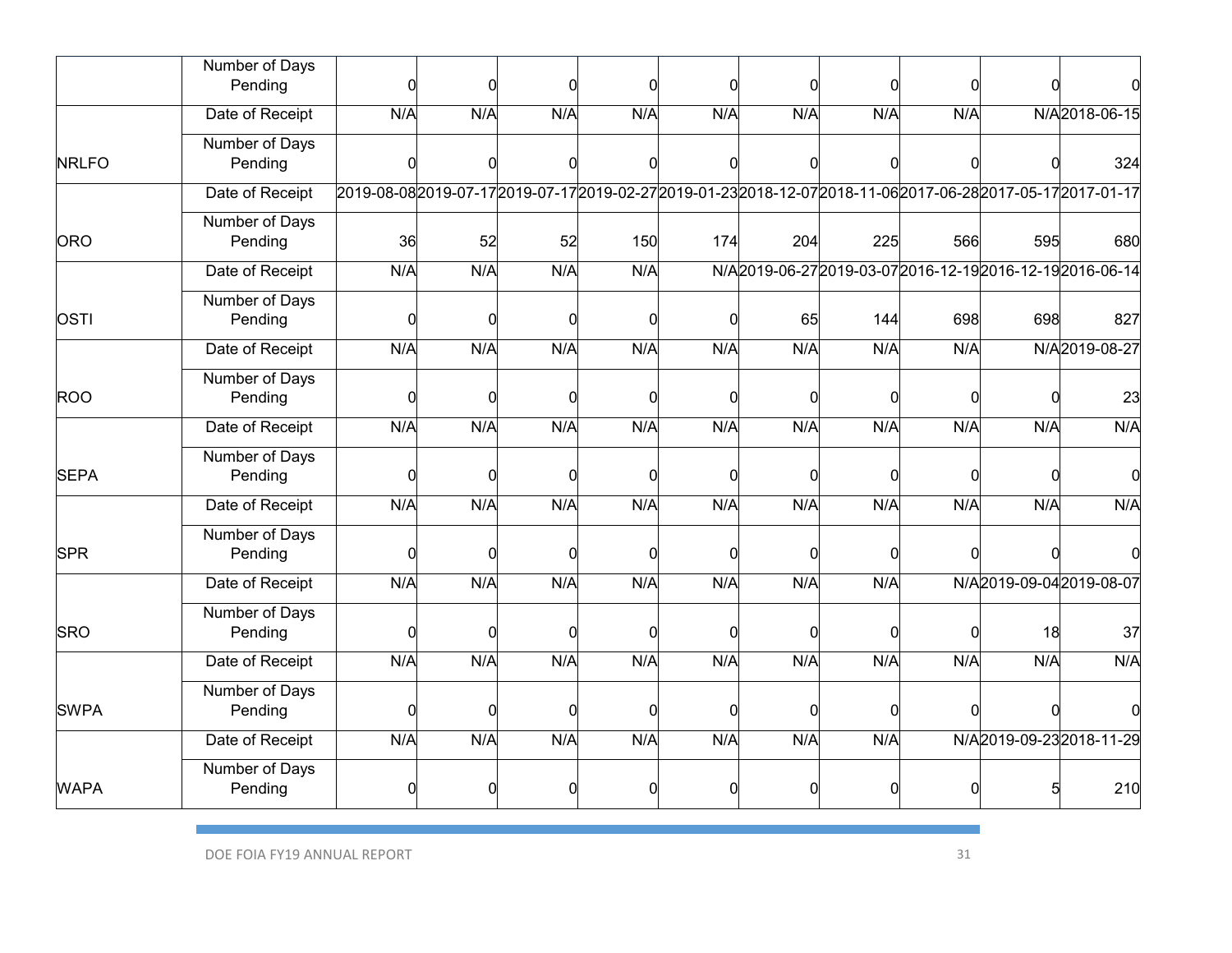|                | Date of Receipt           | 211-172013-12-11, 2010-09-2015-09-2015-09-202015-09-202015-08-272015-03-042015-01-262014-11-172013-12         |      |      |      |      |      |      |      |      |      |
|----------------|---------------------------|---------------------------------------------------------------------------------------------------------------|------|------|------|------|------|------|------|------|------|
| <b>NNSA</b>    | Number of Days<br>Pending | 911                                                                                                           | 1018 | 1018 | 1022 | 1022 | 1026 | 1150 | 1176 | 1222 | 1456 |
| <b>AGENCY</b>  | Date of Receipt           | 2015-03-04 2015-01-26 2014-11-17 2014-03-13 2013-12-11 2013-08-19 2013-08-06 2013-05-21 2013-04-04 2013-02-19 |      |      |      |      |      |      |      |      |      |
| <b>OVERALL</b> | Number of Days<br>Pending | 1150                                                                                                          | 1176 | 1222 | 1394 | 1456 | 1534 | 1543 | 1596 | 1629 | 1661 |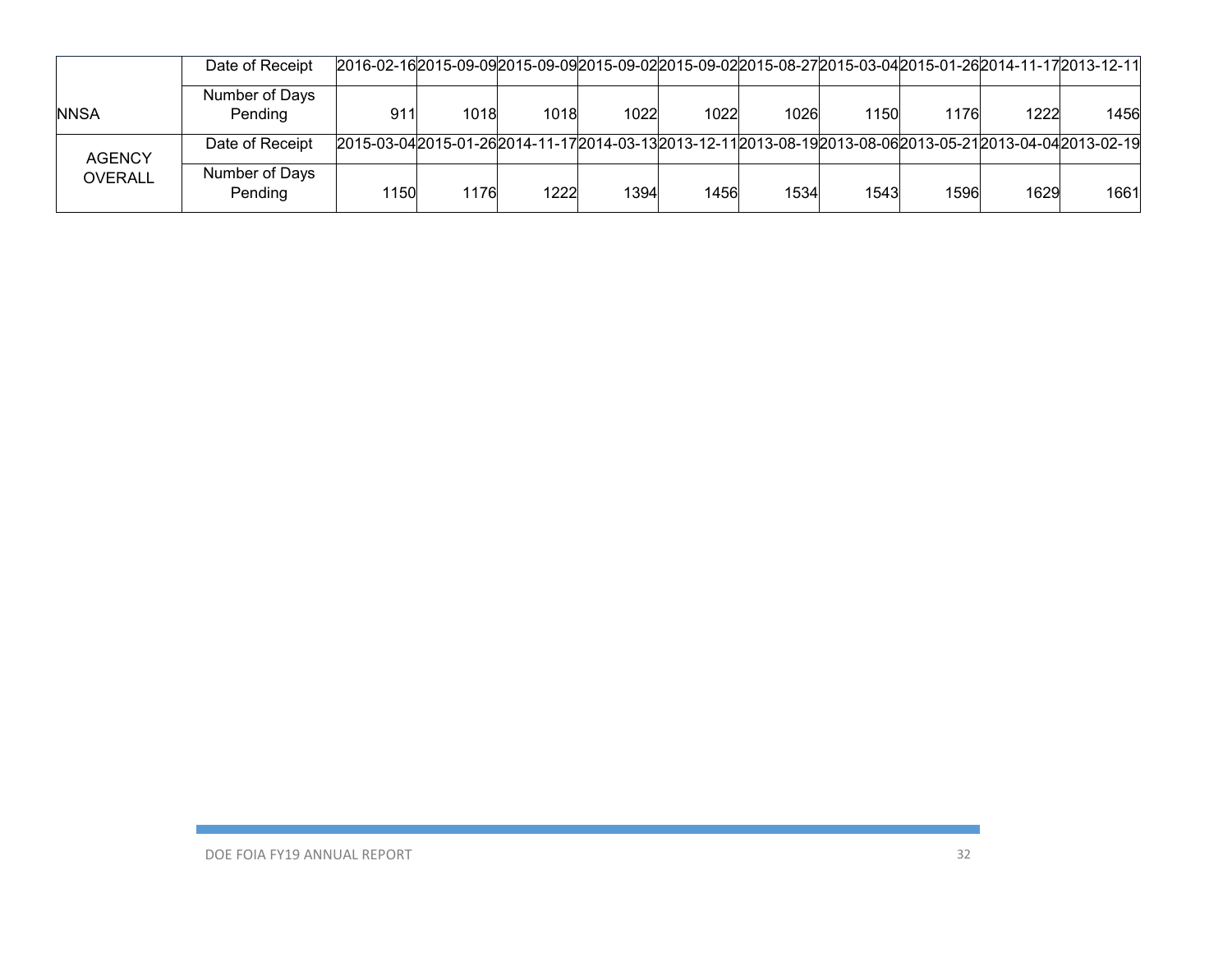## **VIII.A. REQUESTS FOR EXPEDITED PROCESSING**

| Agency /<br>Component           | Number Granted | Number Denied   | Median Number of Average Number<br>Days to<br>Adjudicate | of Days to<br>Adjudicate | Number<br>Adjudicated<br>Within Ten<br><b>Calendar Days</b> |
|---------------------------------|----------------|-----------------|----------------------------------------------------------|--------------------------|-------------------------------------------------------------|
| <b>BPA</b>                      | $\Omega$       | 0               | N/A                                                      | N/A                      | $\overline{0}$                                              |
| <b>CBFO</b>                     | 0              | 0               | N/A                                                      | N/A                      | $\mathbf 0$                                                 |
| CН                              | 0              | 0               | N/A                                                      | N/A                      | $\mathbf 0$                                                 |
| <b>EMCBC</b>                    | 3              | 3               | 0                                                        | 18.17                    | $\overline{5}$                                              |
| <b>GFO</b>                      | 0              |                 | $\overline{31}$                                          | $\overline{31}$          | $\overline{0}$                                              |
| HQ                              |                | $\overline{21}$ | 6.5                                                      | 32.23                    | 18                                                          |
| ID                              | $\mathbf 0$    | 0               | N/A                                                      | N/A                      | $\overline{0}$                                              |
| <b>NETL</b>                     | $\overline{0}$ |                 | $\overline{31}$                                          | 31                       | $\overline{0}$                                              |
| <b>NR</b>                       | 0              | 0               | N/A                                                      | N/A                      | $\overline{0}$                                              |
| <b>NRLFO</b>                    | 0              | 0               | N/A                                                      | N/A                      | $\mathbf 0$                                                 |
| <b>ORO</b>                      | 0              | 0               | N/A                                                      | N/A                      | $\mathbf 0$                                                 |
| OSTI                            | $\overline{0}$ |                 | 18                                                       | $\frac{1}{8}$            | $\overline{0}$                                              |
| <b>ROO</b>                      |                |                 |                                                          |                          | $\overline{2}$                                              |
| <b>SEPA</b>                     | $\overline{0}$ | 0               | N/A                                                      | N/A                      | $\overline{0}$                                              |
| <b>SPR</b>                      | 0              | 0               | N/A                                                      | N/A                      | $\overline{0}$                                              |
| <b>SRO</b>                      | 0              | 0               | N/A                                                      | N/A                      | $\overline{0}$                                              |
| <b>SWPA</b>                     | 0              | 0               | N/A                                                      | N/A                      | $\overline{0}$                                              |
| <b>WAPA</b>                     | $\overline{0}$ | 0               | N/A                                                      | N/A                      | $\mathbf 0$                                                 |
| <b>NNSA</b>                     | 0              | $\overline{11}$ | 9                                                        | 20.36                    | $\overline{6}$                                              |
| <b>AGENCY</b><br><b>OVERALL</b> | 5              | 39              | 6.5                                                      | 25.5                     | 31                                                          |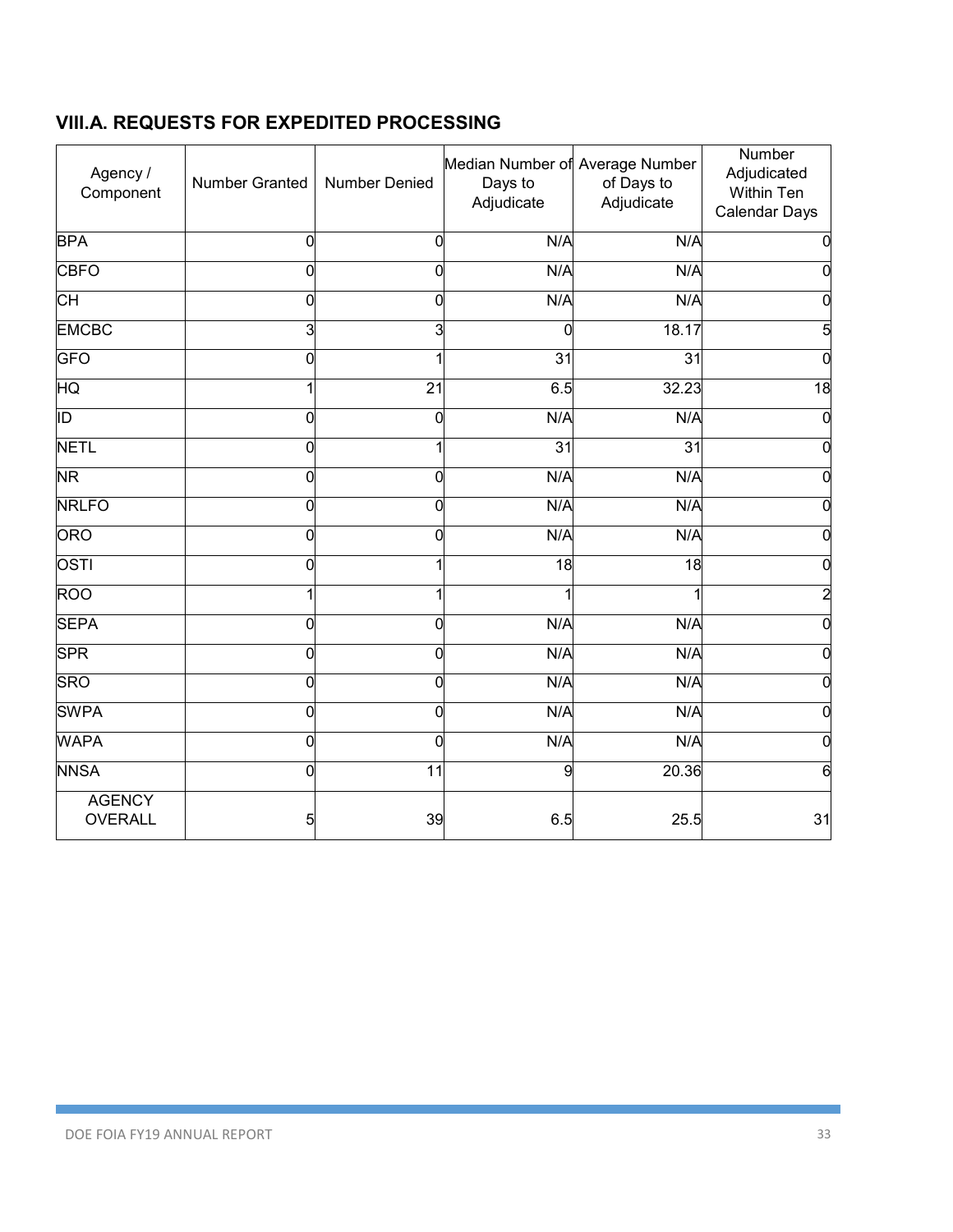### **VIII.B. REQUESTS FOR FEE WAIVER**

| Agency /<br>Component           | Number Granted | Number Denied  | Median Number of Average Number<br>Days to<br>Adjudicate | of Days to<br>Adjudicate |
|---------------------------------|----------------|----------------|----------------------------------------------------------|--------------------------|
| <b>BPA</b>                      | 1              | $\mathbf 0$    | 556                                                      | 556                      |
| <b>CBFO</b>                     | 0              | $\overline{0}$ | N/A                                                      | N/A                      |
| СH                              | 0              | 7              | 0                                                        | 1.71                     |
| <b>EMCBC</b>                    | 9              | 1              | $\overline{2}$                                           | 48.8                     |
| GFO                             | دن             | $\overline{2}$ | 1                                                        | 12.2                     |
| HQ                              | 44             | 8              | 6                                                        | 46.87                    |
| ID                              | 0              | $\mathbf 0$    | N/A                                                      | N/A                      |
| <b>NETL</b>                     | 0              | O              | N/A                                                      | N/A                      |
| <b>NR</b>                       | 0              | 0              | N/A                                                      | N/A                      |
| <b>NRLFO</b>                    | 0              | 1              | 4                                                        |                          |
| <b>ORO</b>                      | 1              | 0              |                                                          |                          |
| OSTI                            | دن             | O              | $\overline{14}$                                          | 103.33                   |
| ROO                             | $\overline{c}$ | $\mathbf 0$    | $\overline{5.5}$                                         | 5.5                      |
| <b>SEPA</b>                     | 0              | $\overline{0}$ | N/A                                                      | N/A                      |
| <b>SPR</b>                      | 0              | 0              | N/A                                                      | N/A                      |
| <b>SRO</b>                      | 0              | $\overline{0}$ | N/A                                                      | N/A                      |
| <b>SWPA</b>                     | 0              | 0              | N/A                                                      | N/A                      |
| <b>WAPA</b>                     | $\overline{c}$ | 1              | 3                                                        | 2.33                     |
| <b>NNSA</b>                     | 1              | 8              |                                                          | 19.78                    |
| <b>AGENCY</b><br><b>OVERALL</b> | 66             | 28             |                                                          | 43.23                    |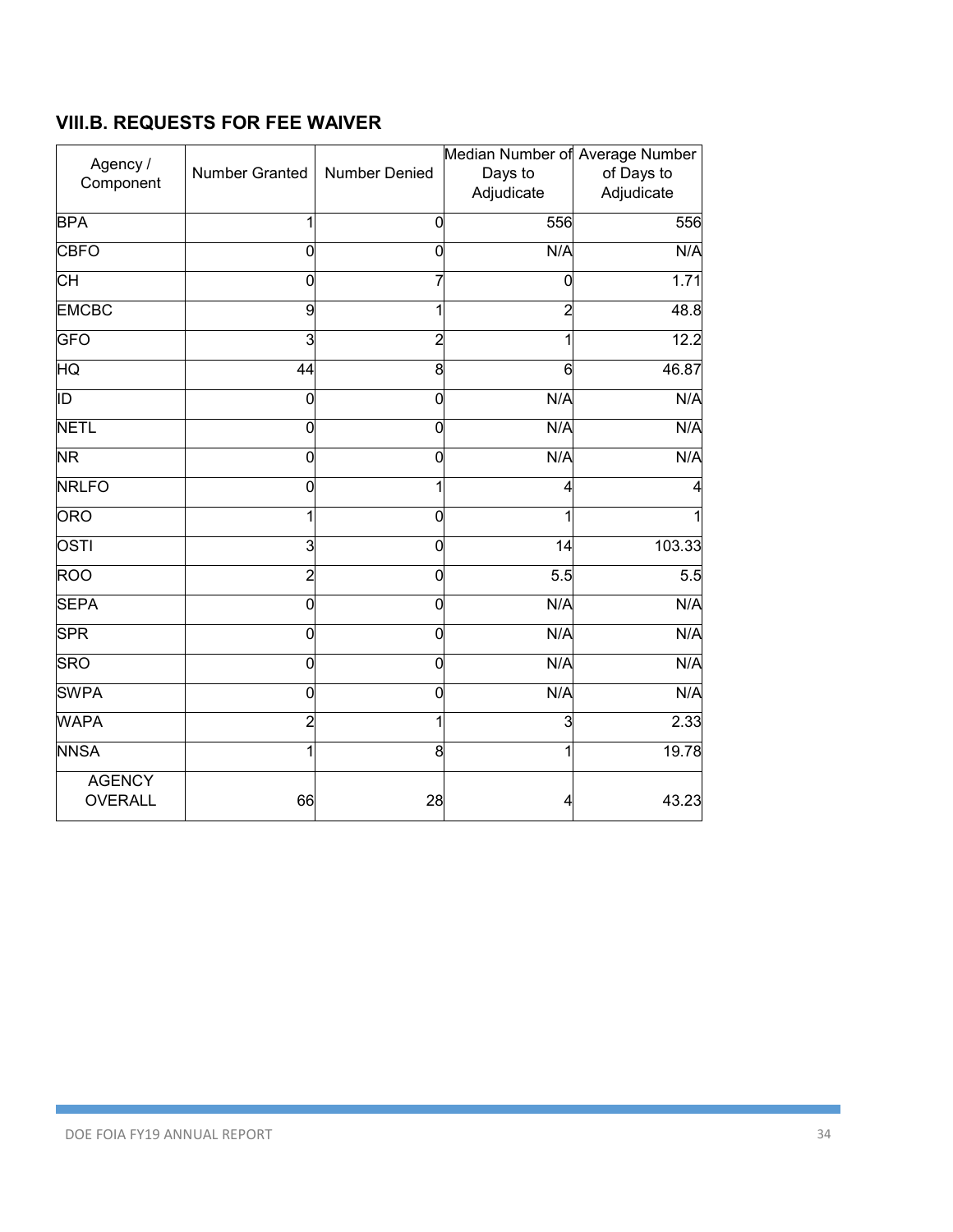#### **IX. FOIA PERSONNEL AND COSTS**

|                        |                                             | <b>PERSONNEL</b>                                                 |                                                     | <b>COSTS</b>            |                             |                    |  |
|------------------------|---------------------------------------------|------------------------------------------------------------------|-----------------------------------------------------|-------------------------|-----------------------------|--------------------|--|
| Agency /<br>Component  | Number of "Full-<br>Time FOIA<br>Employees" | Number of<br>"Equivalent Full-<br><b>Time FOIA</b><br>Employees" | <b>Total Number of</b><br>"Full-Time FOIA<br>Staff" | <b>Processing Costs</b> | Litigation-Related<br>Costs | <b>Total Costs</b> |  |
| <b>BPA</b>             | 3                                           | 1.77                                                             | 4.77                                                | \$544,873.42            | \$0.00                      | \$544,873.42       |  |
| <b>CBFO</b>            |                                             | 0.5                                                              | 0.5                                                 | \$44,314.00             | \$0.00                      | \$44,314.00        |  |
| CН                     |                                             | 1.05                                                             | 1.05                                                | \$118,588.30            | \$0.00                      | \$118,588.30       |  |
| <b>EMCBC</b>           |                                             |                                                                  | 4                                                   | \$315,000.00            | \$0.00                      | \$315,000.00       |  |
| <b>GFO</b>             |                                             | 0                                                                |                                                     | \$2,621.10              | \$0.00                      | \$2,621.10         |  |
| $\overline{\text{HQ}}$ | $\overline{26}$                             | 17.95                                                            | 43.95                                               | \$5,560,072.17          | \$239,332.00                | \$5,799,404.17     |  |
| ĪD                     | 0                                           | 0.2                                                              | 0.2                                                 | \$1,650.00              | \$0.00                      | \$1,650.00         |  |
| <b>NETL</b>            |                                             | 0.25                                                             | 1.25                                                | \$300,000.00            | \$0.00                      | \$300,000.00       |  |
| <b>NR</b>              |                                             | 0                                                                | $\overline{0}$                                      | \$0.00                  | \$0.00                      | \$0.00             |  |
| <b>NRLFO</b>           |                                             | 0.05                                                             | 0.05                                                | \$8,453.45              | \$0.00                      | \$8,453.45         |  |
| <b>ORO</b>             |                                             | 0.75                                                             | 2.75                                                | \$167,576.50            | \$0.00                      | \$167,576.50       |  |
| <b>OSTI</b>            | O                                           | 0.34                                                             | 0.34                                                | \$38,245.55             | \$0.00                      | \$38,245.55        |  |
| <b>ROO</b>             |                                             | $\overline{2.2}$                                                 | 3.2                                                 | \$310,968.33            | \$0.00                      | \$310,968.33       |  |
| <b>SEPA</b>            | O                                           | 0.4                                                              | 0.4                                                 | \$0.00                  | \$0.00                      | \$0.00             |  |
| <b>SPR</b>             | በ                                           | 0.3                                                              | 0.3                                                 | \$29,271.90             | \$0.00                      | \$29,271.90        |  |
| <b>SRO</b>             |                                             | 0.1                                                              | 0.1                                                 | \$8,777.60              | \$0.00                      | \$8,777.60         |  |
| <b>SWPA</b>            | ∩                                           | 0.25                                                             | 0.25                                                | \$461.98                | \$0.00                      | \$461.98           |  |
| <b>WAPA</b>            | n                                           | 0.5                                                              | 0.5                                                 | \$35,500.00             | \$0.00                      | \$35,500.00        |  |
| <b>NNSA</b>            |                                             | 1.5                                                              | 8.5                                                 | \$855,010.00            | \$105,000.00                | \$960,010.00       |  |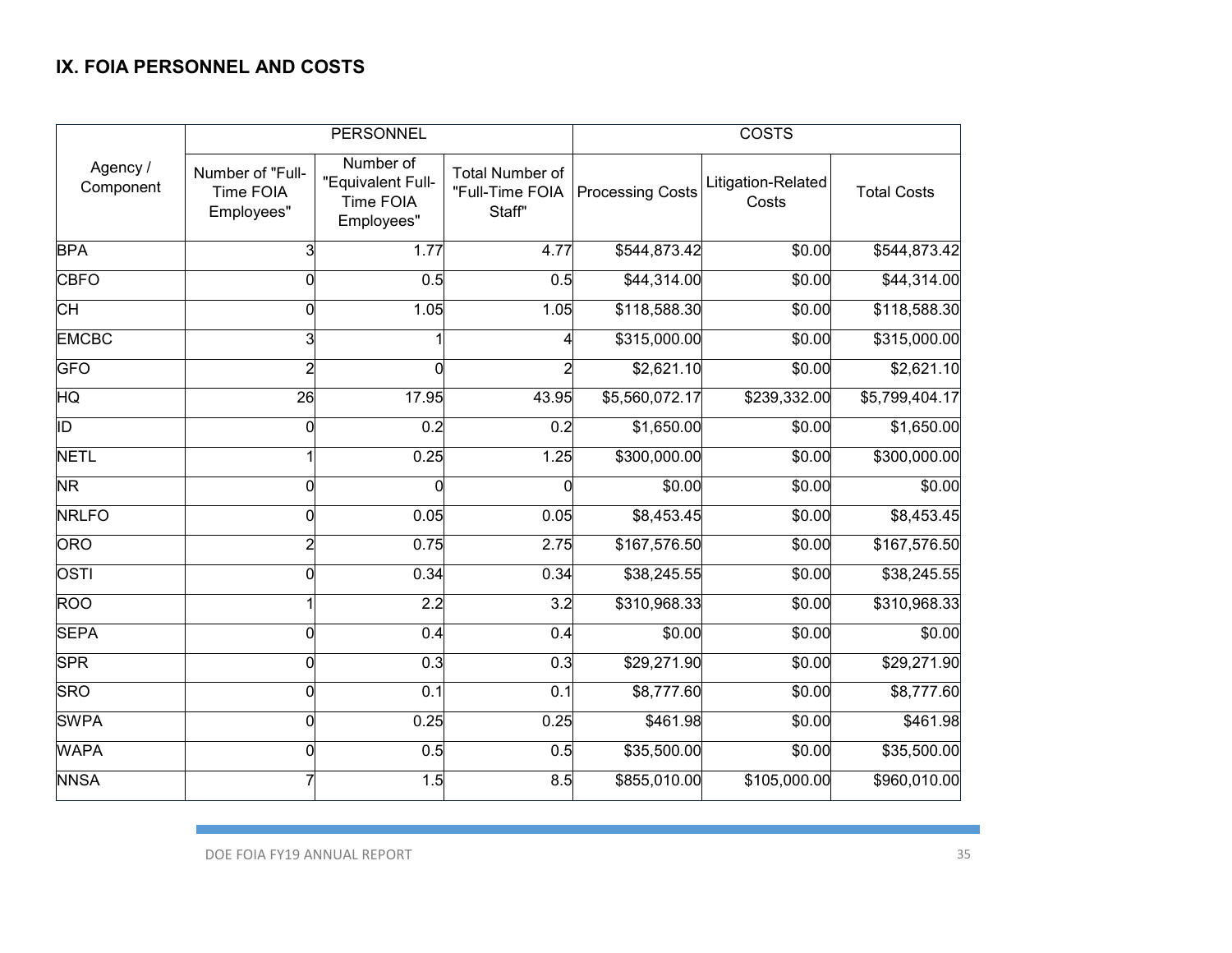| <b>AGENCY</b>  |                     |                                                    |       |                |              |                |
|----------------|---------------------|----------------------------------------------------|-------|----------------|--------------|----------------|
| <b>OVERALL</b> | . .<br>$\sim$<br>᠇◡ | 29.11<br>$\sim$ $\sim$ $\sim$ $\sim$ $\sim$ $\sim$ | 74.11 | \$8,341,384.30 | \$344,332.00 | \$8,685,716.30 |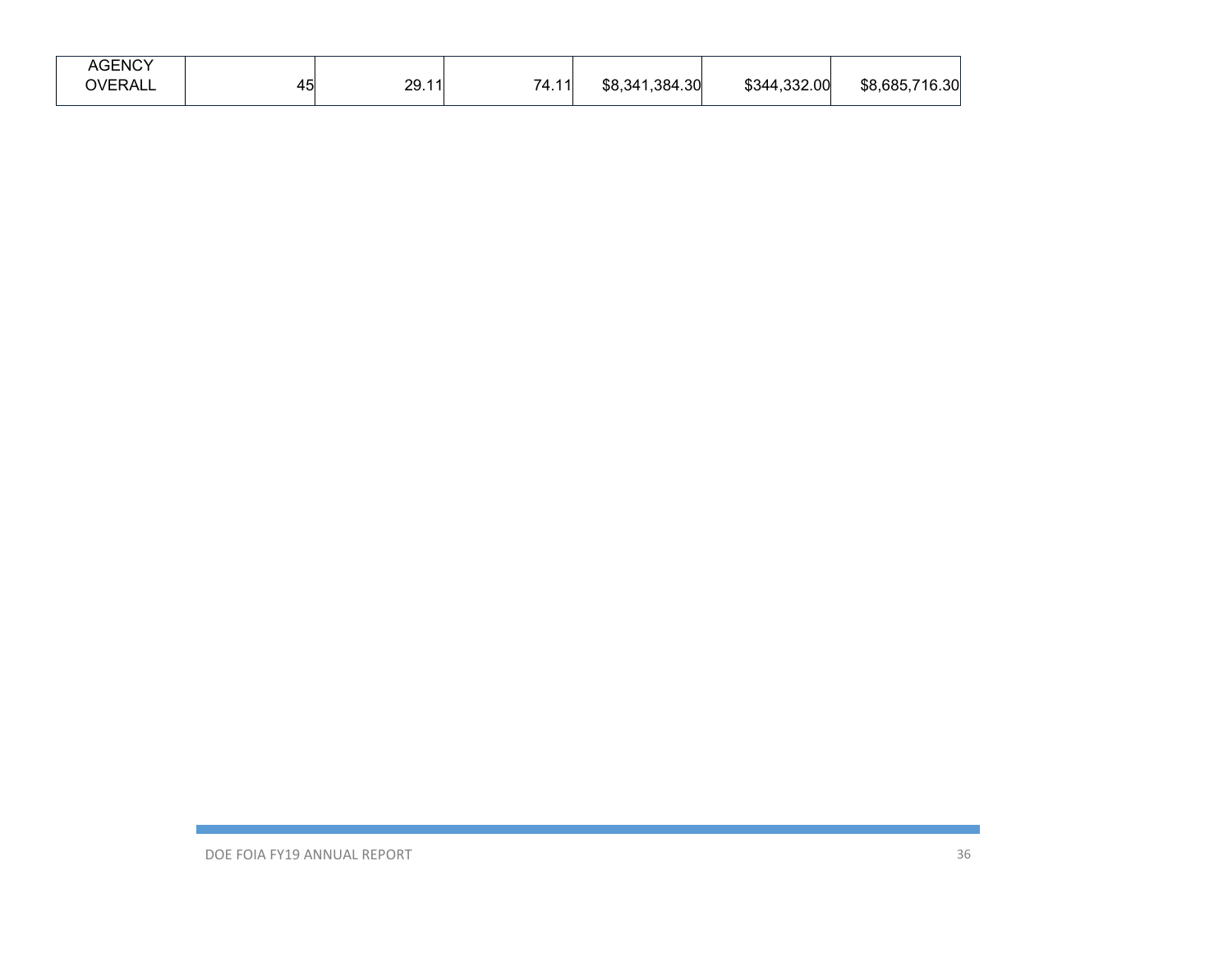## **X. FEES COLLECTED FOR PROCESSING REQUESTS**

| Agency / Component       | <b>Total Amount of Fees</b><br>Collected | Percentage of Total<br>Costs |  |  |
|--------------------------|------------------------------------------|------------------------------|--|--|
|                          |                                          |                              |  |  |
| <b>BPA</b>               | \$500.00                                 | 0.09%                        |  |  |
| <b>CBFO</b>              | \$0.00                                   | 0.00%                        |  |  |
| $\overline{\mathsf{CH}}$ | \$910.36                                 | 0.77%                        |  |  |
| <b>EMCBC</b>             | \$0.00                                   | 0.00%                        |  |  |
| <b>GFO</b>               | \$1,194.16                               | 45.56%                       |  |  |
| HQ                       | \$0.00                                   | 0.00%                        |  |  |
| ID                       | \$0.00                                   | 0.00%                        |  |  |
| <b>NETL</b>              | \$0.00                                   | 0.00%                        |  |  |
| <b>NR</b>                | \$0.00                                   | 0.00%                        |  |  |
| <b>NRLFO</b>             | \$0.00                                   | 0.00%                        |  |  |
| <b>ORO</b>               | \$0.00                                   | 0.00%                        |  |  |
| OSTI                     | \$0.00                                   | 0.00%                        |  |  |
| <b>ROO</b>               | \$0.00                                   | 0.00%                        |  |  |
| <b>SEPA</b>              | \$0.00                                   | 0.00%                        |  |  |
| <b>SPR</b>               | \$686.79                                 | 2.35%                        |  |  |
| <b>SRO</b>               | \$0.00                                   | $0.00\%$                     |  |  |
| <b>SWPA</b>              | \$0.00                                   | 0.00%                        |  |  |
| <b>WAPA</b>              | \$0.00                                   | 0.00%                        |  |  |
| <b>NNSA</b>              | \$15.00                                  | 0.00%                        |  |  |
| <b>AGENCY OVERALL</b>    | \$3,306.31                               | 0.04%                        |  |  |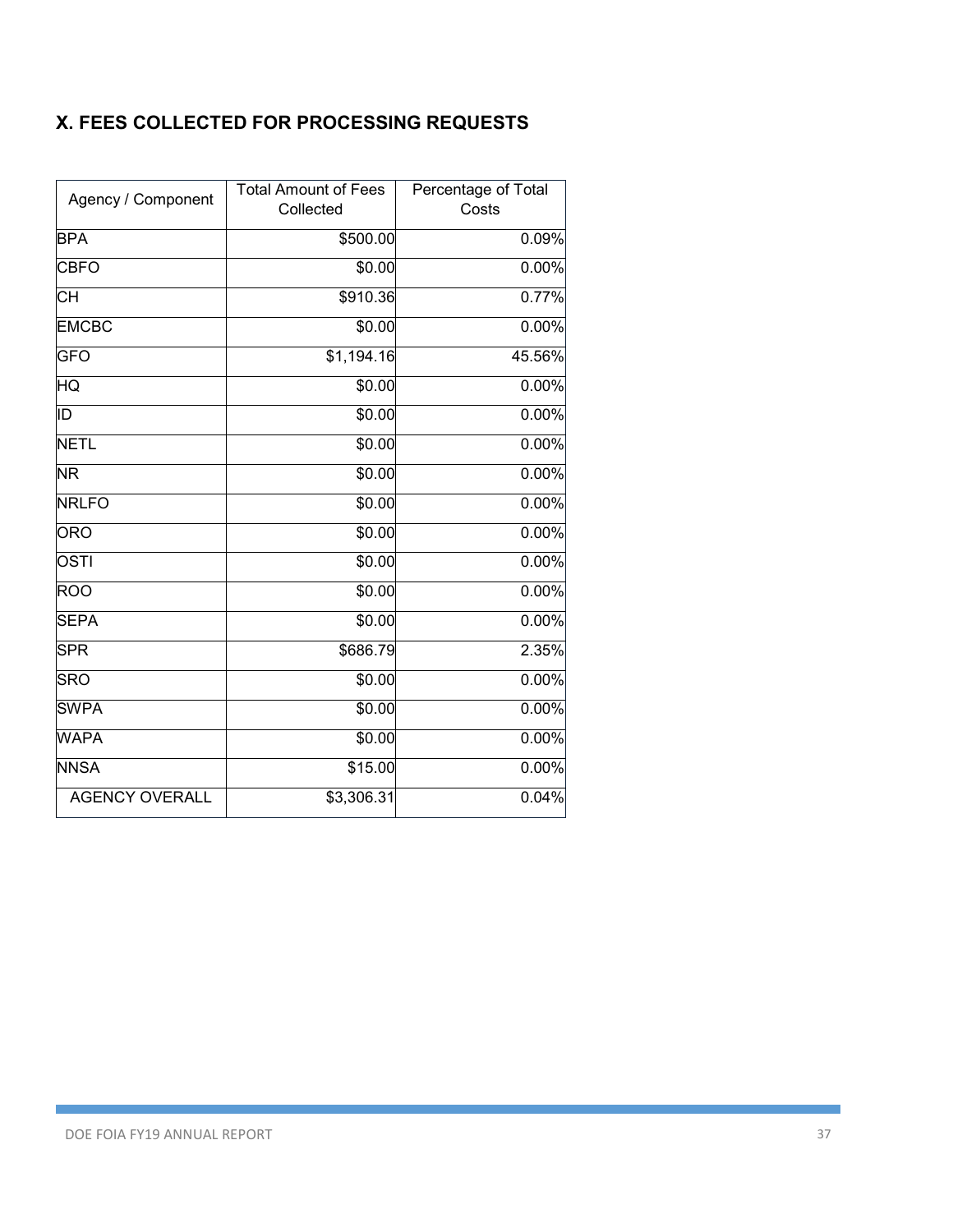# **XI.A. NUMBER OF TIMES SUBSECTION (C) USED**

| Agency / Component    | Number of Times Subsection Used |
|-----------------------|---------------------------------|
| <b>BPA</b>            | 0                               |
| <b>CBFO</b>           | $\mathbf 0$                     |
| СH                    | $\mathbf 0$                     |
| <b>EMCBC</b>          | $\mathbf 0$                     |
| <b>GFO</b>            | 0                               |
| HQ                    | $\mathbf 0$                     |
| ID                    | $\mathbf 0$                     |
| <b>NETL</b>           | $\overline{0}$                  |
| <b>NR</b>             | $\overline{0}$                  |
| <b>NRLFO</b>          | $\overline{0}$                  |
| <b>ORO</b>            | $\overline{0}$                  |
| <b>OSTI</b>           | $\mathbf 0$                     |
| <b>ROO</b>            | $\mathbf 0$                     |
| <b>SEPA</b>           | $\mathbf 0$                     |
| <b>SPR</b>            | 0                               |
| <b>SRO</b>            | $\overline{0}$                  |
| <b>SWPA</b>           | $\overline{0}$                  |
| <b>WAPA</b>           | $\mathbf 0$                     |
| <b>NNSA</b>           | $\mathbf 0$                     |
| <b>AGENCY OVERALL</b> | $\mathbf 0$                     |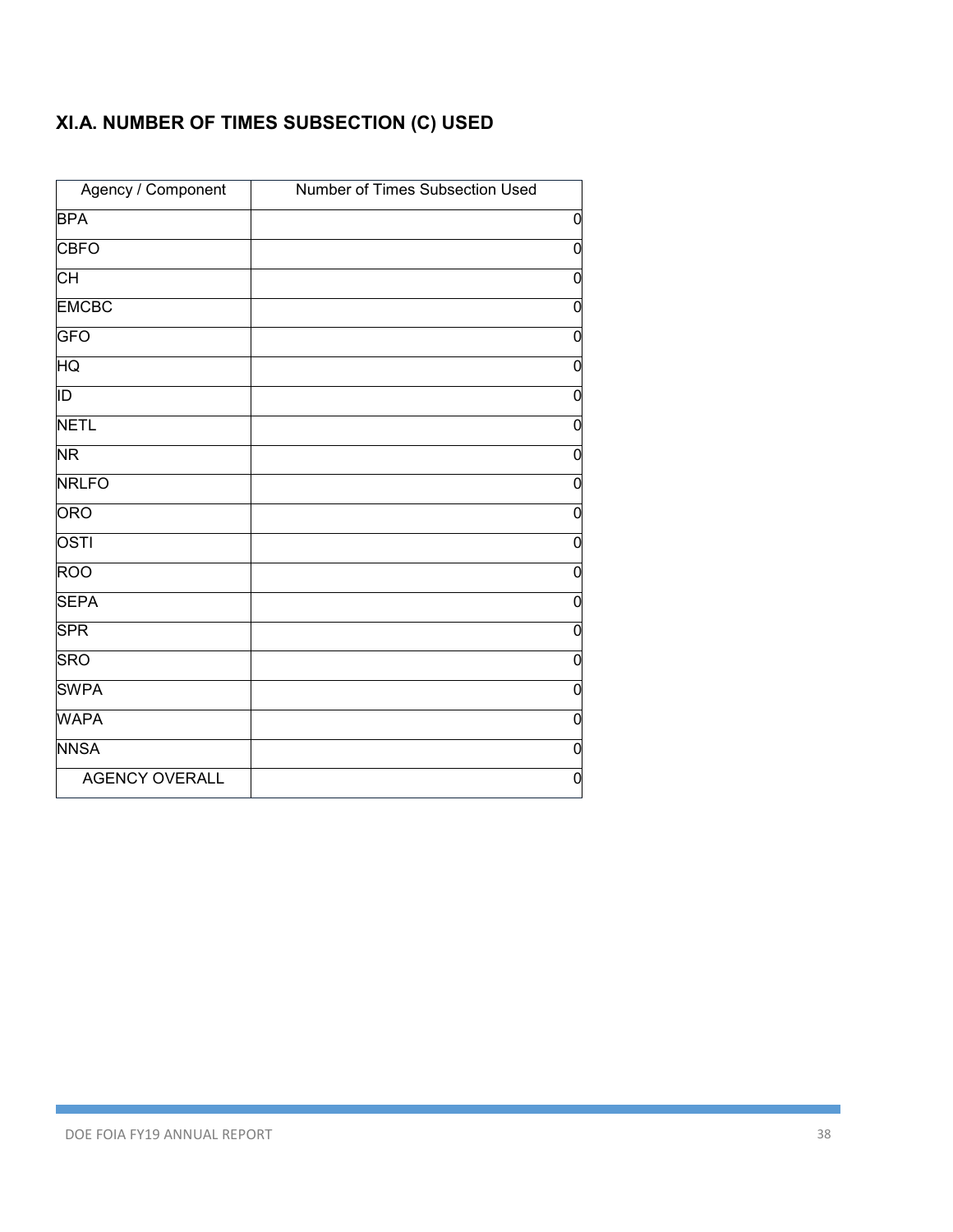# **XI.B. NUMBER OF SUBSECTION (A)(2) POSTINGS**

| Agency / Component    | Number of Records<br>Posted by the FOIA<br>Office | Number of Records<br>Posted by Program<br>Offices |
|-----------------------|---------------------------------------------------|---------------------------------------------------|
| <b>BPA</b>            | 0                                                 | 0                                                 |
| <b>CBFO</b>           | 0                                                 | $\mathbf 0$                                       |
| СH                    | 0                                                 | 6                                                 |
| <b>EMCBC</b>          | 0                                                 | $\mathbf 0$                                       |
| <b>GFO</b>            | 0                                                 | $\mathbf 0$                                       |
| ΗQ                    | 6                                                 | 32                                                |
| ĪD                    | 0                                                 | 0                                                 |
| <b>NETL</b>           | 0                                                 | $\overline{\mathbf{c}}$                           |
| <b>NR</b>             | 0                                                 | $\mathbf 0$                                       |
| <b>NRLFO</b>          | 0                                                 | 0                                                 |
| <b>ORO</b>            | 0                                                 | 0                                                 |
| OSTI                  | 0                                                 | 0                                                 |
| <b>ROO</b>            | 0                                                 | 3,219                                             |
| <b>SEPA</b>           | 0                                                 | 4                                                 |
| <b>SPR</b>            | 0                                                 | 0                                                 |
| <b>SRO</b>            | 0                                                 | 0                                                 |
| <b>SWPA</b>           | 0                                                 | 0                                                 |
| <b>NNSA</b>           | O                                                 | 0                                                 |
| <b>AGENCY OVERALL</b> | 6                                                 | 3,263                                             |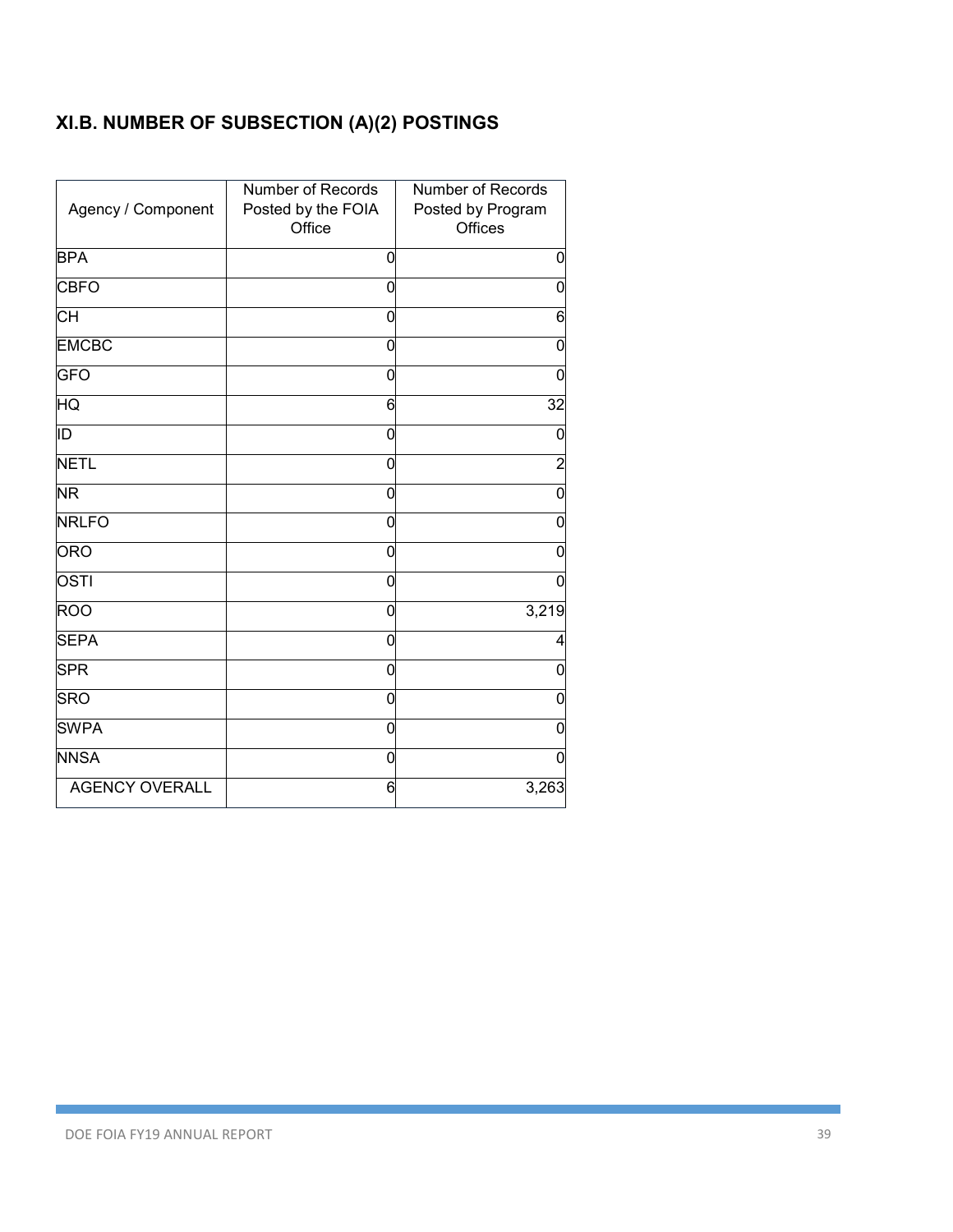### **XII.A. BACKLOGS OF FOIA REQUESTS AND ADMINISTRATIVE APPEALS**

| Agency / Component       | Number of Backlogged<br>Requests as of End of<br><b>Fiscal Year</b> | Number of Backlogged<br>Appeals as of End of<br><b>Fiscal Year</b> |
|--------------------------|---------------------------------------------------------------------|--------------------------------------------------------------------|
| <b>BPA</b>               | 0                                                                   | 0                                                                  |
| <b>CBFO</b>              | 0                                                                   | 0                                                                  |
| CН                       | 0                                                                   | 0                                                                  |
| <b>EMCBC</b>             | 14                                                                  | 0                                                                  |
| <b>GFO</b>               |                                                                     | 0                                                                  |
| ΗQ                       | 276                                                                 | 11                                                                 |
| ID                       | 0                                                                   | 0                                                                  |
| <b>NETL</b>              | $\overline{2}$                                                      | $\mathbf 0$                                                        |
| $\overline{\mathsf{NR}}$ | 0                                                                   | 0                                                                  |
| <b>NRLFO</b>             | 1                                                                   | $\mathbf 0$                                                        |
| <b>ORO</b>               | 12                                                                  | 0                                                                  |
| OSTI                     | 5                                                                   | 0                                                                  |
| <b>ROO</b>               | 1                                                                   | $\mathbf 0$                                                        |
| <b>SEPA</b>              | 0                                                                   | 0                                                                  |
| <b>SPR</b>               | 0                                                                   | 0                                                                  |
| <b>SRO</b>               | 0                                                                   | $\overline{0}$                                                     |
| <b>SWPA</b>              | 0                                                                   | 0                                                                  |
| <b>WAPA</b>              | 0                                                                   | 0                                                                  |
| <b>NNSA</b>              | 181                                                                 | $\Omega$                                                           |
| <b>AGENCY OVERALL</b>    | 493                                                                 | 11                                                                 |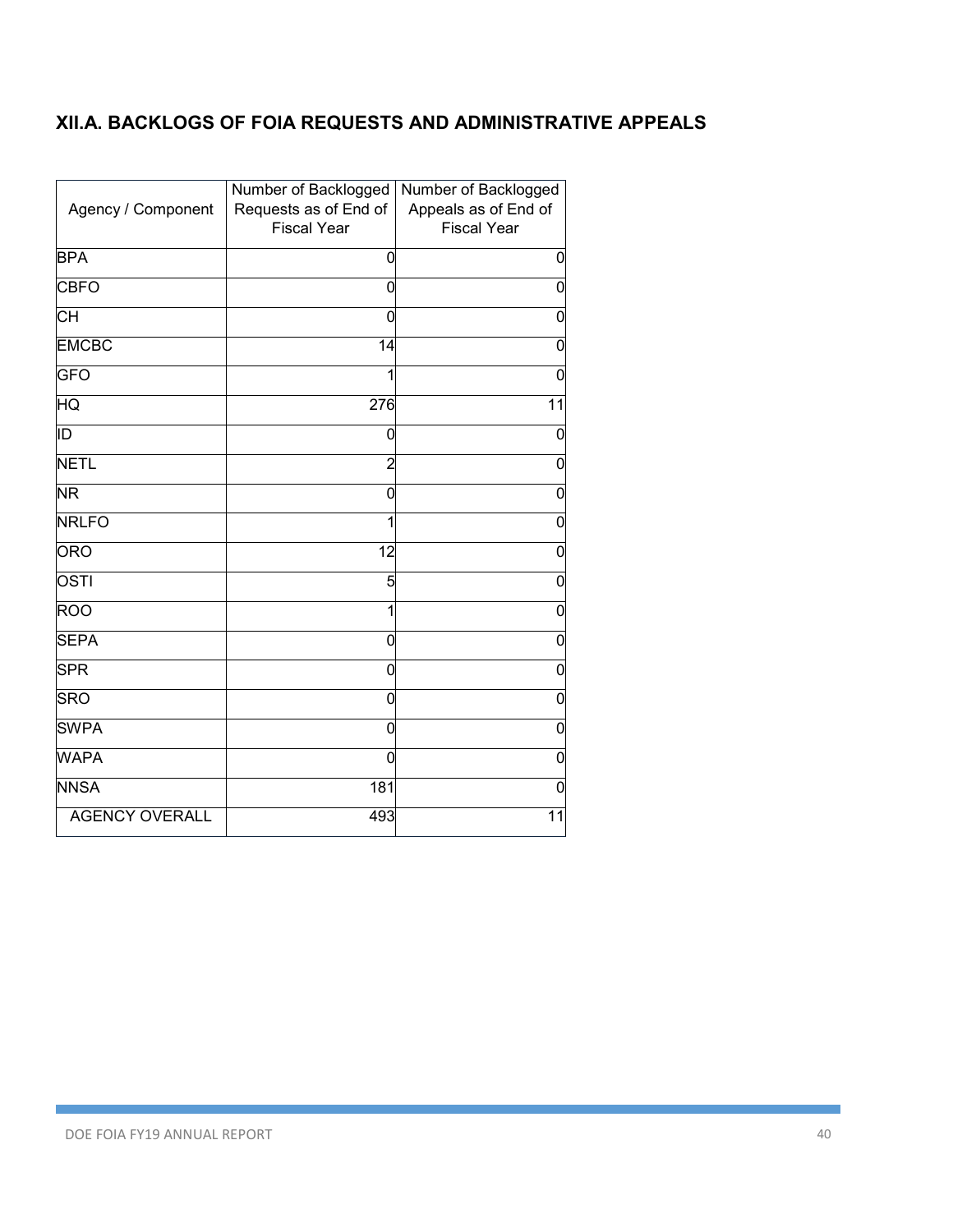## **XII.B. CONSULTATIONS ON FOIA REQUESTS -- RECEIVED, PROCESSED, AND PENDING CONSULTATIONS**

|                        | Number of                     |                               | Number of             | Number of                                            |
|------------------------|-------------------------------|-------------------------------|-----------------------|------------------------------------------------------|
|                        | <b>Consultations Received</b> | Number of                     |                       | <b>Consultations Received Consultations Received</b> |
| Agency / Component     | from Other Agencies           | <b>Consultations Received</b> | from Other Agencies   | from Other Agencies                                  |
|                        | that were Pending at the      | from Other Agencies           |                       | that were Processed by that were Pending at the      |
|                        | Agency as of Start            | During the Fiscal Year        | the Agency During the | Agency as of End                                     |
|                        | of the Fiscal Year            |                               | <b>Fiscal Year</b>    | of the Fiscal Year                                   |
| <b>BPA</b>             | Ω                             | 0                             | Ω                     |                                                      |
| <b>CBFO</b>            | U                             | 0                             | 0                     |                                                      |
| CH                     |                               | 9                             | 9                     |                                                      |
| <b>EMCBC</b>           |                               |                               |                       |                                                      |
| <b>GFO</b>             |                               | 0                             |                       |                                                      |
| $\overline{\text{HQ}}$ | 119                           | 218                           | 204                   | 133                                                  |
| ID                     | ი                             | 0                             | 0                     |                                                      |
| <b>NETL</b>            | Ω                             | 0                             | 0                     |                                                      |
| <b>NR</b>              |                               | $\Omega$                      | ŋ                     |                                                      |
| <b>NRLFO</b>           |                               | 0                             | 0                     |                                                      |
| <b>ORO</b>             |                               | 0                             |                       |                                                      |
| <b>OSTI</b>            |                               | 0                             | ſ                     |                                                      |
| <b>ROO</b>             |                               | 2                             |                       |                                                      |
| <b>SEPA</b>            |                               | 0                             | Ω                     |                                                      |
| <b>SPR</b>             |                               | 0                             | Ω                     |                                                      |
| <b>SRO</b>             | U                             | 6                             | 6                     |                                                      |
| <b>SWPA</b>            |                               | 0                             | 0                     |                                                      |
| <b>WAPA</b>            | U                             | 0                             | U                     |                                                      |
| <b>NNSA</b>            | $\frac{1}{8}$                 | $\overline{26}$               | 14                    | 30                                                   |
| <b>AGENCY OVERALL</b>  | 138                           | 262                           | 237                   | 163                                                  |

*After reviewing its databased, NNSA adjusted the number of consults pending at the start of the Fiscal Year.*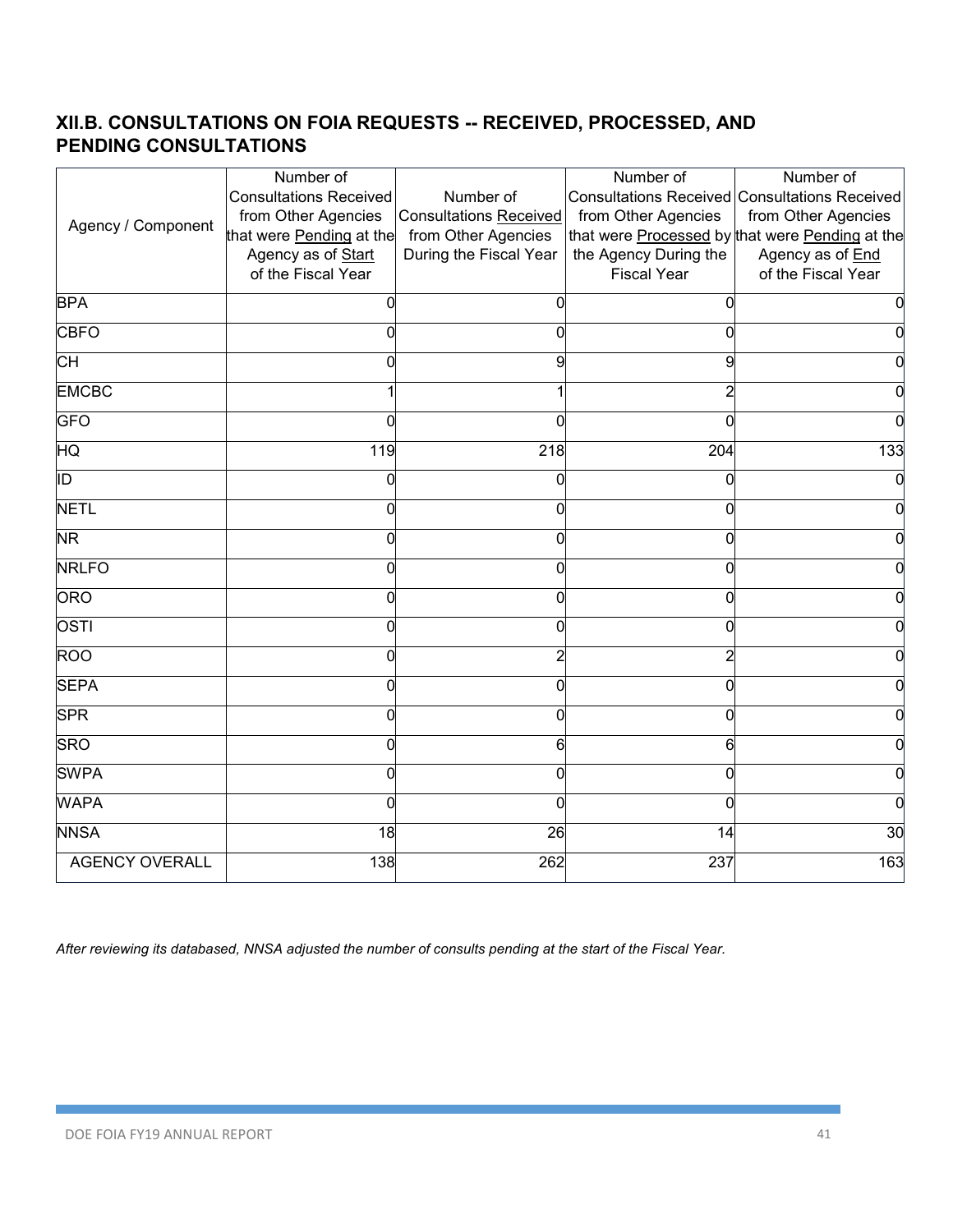#### **XII.C. CONSULTATIONS ON FOIA REQUESTS -- TEN OLDEST CONSULTATIONS RECEIVED FROM OTHER AGENCIES AND PENDING AT THE AGENCY**

| Agency /<br>Component |                | 10th Oldest<br>Consultation | 9th            | 8th      | 7th          | 6th | 5th | 4th | 3rd      | 2nd  | Oldest<br>Consultation                                                                                        |
|-----------------------|----------------|-----------------------------|----------------|----------|--------------|-----|-----|-----|----------|------|---------------------------------------------------------------------------------------------------------------|
|                       | <b>Date</b>    | N/A                         | N/A            | N/A      | N/A          | N/A | N/A | N/A | N/A      | N/A  | N/A                                                                                                           |
| <b>BPA</b>            | Number of Days |                             | $\Omega$       |          | n            |     |     |     | U        |      |                                                                                                               |
|                       | Date           | N/A                         | N/A            | N/A      | N/A          | N/A | N/A | N/A | N/A      | N/A  | N/A                                                                                                           |
| <b>CBFO</b>           | Number of Days |                             | $\Omega$       | ∩        | n            |     |     |     | n        |      |                                                                                                               |
|                       | Date           | N/A                         | N/A            | N/A      | N/A          | N/A | N/A | N/A | N/A      | N/A  | N/A                                                                                                           |
| <b>CH</b>             | Number of Days | C                           | $\Omega$       | $\Omega$ | <sup>n</sup> |     |     |     | $\Omega$ |      |                                                                                                               |
|                       | Date           | N/A                         | N/A            | N/A      | N/A          | N/A | N/A | N/A | N/A      | N/A  | N/A                                                                                                           |
| <b>EMCBC</b>          | Number of Days |                             | $\Omega$       | $\Omega$ | O            |     |     | n   | O        |      |                                                                                                               |
|                       | Date           | N/A                         | N/A            | N/A      | N/A          | N/A | N/A | N/A | N/A      | N/A  | N/A                                                                                                           |
| <b>GFO</b>            | Number of Days |                             | $\Omega$       | $\Omega$ | n            |     |     |     | O        |      |                                                                                                               |
|                       | <b>Date</b>    |                             |                |          |              |     |     |     |          |      | 2018-05-07 2018-03-30 2018-02-08 2017-11-03 2017-11-03 2017-11-03 2017-06-26 2016-08-25 2015-05-22 2015-05-22 |
| HQ                    | Number of Days | 385                         | 411            | 446      | 510          | 510 | 510 | 601 | 809      | 1126 | 1126                                                                                                          |
|                       | Date           | N/A                         | N/A            | N/A      | N/A          | N/A | N/A | N/A | N/A      | N/A  | N/A                                                                                                           |
| ID                    | Number of Days |                             | $\Omega$       | $\Omega$ | $\Omega$     |     |     |     | n        |      |                                                                                                               |
|                       | Date           | N/A                         | N/A            | N/A      | N/A          | N/A | N/A | N/A | N/A      | N/A  | N/A                                                                                                           |
| <b>NETL</b>           | Number of Days |                             | $\Omega$       |          | C            |     |     |     | n        |      |                                                                                                               |
|                       | Date           | N/A                         | N/A            | N/A      | N/A          | N/A | N/A | N/A | N/A      | N/A  | N/A                                                                                                           |
| <b>NR</b>             | Number of Days | $\Omega$                    | $\overline{0}$ | $\Omega$ | $\Omega$     |     |     | O   | U        |      |                                                                                                               |
|                       | Date           | N/A                         | N/A            | N/A      | N/A          | N/A | N/A | N/A | N/A      | N/A  | N/A                                                                                                           |
| <b>NRLFO</b>          | Number of Days |                             | $\Omega$       | $\Omega$ | $\Omega$     |     |     |     | n        |      |                                                                                                               |
|                       | Date           | N/A                         | N/A            | N/A      | N/A          | N/A | N/A | N/A | N/A      | N/A  | N/A                                                                                                           |
| ORO                   | Number of Days | 0                           | $\Omega$       | $\Omega$ | $\Omega$     |     | U   |     | $\Omega$ | 0    |                                                                                                               |
|                       |                |                             |                |          |              |     |     |     |          |      |                                                                                                               |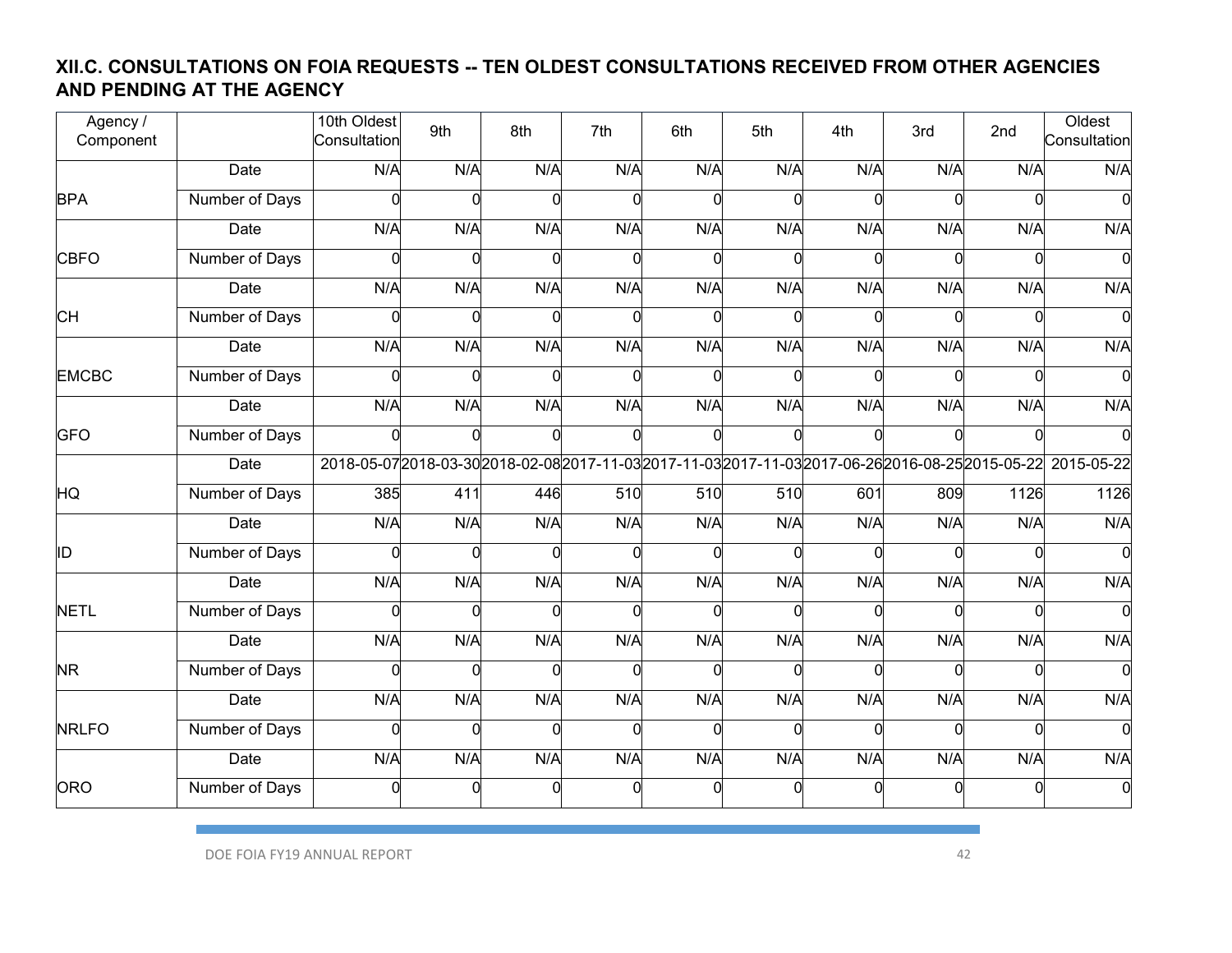|                | Date           | N/A | N/A | N/A | N/A | N/A | N/A | N/A | N/A  | N/A  | N/A                                                                                                           |
|----------------|----------------|-----|-----|-----|-----|-----|-----|-----|------|------|---------------------------------------------------------------------------------------------------------------|
| <b>OSTI</b>    | Number of Days |     |     |     |     |     |     |     |      |      |                                                                                                               |
|                | Date           | N/A | N/A | N/A | N/A | N/A | N/A | N/A | N/A  | N/A  | N/A                                                                                                           |
| <b>ROO</b>     | Number of Days |     |     |     |     |     |     |     |      |      |                                                                                                               |
|                | Date           | N/A | N/A | N/A | N/A | N/A | N/A | N/A | N/A  | N/A  | N/A                                                                                                           |
| <b>SEPA</b>    | Number of Days |     |     |     |     |     |     |     |      |      |                                                                                                               |
|                | Date           | N/A | N/A | N/A | N/A | N/A | N/A | N/A | N/A  | N/A  | N/A                                                                                                           |
| <b>SPR</b>     | Number of Days | ∩   | ∩   | ∩   | C   |     |     |     | ∩    |      |                                                                                                               |
|                | Date           | N/A | N/A | N/A | N/A | N/A | N/A | N/A | N/A  | N/A  | N/A                                                                                                           |
| <b>SRO</b>     | Number of Days |     |     |     |     |     |     |     |      |      |                                                                                                               |
|                | Date           | N/A | N/A | N/A | N/A | N/A | N/A | N/A | N/A  | N/A  | N/A                                                                                                           |
| <b>SWPA</b>    | Number of Days |     |     |     |     |     |     |     |      |      |                                                                                                               |
|                | Date           | N/A | N/A | N/A | N/A | N/A | N/A | N/A | N/A  | N/A  | N/A                                                                                                           |
| <b>WAPA</b>    | Number of Days |     |     |     |     |     |     |     |      |      |                                                                                                               |
|                | Date           |     |     |     |     |     |     |     |      |      | 2018-05-312018-05-222017-10-312017-10-102017-09-142017-09-142017-07-242017-01-092016-10-13 2015-09-29         |
| <b>NNSA</b>    | Number of Days | 335 | 341 | 480 | 495 | 512 | 512 | 549 | 685  | 743  | 1004                                                                                                          |
| <b>AGENCY</b>  | Date           |     |     |     |     |     |     |     |      |      | 2017-11-03 2017-11-03 2017-09-14 2017-07-24 2017-06-26 2017-01-09 2016-08-25 2015-09-29 2015-05-22 2015-05-22 |
| <b>OVERALL</b> | Number of Days | 510 | 510 | 512 | 549 | 601 | 685 | 809 | 1004 | 1126 | 1126                                                                                                          |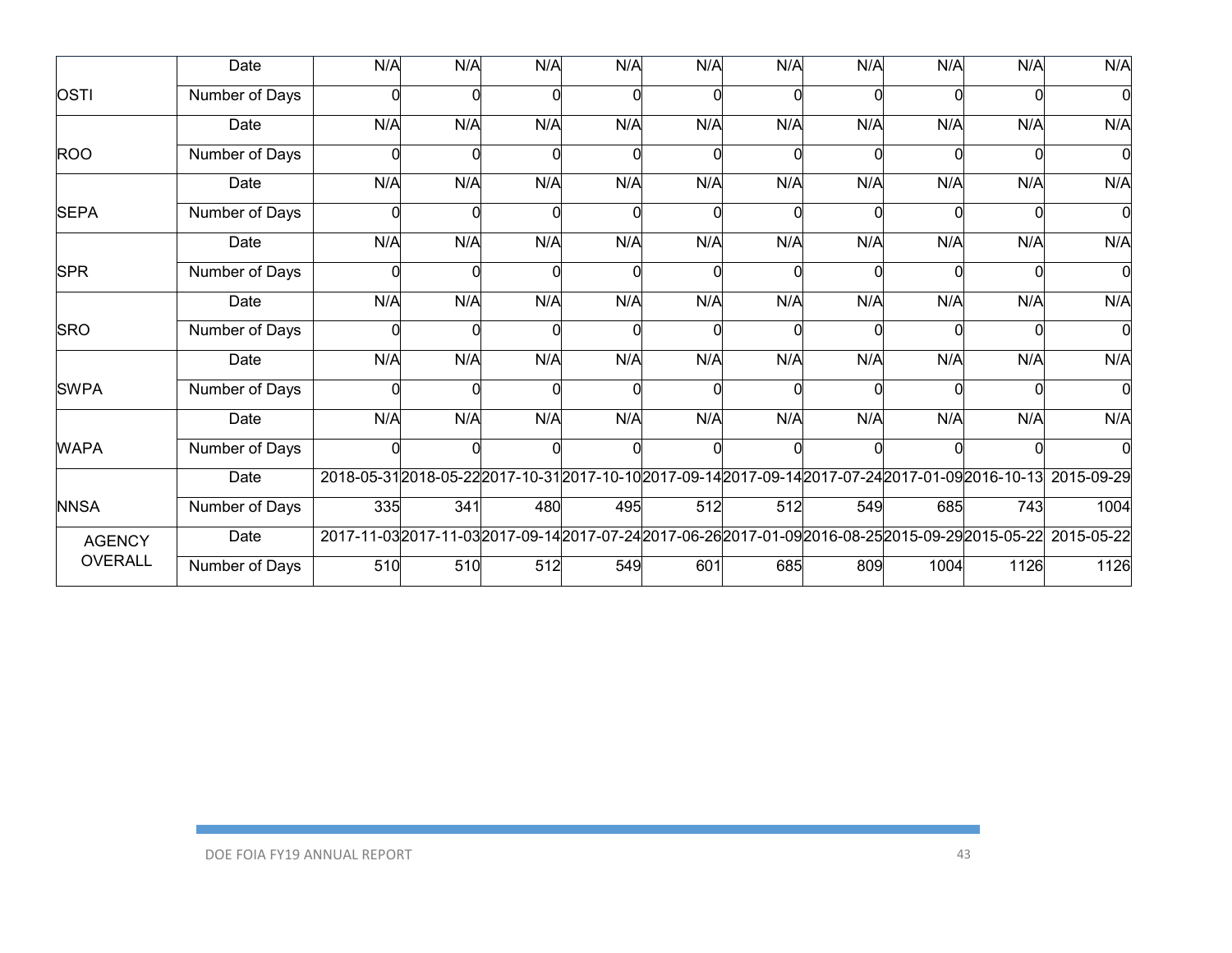#### **XII.D.(1). COMPARISON OF NUMBERS OF REQUESTS FROM PREVIOUS AND CURRENT ANNUAL REPORT -- REQUESTS RECEIVED AND PROCESSED**

|                          |                                                                                   | NUMBER OF REQUESTS RECEIVED                                                | NUMBER OF REQUESTS PROCESSED                                                       |                                                                                    |  |  |
|--------------------------|-----------------------------------------------------------------------------------|----------------------------------------------------------------------------|------------------------------------------------------------------------------------|------------------------------------------------------------------------------------|--|--|
| Agency / Component       | <b>Number Received</b><br>During Fiscal Year from<br>Last Year's Annual<br>Report | Number Received<br>During Fiscal Year from<br><b>Current Annual Report</b> | <b>Number Processed</b><br>During Fiscal Year from<br>Last Year's Annual<br>Report | <b>Number Processed</b><br>During Fiscal Year from<br><b>Current Annual Report</b> |  |  |
| <b>BPA</b>               | 57                                                                                | 58                                                                         | 70                                                                                 | 62                                                                                 |  |  |
| <b>CBFO</b>              |                                                                                   | 4                                                                          | 8                                                                                  |                                                                                    |  |  |
| СH                       | 41                                                                                | 65                                                                         | 44                                                                                 | 67                                                                                 |  |  |
| <b>EMCBC</b>             | 66                                                                                | 51                                                                         | 57                                                                                 | 54                                                                                 |  |  |
| <b>GFO</b>               | 107                                                                               | $\overline{37}$                                                            | 100                                                                                | 42                                                                                 |  |  |
| HQ                       | 1,219                                                                             | 1,023                                                                      | 1,038                                                                              | 1,071                                                                              |  |  |
| $\overline{\mathsf{ID}}$ | 12                                                                                | 17                                                                         | 11                                                                                 | 17                                                                                 |  |  |
| <b>NETL</b>              | 15                                                                                | $\overline{27}$                                                            | 20                                                                                 | 29                                                                                 |  |  |
| <b>NR</b>                | $\Omega$                                                                          | 0                                                                          | 0                                                                                  | $\Omega$                                                                           |  |  |
| <b>NRLFO</b>             | 11                                                                                | $\overline{3}$                                                             | g                                                                                  | 5                                                                                  |  |  |
| <b>ORO</b>               | 142                                                                               | 121                                                                        | 157                                                                                | 118                                                                                |  |  |
| OSTI                     | 16                                                                                | 14                                                                         | 15                                                                                 | $\overline{13}$                                                                    |  |  |
| <b>ROO</b>               | 40                                                                                | 43                                                                         | 39                                                                                 | 46                                                                                 |  |  |
| <b>SEPA</b>              |                                                                                   | 0                                                                          |                                                                                    | 0                                                                                  |  |  |
| <b>SPR</b>               | 8                                                                                 | 4                                                                          |                                                                                    | 5                                                                                  |  |  |
| <b>SRO</b>               | 22                                                                                | 16                                                                         | 23                                                                                 | 15                                                                                 |  |  |
| <b>SWPA</b>              |                                                                                   | 8                                                                          |                                                                                    | 8                                                                                  |  |  |
| <b>WAPA</b>              | 24                                                                                | 24                                                                         | 26                                                                                 | $\overline{22}$                                                                    |  |  |
| <b>NNSA</b>              | 284                                                                               | 340                                                                        | 266                                                                                | 307                                                                                |  |  |
| <b>AGENCY OVERALL</b>    | 2,073                                                                             | 1,855                                                                      | 1,893                                                                              | 1,883                                                                              |  |  |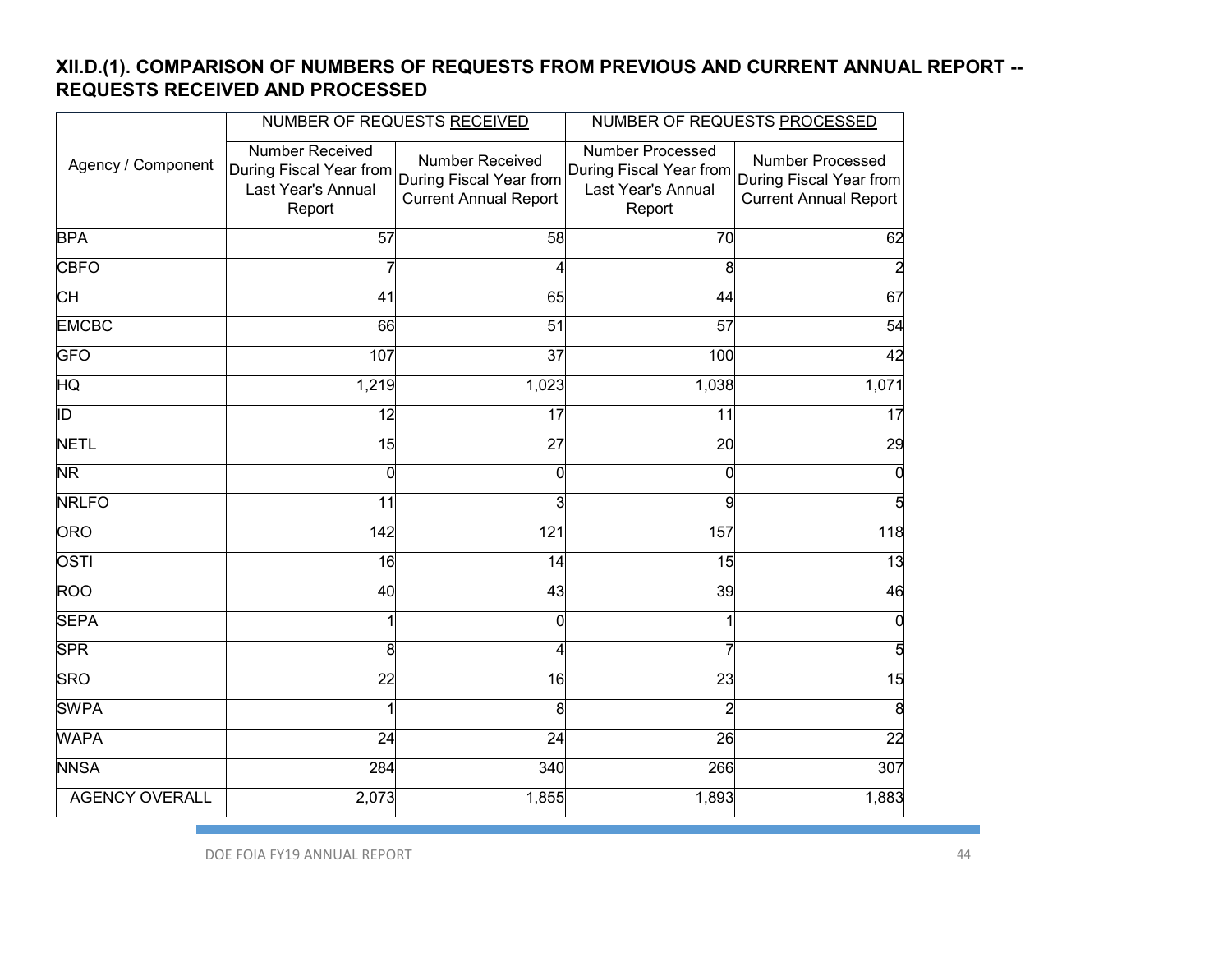#### **XII.D.(2). COMPARISON OF NUMBERS OF REQUESTS FROM PREVIOUS AND CURRENT ANNUAL REPORT -- BACKLOGGED REQUESTS**

|                       | Number of Backlogged             | Number of Backlogged            |
|-----------------------|----------------------------------|---------------------------------|
| Agency / Component    | Requests as of End of the        | Requests as of End of the       |
|                       | <b>Fiscal Year from Previous</b> | <b>Fiscal Year from Current</b> |
|                       | <b>Annual Report</b>             | <b>Annual Report</b>            |
| <b>BPA</b>            | 0                                | 0                               |
| <b>CBFO</b>           | 0                                | 0                               |
| CН                    | 0                                | 0                               |
| <b>EMCBC</b>          | 16                               | 14                              |
| <b>GFO</b>            | 0                                |                                 |
| HQ                    | 311                              | 276                             |
| ID                    | 1                                | 0                               |
| <b>NETL</b>           | $\overline{c}$                   | $\overline{a}$                  |
| <b>NR</b>             | 0                                | $\Omega$                        |
| <b>NRLFO</b>          | $\overline{c}$                   |                                 |
| <b>ORO</b>            | 8                                | 12                              |
| $OS\overline{1}$      | 4                                | 5                               |
| <b>ROO</b>            | 0                                | 1                               |
| <b>SEPA</b>           | 0                                | 0                               |
| <b>SPR</b>            | 0                                | 0                               |
| <b>SRO</b>            | 0                                | 0                               |
| <b>SWPA</b>           | 0                                | 0                               |
| <b>WAPA</b>           | 0                                | 0                               |
| <b>NNSA</b>           | 154                              | 181                             |
| <b>AGENCY OVERALL</b> | 498                              | 493                             |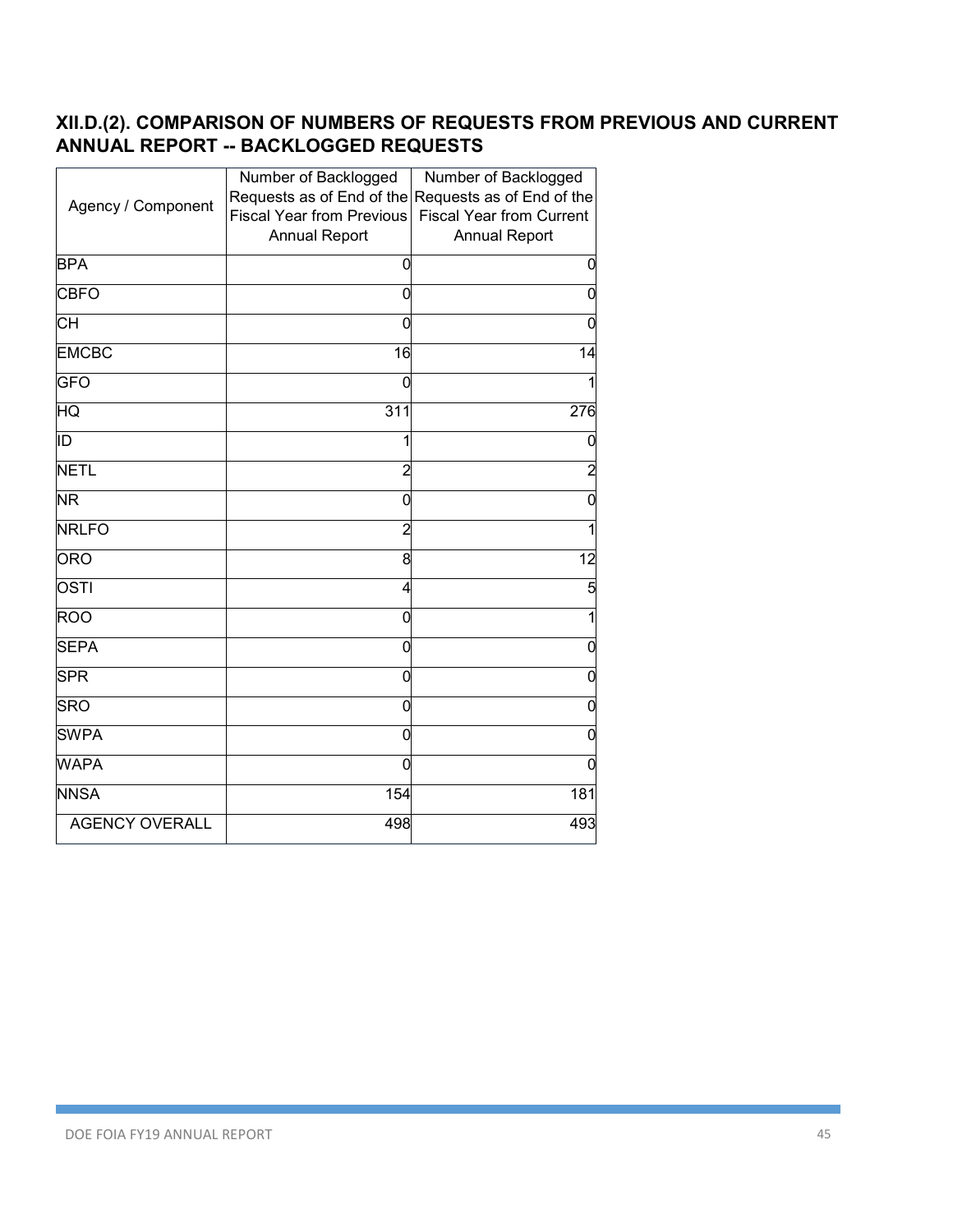## **XII.E.(1). COMPARISON OF NUMBERS OF ADMINISTRATIVE APPEALS FROM PREVIOUS AND CURRENT ANNUAL REPORT -- APPEALS RECEIVED AND PROCESSED**

|                         |                                                                                   | NUMBER OF APPEALS RECEIVED                                                 | NUMBER OF APPEALS PROCESSED                                                                                |                                                  |  |  |
|-------------------------|-----------------------------------------------------------------------------------|----------------------------------------------------------------------------|------------------------------------------------------------------------------------------------------------|--------------------------------------------------|--|--|
| Agency / Component      | <b>Number Received</b><br>During Fiscal Year from<br>Last Year's Annual<br>Report | Number Received<br>During Fiscal Year from<br><b>Current Annual Report</b> | <b>Number Processed</b><br>During Fiscal Year from During Fiscal Year from<br>Last Year's Annual<br>Report | Number Processed<br><b>Current Annual Report</b> |  |  |
| <b>BPA</b>              | 0                                                                                 | 0                                                                          | 0                                                                                                          |                                                  |  |  |
| <b>CBFO</b>             | U                                                                                 | 0                                                                          | N                                                                                                          |                                                  |  |  |
| СH                      |                                                                                   | 0                                                                          |                                                                                                            |                                                  |  |  |
| <b>EMCBC</b>            | ი                                                                                 | 0                                                                          | 0                                                                                                          |                                                  |  |  |
| <b>GFO</b>              |                                                                                   | 0                                                                          |                                                                                                            |                                                  |  |  |
| HQ                      | 53                                                                                | 47                                                                         | 56                                                                                                         | 44                                               |  |  |
| $\overline{\mathbb{D}}$ | O                                                                                 | 0                                                                          |                                                                                                            |                                                  |  |  |
| <b>NETL</b>             | 0                                                                                 | 0                                                                          | 0                                                                                                          |                                                  |  |  |
| <b>NR</b>               | 0                                                                                 | $\overline{0}$                                                             | 0                                                                                                          |                                                  |  |  |
| <b>NRLFO</b>            | 0                                                                                 | 0                                                                          | 0                                                                                                          |                                                  |  |  |
| <b>ORO</b>              | ი                                                                                 | $\overline{0}$                                                             | ი                                                                                                          |                                                  |  |  |
| <b>OSTI</b>             | 0                                                                                 | 0                                                                          | 0                                                                                                          |                                                  |  |  |
| <b>ROO</b>              | U                                                                                 | $\mathbf 0$                                                                | N                                                                                                          |                                                  |  |  |
| <b>SEPA</b>             |                                                                                   | 0                                                                          | ი                                                                                                          |                                                  |  |  |
| <b>SPR</b>              |                                                                                   | 0                                                                          | ი                                                                                                          |                                                  |  |  |
| <b>SRO</b>              | O                                                                                 | 0                                                                          | ი                                                                                                          |                                                  |  |  |
| <b>SWPA</b>             | 0                                                                                 | 0                                                                          | 0                                                                                                          |                                                  |  |  |
| <b>WAPA</b>             | 0                                                                                 | 0                                                                          | 0                                                                                                          |                                                  |  |  |
| <b>NNSA</b>             | 0                                                                                 | 0                                                                          |                                                                                                            |                                                  |  |  |
| <b>AGENCY OVERALL</b>   | 53                                                                                | 47                                                                         | 56                                                                                                         | 44                                               |  |  |